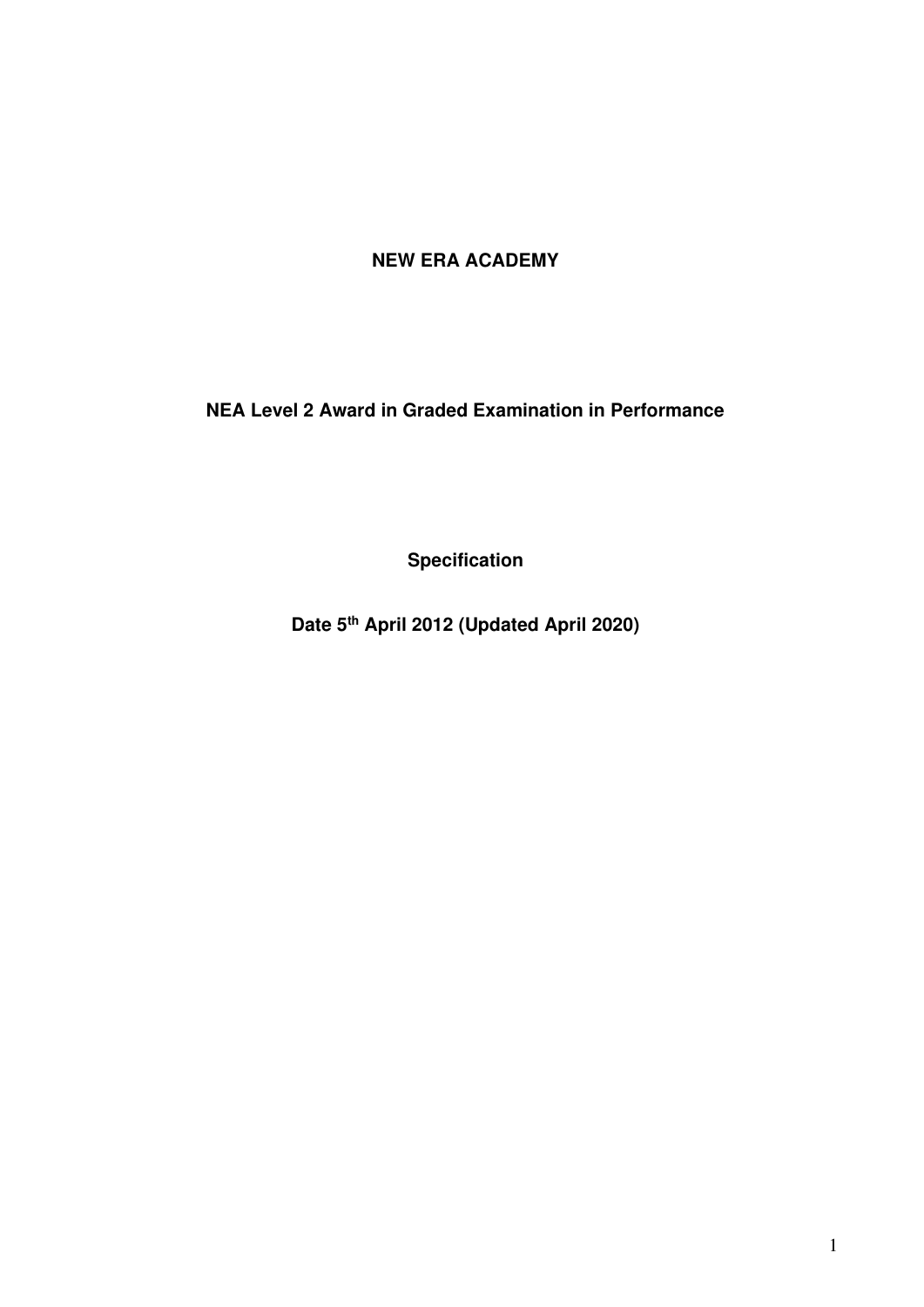| <b>SECTION A: QUALIFICATION SUMMARY</b>                        | 4 |
|----------------------------------------------------------------|---|
| A.1 Aims and Broad Objectives                                  | 5 |
| A.2 Progression                                                | 5 |
| <b>A.3 Qualification Structure</b>                             | 5 |
| <b>SECTION B: ASSESSMENT INFORMATION</b>                       | 5 |
| <b>B.1 Assessment Methodology</b>                              | 6 |
| <b>B.2 Expectations of Knowledge, Skills and Understanding</b> | 6 |
| <b>B.3 Quality Assurance</b>                                   | 6 |
| <b>SECTION C: CANDIDATE ACCESS AND REGISTRATION</b>            | 6 |
| <b>SECTION D: COMPLAINTS AND APPEALS</b>                       | 6 |
| <b>SECTION E: EQUAL OPPORTUNITIES POLICY</b>                   | 6 |
| <b>SECTION F: CONTACTS AND SUPPORT</b>                         | 6 |
| <b>APPENDIX 1: UNIT SPECIFICATIONS BY GRADE</b>                | 7 |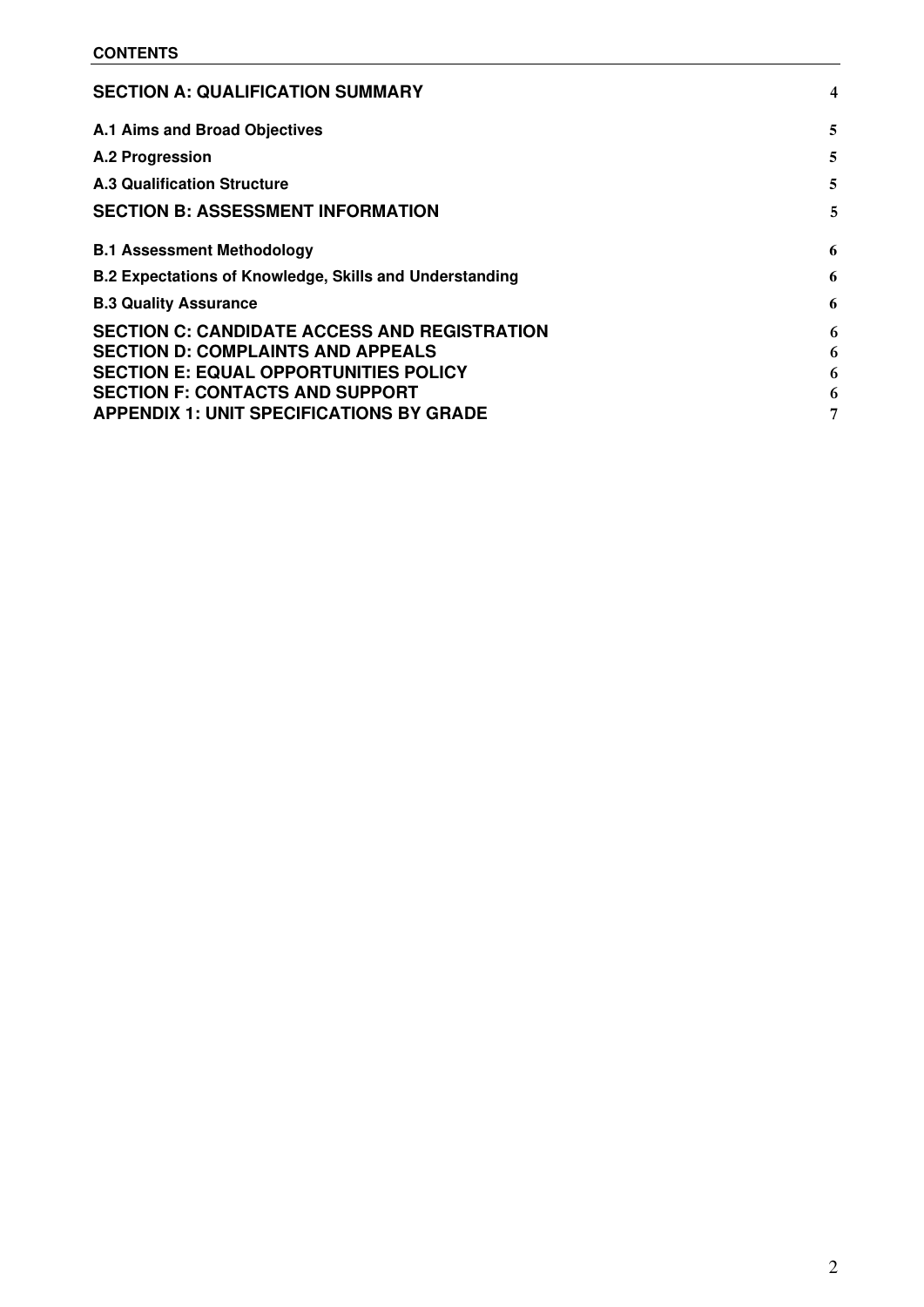| <b>Specification at a Glance</b>                      |                       |                     |               |            |            |  |
|-------------------------------------------------------|-----------------------|---------------------|---------------|------------|------------|--|
| <b>Qualification Titles</b>                           | Total no.<br>of units | <b>QCF</b><br>level | <b>Credit</b> | <b>GLH</b> | <b>TQT</b> |  |
| <b>Acting - Grade 4</b>                               | 1                     | $\mathbf{2}$        | 10            | 20         | 100        |  |
| <b>Acting Duologue - Grade 4</b>                      | $\mathbf{1}$          | $\mathbf{2}$        | 10            | 20         | 100        |  |
| <b>Acting Group - Grade 4</b>                         | 1                     | $\mathbf{2}$        | 10            | 20         | 100        |  |
| <b>Acting Group Performance - Grade 4</b>             | $\mathbf{1}$          | $\mathbf{2}$        | 10            | 20         | 100        |  |
| <b>Musical Theatre - Grade 4</b>                      | $\mathbf{1}$          | $\mathbf{2}$        | 10            | 20         | 100        |  |
| <b>Musical Theatre Duologue - Grade 4</b>             | 1                     | $\overline{2}$      | 10            | 20         | 100        |  |
| <b>Musical Theatre Group - Grade 4</b>                | $\mathbf{1}$          | $\mathbf{2}$        | 10            | 20         | 100        |  |
| <b>Musical Theatre Group Performance -</b><br>Grade 4 | $\mathbf{1}$          | $\mathbf{2}$        | 10            | 20         | 100        |  |
| Mime - Grade 4                                        | 1                     | $\mathbf{2}$        | 10            | 20         | 100        |  |
| Mime Duologue - Grade 4                               | 1                     | $\mathbf{2}$        | 10            | 20         | 100        |  |
| Mime Group - Grade 4                                  | 1                     | $\mathbf{2}$        | 10            | 20         | 100        |  |
| Devised Drama - Grade 4                               | 1                     | $\mathbf{2}$        | 10            | 20         | 100        |  |
| Devised Drama Duologue - Grade 4                      | $\blacksquare$        | $\overline{2}$      | 10            | 20         | 100        |  |
| <b>Devised Drama Group - Grade 4</b>                  | 1                     | $\mathbf{2}$        | 10            | 20         | 100        |  |
| Devised Drama Group Performance -<br>Grade 4          | $\mathbf{1}$          | $\mathbf{2}$        | 10            | 20         | 100        |  |
| Shakespeare - Grade 4                                 | 1                     | $\mathbf{2}$        | 10            | 20         | 100        |  |
| <b>Shakespeare Group Performance - Grade 4</b>        | $\mathbf{1}$          | $\mathbf{2}$        | 10            | 20         | 100        |  |
| Solo Verse Speaking - Grade 4                         | $\mathbf{1}$          | $\overline{2}$      | 10            | 20         | 100        |  |
| <b>Choral Speaking - Grade 4</b>                      | $\blacksquare$        | $\overline{2}$      | 10            | 20         | 100        |  |
| Recital - Grade 4                                     | $\mathbf{1}$          | $\mathbf{2}$        | 10            | 20         | 100        |  |
| <b>Recital Group- Grade 4</b>                         | $\mathbf{1}$          | $\mathbf{2}$        | 10            | 20         | 100        |  |
| Acting - Grade 5                                      | $\mathbf{1}$          | $\mathbf{2}$        | 12            | 23         | 120        |  |
| <b>Acting Duologue - Grade 5</b>                      | 1                     | $\mathbf{2}$        | 12            | 23         | 120        |  |
| <b>Acting Group - Grade 5</b>                         | $\blacksquare$        | $\overline{2}$      | 12            | 23         | 120        |  |
| <b>Acting Group Performance - Grade 5</b>             | 1                     | $\overline{2}$      | 12            | 23         | 120        |  |
| <b>Musical Theatre - Grade 5</b>                      | 1                     | $\mathbf{2}$        | 12            | 23         | 120        |  |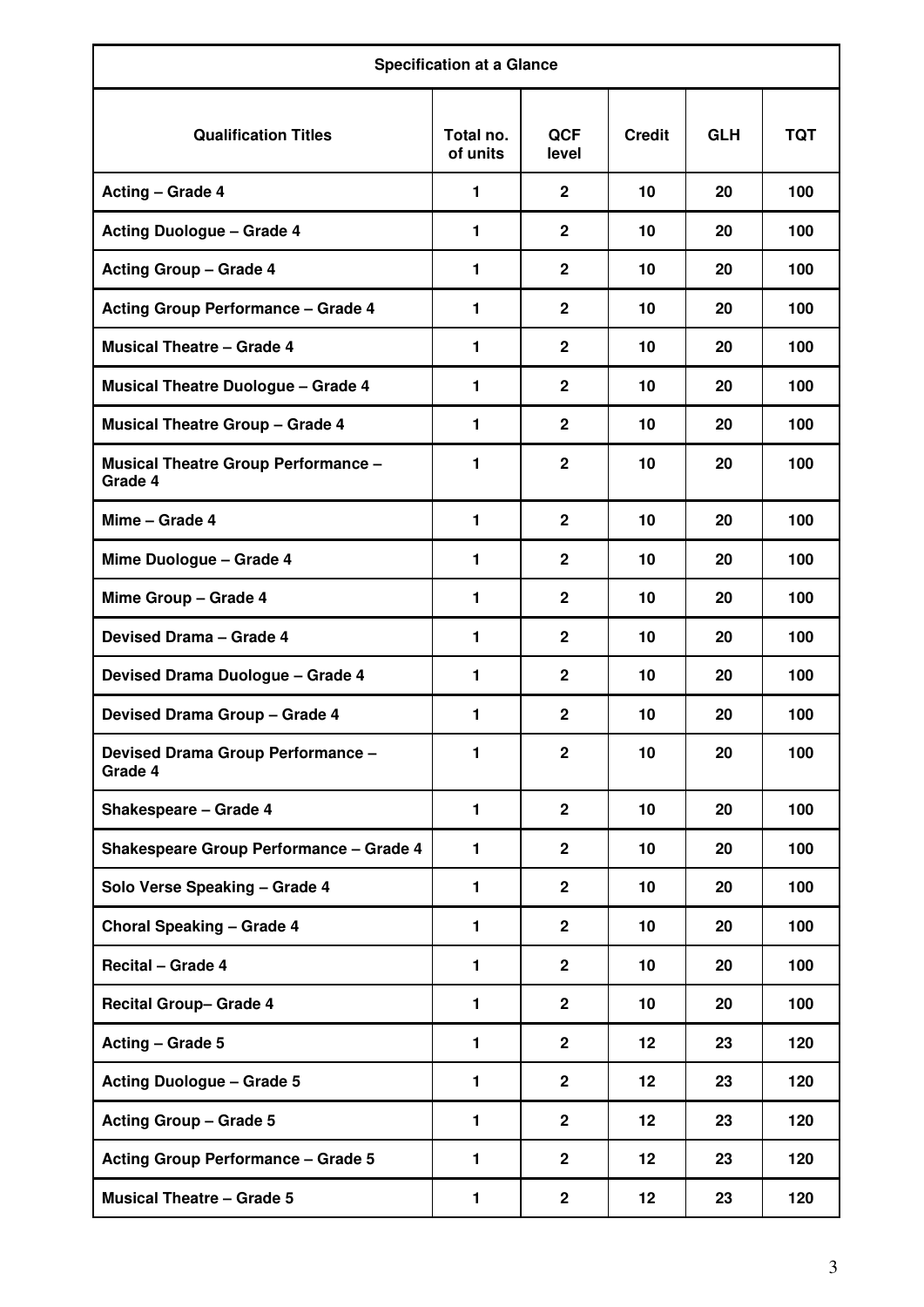| <b>Musical Theatre Duologue - Grade 5</b>             | 1 | $\overline{2}$ | 12                | 23 | 120 |
|-------------------------------------------------------|---|----------------|-------------------|----|-----|
| <b>Musical Theatre Group - Grade 5</b>                | 1 | $\overline{2}$ | 12                | 23 | 120 |
| <b>Musical Theatre Group Performance -</b><br>Grade 5 | 1 | $\overline{2}$ | 12                | 23 | 120 |
| Mime - Grade 5                                        | 1 | $\overline{2}$ | 12                | 23 | 120 |
| Mime Duologue - Grade 5                               | 1 | $\overline{2}$ | 12                | 23 | 120 |
| Mime Group - Grade 5                                  | 1 | $\mathbf{2}$   | 12                | 23 | 120 |
| Devised Drama - Grade 5                               | 1 | $\overline{2}$ | 12                | 23 | 120 |
| Devised Drama Duologue - Grade 5                      | 1 | $\overline{2}$ | $12 \,$           | 23 | 120 |
| Devised Drama Group - Grade 5                         | 1 | $\overline{2}$ | 12                | 23 | 120 |
| Devised Drama Group Performance -<br>Grade 5          | 1 | $\overline{2}$ | 12                | 23 | 120 |
| Shakespeare - Grade 5                                 | 1 | $\mathbf{2}$   | 12                | 23 | 120 |
| <b>Shakespeare Group Performance - Grade 5</b>        | 1 | $\overline{2}$ | 12                | 23 | 120 |
| Solo Verse Speaking - Grade 5                         | 1 | $\overline{2}$ | 12                | 23 | 120 |
| <b>Choral Speaking - Grade 5</b>                      | 1 | $\overline{2}$ | $12 \overline{ }$ | 23 | 120 |
| <b>Recital - Grade 5</b>                              | 1 | $\mathbf{2}$   | $12 \overline{ }$ | 23 | 120 |
| <b>Recital Group - Grade 5</b>                        | 1 | $\mathbf{2}$   | 12                | 23 | 120 |

| <b>Assessment</b>                                                                                                                                                                                                              |                                                                                                                                                                                                                                                                                                                               |  |  |  |  |  |
|--------------------------------------------------------------------------------------------------------------------------------------------------------------------------------------------------------------------------------|-------------------------------------------------------------------------------------------------------------------------------------------------------------------------------------------------------------------------------------------------------------------------------------------------------------------------------|--|--|--|--|--|
| <b>Form of Assessment</b><br>All assessment is by external assessment. Learners should register through<br>their teacher or (qualification discipline) school for assessment, which will be<br>carried out by an NEA examiner. |                                                                                                                                                                                                                                                                                                                               |  |  |  |  |  |
| <b>Examination Format</b>                                                                                                                                                                                                      | The examination (unit) specifications contain the title, learning outcomes (what<br>has to be learnt) and assessment requirements (evidence on which the<br>candidate is assessed). (See Appendix 1.)                                                                                                                         |  |  |  |  |  |
| <b>Bands of Assessment</b>                                                                                                                                                                                                     | There are three bands of attainment: pass, merit or distinction.                                                                                                                                                                                                                                                              |  |  |  |  |  |
| <b>Quality Assurance</b>                                                                                                                                                                                                       | Quality Assurance ensures that all assessments are carried out to the same<br>standard by external assessment of Learners' work. A team of external<br>examiners is appointed, trained and standardised by NEA and the<br>qualifications conform to the normal quality assurance procedures and<br>processes operated by NEA. |  |  |  |  |  |

## <span id="page-3-0"></span>**SECTION A: Qualification Summary**

Welcome to the NEA specification for:

NEA Level 2 Award in Graded Examination in Performance

This specification is designed to give teachers and Learners practical information on the NEA Level 2 Award in Graded Examinations in Performance - run by NEA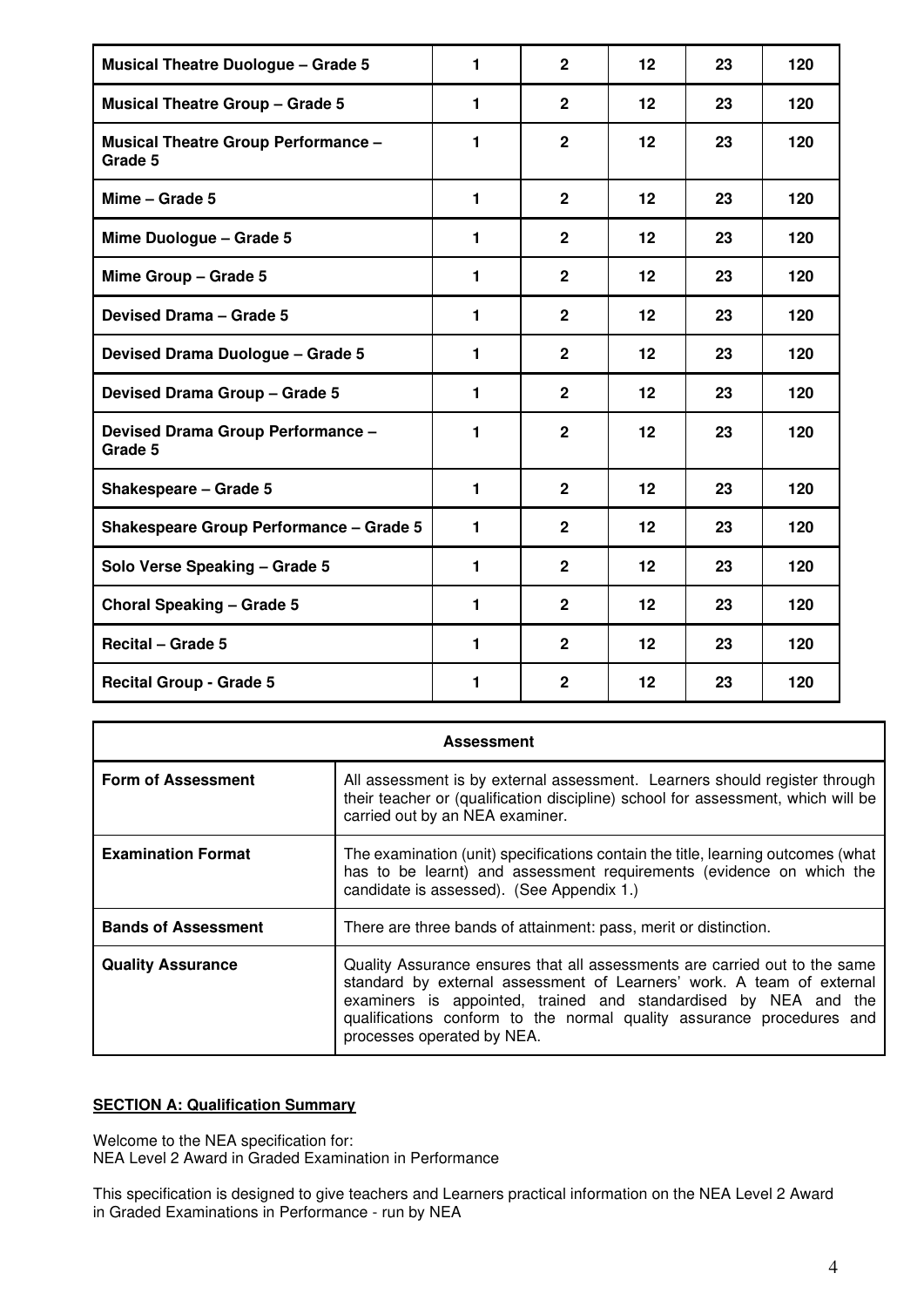If you have any general queries about these qualifications or any other NEA qualifications, then please do not hesitate to call us on 0330 133 1885 or email us at exams@neweraacademy.co.uk

## <span id="page-4-0"></span>**A.1 Aims and Broad Objectives**

The aim of the NEA Level 2 Award in Graded Examination in Performance is to provide Learners with the opportunity to obtain recognised qualifications in:

Acting Musical Theatre Mime Devised Drama Shakespeare Solo Verse Speaking Choral Speaking **Recital** 

The qualifications also aim to encourage personal self-confidence and group awareness, and develop a general appreciation of performance skills in various disciplines.

The purpose of NEA's Level 2 Award in Graded Examination in Performance is to motivate and encourage Learners of all ages and levels through a system of progressive mastery and to provide a form of training that develops and enhances skills, knowledge and understanding in a safe and consistent way. The qualifications are not only beneficial to those studying performance skills as a recreational pursuit but could also prepare Learners for further learning by helping them to develop their skills and enabling them to progress to the next level.

These qualifications are suitable for Learners in the pre-16 age groups.

### <span id="page-4-1"></span>**A.2 Progression**

The NEA Level 2 Award in Graded Examination in Performance provides a progression route to Level 3. It can be argued that the NEA Level 2 Award in Graded Examination in Performance by itself is not strictly speaking 'vocational' in that it is not essential for entry into Speech & Drama. However, it remains a positive means of determining progress and enables Learners to learn the necessary techniques to gain entry to FE and HE courses. NEA's Level 2 Award in Graded Examination in Performance operates according to a wellestablished methodology of 'progressive mastery'. It allows Learners to be tested in discrete stages in the development of a wide range of skills. It tends to be more rigorous than other types of exams and for that reason the industry is confident that achievement at the highest level of the NEA Level 2 Award in Graded Examination in Performance will give Learners the skills necessary to perform or work in other areas of the business.

### <span id="page-4-2"></span>**A.3 Qualification Structure**

An NEA Level 2 Award in Graded Examination in Performance consists of pre-prepared elements, all of which are performance based. They are single unit qualifications in which Learners are asked to undertake performance-based assessment as specified in the relevant syllabus. The unit specifications for each grade can be found in Appendix 1 below. For more information on qualification structure and content in a particular discipline please contact us for a copy of the relevant syllabus at 0330 133 1885 or **[exams@neweraacademy.co.uk](mailto:exams@neweraacademy.co.uk)**.

Qualifications can be taken by learners working alone, in pairs (duologue) or in groups. There are two separate types of group examinations. Examinations which are titled 'group' allow learners to be examined in a group performance, however the individual learners are assessed on their individual skills, knowledge and understanding. Examinations which are titled 'group performance' are examined as a group with the focus of assessment on the learner's contribution to the success of the group performance overall.

The qualifications have 20 – 23 Guided Learning Hours (GLH). This is also specified in the unit template at Appendix 1.

### <span id="page-4-3"></span>**SECTION B: Assessment Information**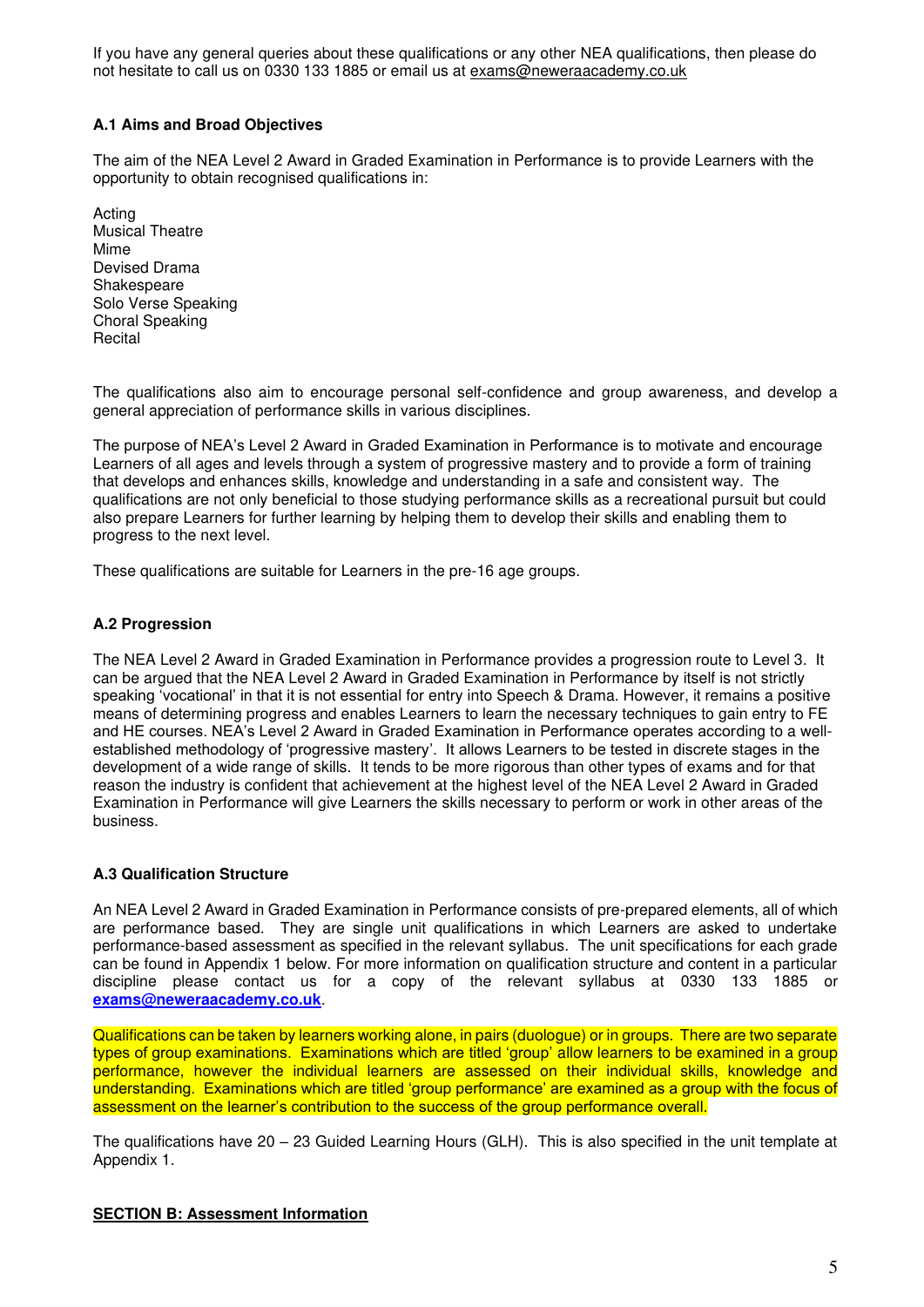### <span id="page-5-0"></span>**B.1 Assessment Methodology**

The underlying philosophy for assessment is that Learners should receive credit for positive achievement, and that all should be encouraged to reach their fullest potential.

All assessment of these qualifications is external and is undertaken by NEA Examiners. Please see **[www.neweraacademy.co.uk](http://www.neweraacademy.co.uk/)** for more detail about how NEA marks and grades its qualifications.

#### <span id="page-5-1"></span>**B.2 Expectations of Knowledge, Skills and Understanding**

The Grade Examination system is one based on the principle of 'progressive mastery': each step in the exam chain demonstrates learning, progression and skills in incremental steps. Successful learning is characterised by a mastery of the fundamentals of the skills demanded in each grade. Learners will be able to complete a set of performance skills sequences (the complexity and variety of which are determined by which qualification is being attempted), which allow them to demonstrate discipline-specific artistic appreciation. These technical and performance skills set a firm platform for further technical and artistic development by the Learner.

### <span id="page-5-2"></span>**B.3 Quality Assurance**

All NEA Level 2 Awards in Graded Examination in Performance are standardised according to the processes and procedures laid down by NEA.

### <span id="page-5-3"></span>**SECTION C: Candidate Access and Registration**

The qualifications will:

- be available to everyone who is capable of reaching the required standards
- be free from any barriers that restrict access and progression
- offer equal opportunities for all wishing to access them

There are no prerequisites for other qualifications to be completed, and no specified knowledge, skills or understanding required prior to taking an NEA Level 2 Award in Graded Examination in Performance. It is expected, however, that for successful learning, the skills demanded in each grade are to be mastered before progressing to the next grade.

Please email **[exams@neweraacademy.co.uk](mailto:exams@neweraacademy.co.uk)** for details about registering Learners for NEA examinations.

### <span id="page-5-4"></span>**SECTION D: Complaints and Appeals**

Please see **[www.neweraacademy.co.uk](http://www.neweraacademy.co.uk/)** for details about how we operate our complaints and appeals procedures.

### <span id="page-5-5"></span>**SECTION E: Equal Opportunities Policy**

NEA is committed to a comprehensive policy of equal opportunities in the management of its qualifications in which individuals are selected and treated on the basis of their relevant merits and abilities without regard to race, religion, colour, sex, age, national origin, disability or sexual orientation, and are given equal opportunities within the company. The aim of this policy is to ensure that no candidate entering an examination receives less favourable treatment on grounds not relevant to good candidate practice.

Our equal opportunities policy can be found at **[www.neweraacademy.co.uk](http://www.neweraacademy.co.uk/)**.

#### <span id="page-5-6"></span>**SECTION F: Contacts and Support**

**New Era Academy (Speech and Drama) 2, Aglaia Road Worthing West Sussex BN11 5SN Telephone Number: 0330 133 1885 Email: [exams@neweraacademy.co.uk](mailto:exams@neweraacademy.co.uk)**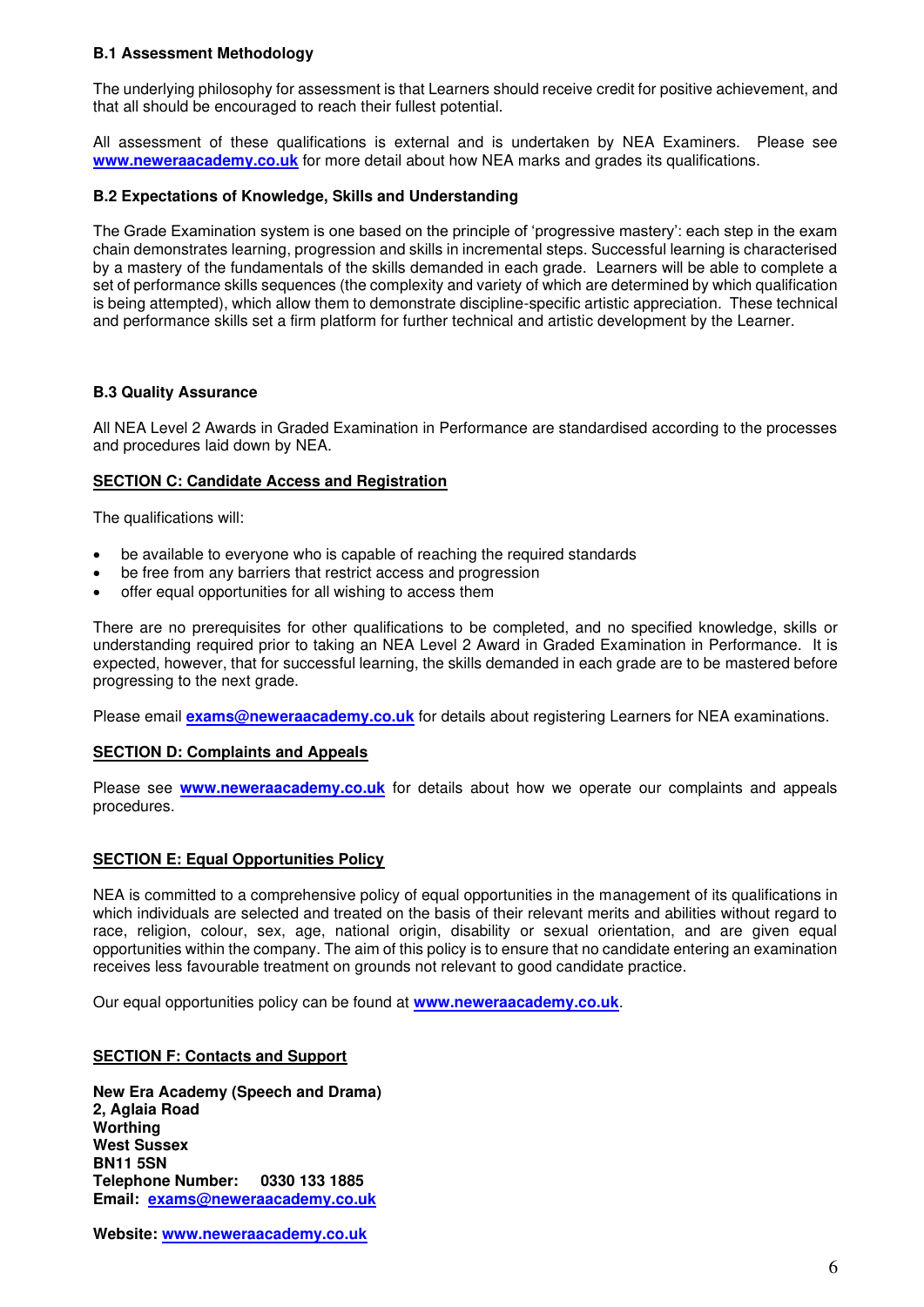## <span id="page-6-0"></span>**Appendix 1: Unit Specifications by Grade**

Unit specifications are divided into learning outcomes and assessment requirements:

- Learning Outcome a statement of what has been learnt as a result of the successful completion of the assessment requirements.
- Assessment Requirements the evidence upon which the candidate is assessed.
- **Technique**
- The technical skills required in the preparation and performance of the selection. This includes vocal technique, stagecraft and teamwork where appropriate.
- **Interpretation**
- The artistic realisation of the selection presented demonstrating appropriate qualities required for performance. This includes the appreciation of and the thought process in achieving the writer's intention
- **Communication**
- To demonstrate the ability to share mentally, vocally and physically in both performance and discussion to an appropriate standard
- **Discussion**
- To convey the knowledge required for the level and to be able to participate in an exchange of ideas to an appropriate standard

## **Pass:**

Learners must:

- adequately achieve the Learner outcomes
- perform their selections
- demonstrate satisfactory preparation
- show a basic background knowledge of all selections
- show a basic understanding of any theory set

#### **Merit:**

Learners must:

- adequately achieve the Learner outcomes
- show preparation has been thorough
- demonstrate their work clearly, expressively and enthusiastically
- demonstrate good attention to detail
- show a good background knowledge of all selections
- show a good understanding of any theory set

### **Distinction:**

Learners must:

- adequately achieve the Learner outcomes and
- demonstrate that work is of a really high standard
- fully meet the requirements of the syllabus
- present work that is artistic, well communicated, technically correct and altogether excellent
- show an excellent background knowledge of all selections
- show an excellent background knowledge of any theory set

Unit specifications also give details of the Credit Value (notional learning) and the Guided Learning Hours (GLH), which represent indicative teaching time for the unit.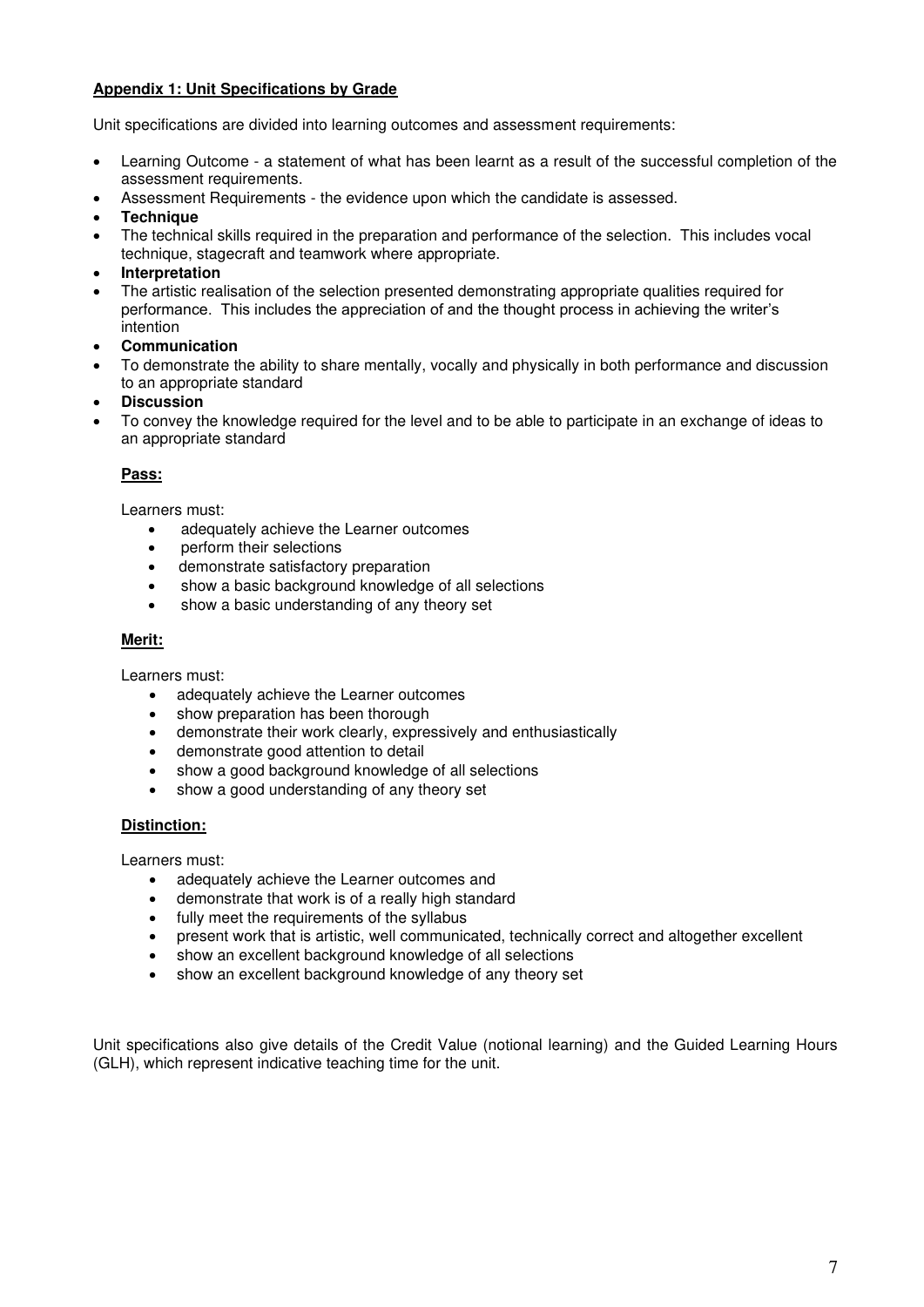|    | Title:                                                                           | Acting - Grade 4 |            |                                                                                                                                                                                                                                                                                                                                            |  |  |
|----|----------------------------------------------------------------------------------|------------------|------------|--------------------------------------------------------------------------------------------------------------------------------------------------------------------------------------------------------------------------------------------------------------------------------------------------------------------------------------------|--|--|
|    | Level:                                                                           | $\overline{2}$   |            |                                                                                                                                                                                                                                                                                                                                            |  |  |
|    | GLH:                                                                             | 20               |            |                                                                                                                                                                                                                                                                                                                                            |  |  |
|    | TQT:                                                                             | 100              |            |                                                                                                                                                                                                                                                                                                                                            |  |  |
|    | <b>Credit Value:</b>                                                             | 10               |            |                                                                                                                                                                                                                                                                                                                                            |  |  |
|    | <b>Learning Outcomes</b>                                                         |                  |            | <b>Assessment Criteria</b>                                                                                                                                                                                                                                                                                                                 |  |  |
|    | The Learner will:                                                                |                  |            | The Learner can:                                                                                                                                                                                                                                                                                                                           |  |  |
| 1  | Know the techniques of dramatic performance                                      |                  | 1.1<br>1.2 | Perform a scene to an appropriate<br>standard, demonstrating maturity of<br>thought, imaginative interpretation and<br>developing awareness of applied<br>stagecraft<br>Perform a contrasting scene to an<br>appropriate standard, demonstrating<br>maturity of thought, informed creativity<br>and developing application of<br>technique |  |  |
| 2. | Understand the techniques involved in preparing a role                           |                  | 2.1<br>2.2 | Meaningfully discuss the characters<br>and plays chosen<br>Meaningfully discuss pitch, pace,<br>pause, inflection                                                                                                                                                                                                                          |  |  |
| 3  | Be able to read a previously unseen piece of drama to<br>an appropriate standard |                  | 3.1<br>3.2 | Read with a good level of fluency,<br>movement and expression, giving an<br>idea of character<br>Display some acting technique and<br>ability to perform and make<br>interpretative decisions under<br>pressure                                                                                                                            |  |  |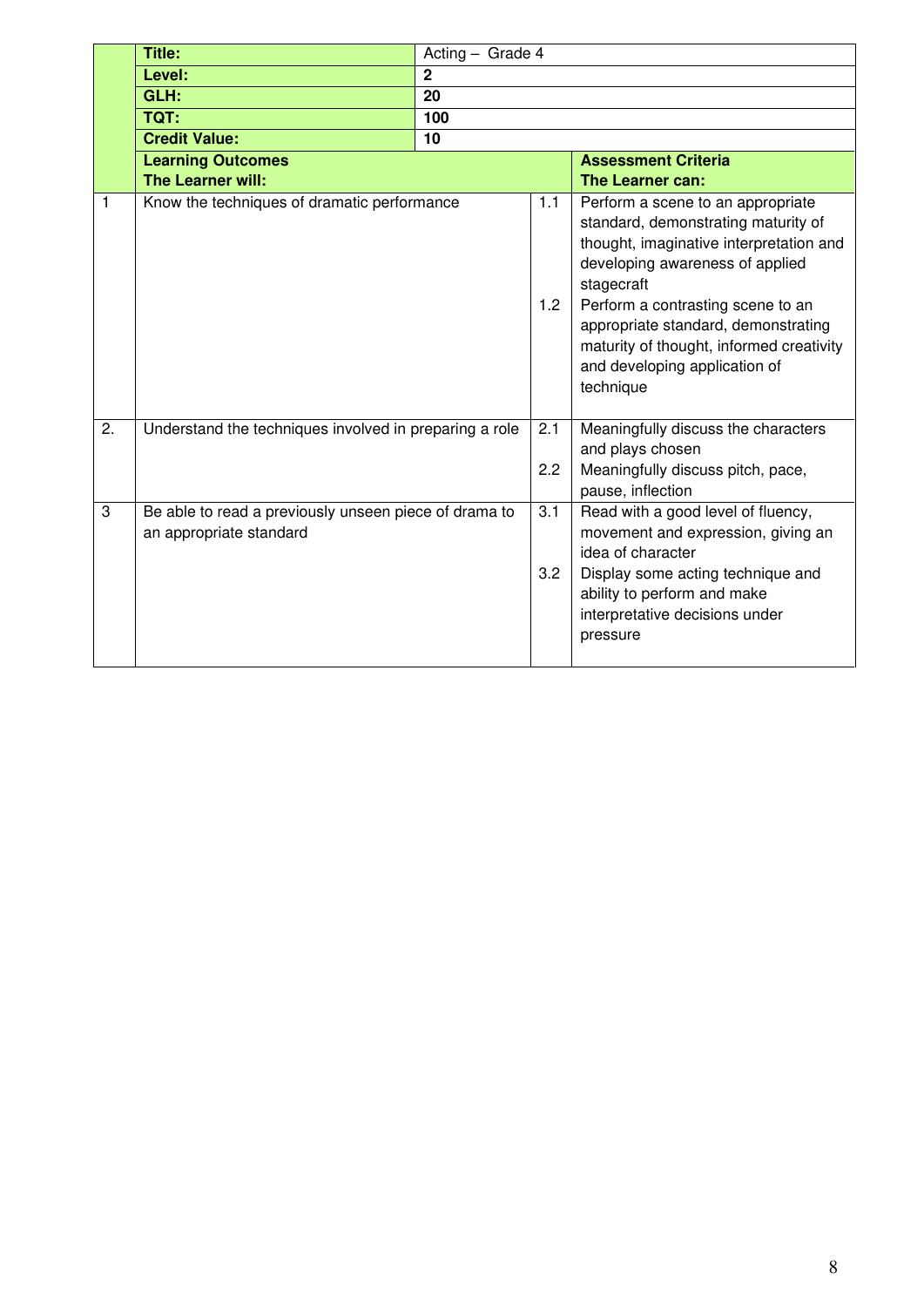|    | <b>Title:</b>                                                                    | Acting Duologue - Grade 4 |                   |                                                                                                                                                                                                                                                                                                                                                   |  |  |
|----|----------------------------------------------------------------------------------|---------------------------|-------------------|---------------------------------------------------------------------------------------------------------------------------------------------------------------------------------------------------------------------------------------------------------------------------------------------------------------------------------------------------|--|--|
|    | Level:                                                                           | $\overline{2}$            |                   |                                                                                                                                                                                                                                                                                                                                                   |  |  |
|    | GLH:                                                                             | 20                        |                   |                                                                                                                                                                                                                                                                                                                                                   |  |  |
|    | <b>TQT:</b>                                                                      | 100                       |                   |                                                                                                                                                                                                                                                                                                                                                   |  |  |
|    | <b>Credit Value:</b>                                                             | 10                        |                   |                                                                                                                                                                                                                                                                                                                                                   |  |  |
|    | <b>Learning Outcomes</b>                                                         |                           |                   | <b>Assessment Criteria</b>                                                                                                                                                                                                                                                                                                                        |  |  |
|    | The Learner will:                                                                |                           | 1.1               | <b>The Learner can:</b>                                                                                                                                                                                                                                                                                                                           |  |  |
| 1. | Know the techniques of dramatic performance                                      |                           |                   | Perform a scene to an appropriate<br>standard, demonstrating maturity of<br>thought, imaginative interpretation and<br>developing awareness of applied<br>stagecraft<br>Perform a contrasting scene to an<br>appropriate standard, demonstrating<br>maturity of thought, imaginative<br>interpretation and developing<br>application of technique |  |  |
| 2. | Understand the techniques involved in preparing a role                           |                           | 2.1<br>2.2        | Meaningfully discuss the characters<br>and plays chosen<br>Meaningfully discuss pitch, pace,<br>pause, inflection                                                                                                                                                                                                                                 |  |  |
| 3. | Be able to read a previously unseen piece of drama to<br>an appropriate standard |                           | 3.1<br>3.2<br>3.3 | Read with a good level of fluency,<br>movement and expression, giving an<br>idea of character<br>Display some acting technique and<br>ability to perform and make<br>interpretative decisions under<br>pressure<br>Display some appropriate technique<br>and ability to perform and make<br>interpretative decisions under<br>pressure            |  |  |

|                | Title:                                      | Acting Group - Grade 4 |     |                                                          |  |  |  |
|----------------|---------------------------------------------|------------------------|-----|----------------------------------------------------------|--|--|--|
|                | Level:                                      | $\mathbf{2}$           |     |                                                          |  |  |  |
|                | GLH:                                        | 20                     |     |                                                          |  |  |  |
|                | TQT:                                        | 100                    |     |                                                          |  |  |  |
|                | <b>Credit Value:</b>                        | 10                     |     |                                                          |  |  |  |
|                | <b>Learning Outcomes</b>                    |                        |     | <b>Assessment Criteria</b>                               |  |  |  |
|                | <b>The Learner will:</b>                    |                        |     | The Learner can:                                         |  |  |  |
| $\mathbf{1}$ . | Know the techniques of dramatic performance |                        | 1.1 | Perform a scene or a one-act play to a good<br>standard  |  |  |  |
|                |                                             |                        | 1.2 | Show theatrical skills to an appropriate<br>standard     |  |  |  |
|                |                                             |                        | 1.3 | Demonstrate strong teamwork and shared<br>responsibility |  |  |  |
|                |                                             |                        |     |                                                          |  |  |  |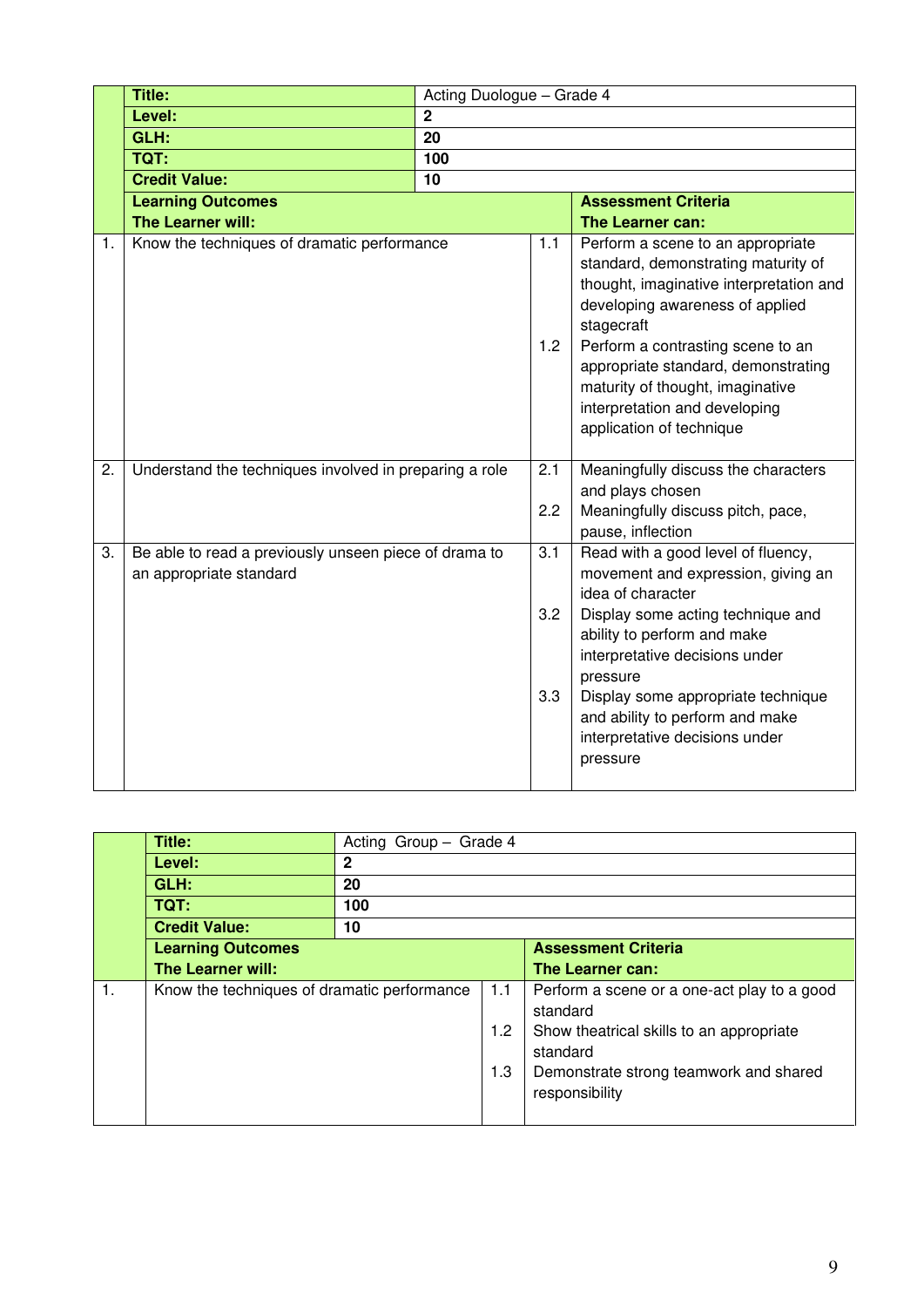|    | Title:                                      | Acting Group Performance - Grade 4 |     |                                                                                                                                                                     |  |  |  |
|----|---------------------------------------------|------------------------------------|-----|---------------------------------------------------------------------------------------------------------------------------------------------------------------------|--|--|--|
|    | Level:                                      | $\mathbf{2}$                       |     |                                                                                                                                                                     |  |  |  |
|    | GLH:                                        | 20                                 |     |                                                                                                                                                                     |  |  |  |
|    | TQT:                                        | 100                                |     |                                                                                                                                                                     |  |  |  |
|    | <b>Credit Value:</b>                        | 10                                 |     |                                                                                                                                                                     |  |  |  |
|    | <b>Learning Outcomes</b>                    |                                    |     | <b>Assessment Criteria</b>                                                                                                                                          |  |  |  |
|    | The Learner will:                           |                                    |     | The Learner can:                                                                                                                                                    |  |  |  |
| 1. | Know the techniques of dramatic performance |                                    | 1.1 | Perform a scene or a one-act play or a scene<br>from a longer play to a good standard                                                                               |  |  |  |
|    |                                             |                                    | 1.2 | Show theatrical skills to an appropriate<br>standard                                                                                                                |  |  |  |
|    |                                             |                                    | 1.3 | Demonstrate a strong contribution to the<br>group performance and a sense of teamwork<br>and shared responsibility                                                  |  |  |  |
| 2. | Contribute to a group discussion            |                                    | 2.1 | Make an active, positive and confident<br>contribution to a group discussion about:<br>Your character<br>The events leading up to the scene<br>The plot of the play |  |  |  |

|                | Title:                                                                           | Acting - Grade 5 |                   |                                                                                                                                                                                                                                                                                                                                                                                                                                                                                                  |  |
|----------------|----------------------------------------------------------------------------------|------------------|-------------------|--------------------------------------------------------------------------------------------------------------------------------------------------------------------------------------------------------------------------------------------------------------------------------------------------------------------------------------------------------------------------------------------------------------------------------------------------------------------------------------------------|--|
|                | Level:                                                                           | $\overline{2}$   |                   |                                                                                                                                                                                                                                                                                                                                                                                                                                                                                                  |  |
|                | GLH:                                                                             | 23               |                   |                                                                                                                                                                                                                                                                                                                                                                                                                                                                                                  |  |
|                | TQT:                                                                             | 120              |                   |                                                                                                                                                                                                                                                                                                                                                                                                                                                                                                  |  |
|                | <b>Credit Value:</b>                                                             | 12               |                   |                                                                                                                                                                                                                                                                                                                                                                                                                                                                                                  |  |
|                | <b>Learning Outcomes</b>                                                         |                  |                   | <b>Assessment Criteria</b>                                                                                                                                                                                                                                                                                                                                                                                                                                                                       |  |
|                | The Learner will:                                                                |                  |                   | The Learner can:                                                                                                                                                                                                                                                                                                                                                                                                                                                                                 |  |
| $\mathbf{1}$ . | Know the techniques of dramatic performance                                      |                  | $1.1$<br>1.2      | Perform a scene as specified in<br>syllabus to an appropriate standard,<br>demonstrating awareness of period<br>and character, mature approach to<br>research and developing skills in use<br>of a range of visual and vocal<br>emphases<br>Perform a contrasting scene as<br>specified in syllabus to an appropriate<br>standard, demonstrating awareness of<br>period and character, mature<br>approach to research and developing<br>skills in use of a range of visual and<br>vocal emphases |  |
| 2.             | Understand the techniques involved in preparing a<br>role                        |                  | 2.1<br>2.2        | Meaningfully discuss the characters<br>and plays chosen<br>Meaningfully discuss techniques<br>employed in characterisation.                                                                                                                                                                                                                                                                                                                                                                      |  |
| 3              | Be able to read a previously unseen piece of drama<br>to an appropriate standard |                  | 3.1<br>3.2<br>3.3 | Read with a good level of fluency,<br>movement and expression, giving an<br>idea of character<br>Display appropriate acting techniques<br>Create a sense of performance, with<br>some connection and communication<br>of text to the audience                                                                                                                                                                                                                                                    |  |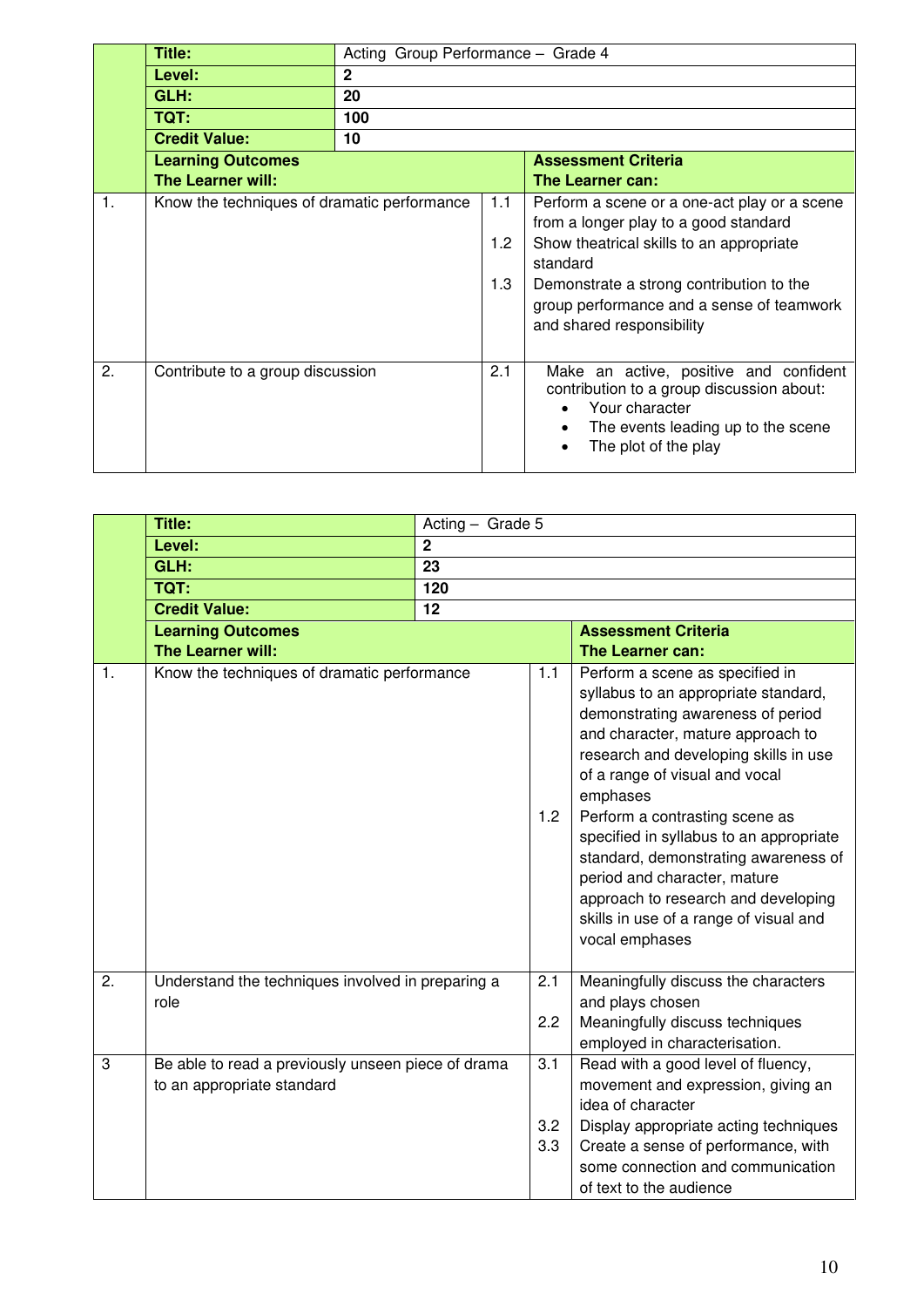|                  | <b>Title:</b>                                                                    | Acting Duologue - Grade 5 |            |                                                                                                                                                                                                                                                                                                                                                                                                                                                                      |  |  |
|------------------|----------------------------------------------------------------------------------|---------------------------|------------|----------------------------------------------------------------------------------------------------------------------------------------------------------------------------------------------------------------------------------------------------------------------------------------------------------------------------------------------------------------------------------------------------------------------------------------------------------------------|--|--|
|                  | Level:                                                                           | $\overline{2}$            |            |                                                                                                                                                                                                                                                                                                                                                                                                                                                                      |  |  |
|                  | GLH:                                                                             | $\overline{23}$           |            |                                                                                                                                                                                                                                                                                                                                                                                                                                                                      |  |  |
|                  | TQT:                                                                             | 120                       |            |                                                                                                                                                                                                                                                                                                                                                                                                                                                                      |  |  |
|                  | <b>Credit Value:</b>                                                             | 12                        |            |                                                                                                                                                                                                                                                                                                                                                                                                                                                                      |  |  |
|                  | <b>Learning Outcomes</b>                                                         |                           |            | <b>Assessment Criteria</b>                                                                                                                                                                                                                                                                                                                                                                                                                                           |  |  |
|                  | The Learner will:                                                                |                           |            | The Learner can:                                                                                                                                                                                                                                                                                                                                                                                                                                                     |  |  |
| 1.               | Know the techniques of dramatic performance                                      |                           | 1.1<br>1.2 | Perform a scene (as specified in the<br>syllabus) to an appropriate standard,<br>demonstrating awareness of period and<br>character, mature approach to research<br>and developing skills in use of a range of<br>emphases<br>Perform a contrasting scene to an<br>appropriate standard (as specified in the<br>syllabus), demonstrating awareness of<br>period and character, mature approach to<br>research and developing skills in use of a<br>range of emphases |  |  |
| $\overline{2}$ . | Understand the techniques involved in preparing a<br>role                        |                           | 2.1<br>2.2 | Meaningfully discuss the characters and<br>plays chosen<br>Meaningfully discuss techniques<br>employed in characterisation                                                                                                                                                                                                                                                                                                                                           |  |  |
| 3.               | Be able to read a previously unseen piece of drama<br>to an appropriate standard |                           | 3.1<br>3.2 | Read with a good level of fluency,<br>movement and expression, giving an<br>idea of character and relationship to<br>other protagonist<br>Display appropriate acting techniques                                                                                                                                                                                                                                                                                      |  |  |

|    | Title:                                      |             | Acting Group - Grade 5 |                                                                 |  |  |
|----|---------------------------------------------|-------------|------------------------|-----------------------------------------------------------------|--|--|
|    | Level:                                      | $\mathbf 2$ |                        |                                                                 |  |  |
|    | GLH:                                        | 23          |                        |                                                                 |  |  |
|    | <b>TQT:</b>                                 | 120         |                        |                                                                 |  |  |
|    | <b>Credit Value:</b>                        | 10          |                        |                                                                 |  |  |
|    | <b>Learning Outcomes</b>                    |             |                        | <b>Assessment Criteria</b>                                      |  |  |
|    | <b>The Learner will:</b>                    |             |                        | The Learner can:                                                |  |  |
| 1. | Know the techniques of dramatic performance |             | 1.1                    | Perform a scene or a one-act play to<br>an appropriate standard |  |  |
|    |                                             |             | 1.2                    | Show good individual and ensemble<br>theatrical skills          |  |  |
|    |                                             |             | 1.3                    | Demonstrate a strong sense of<br>teamwork                       |  |  |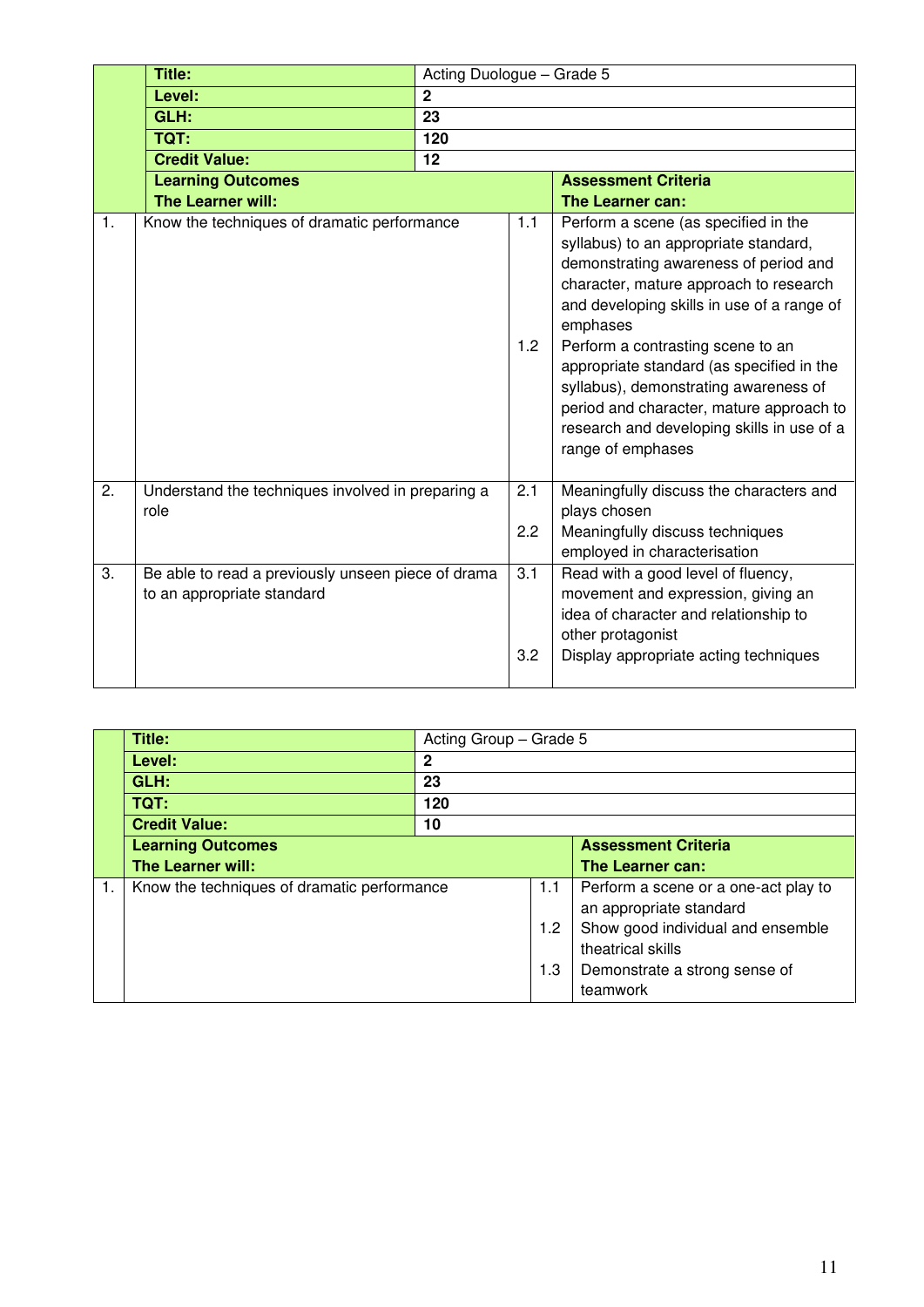| Title:                           |              |                                             |                                                         |
|----------------------------------|--------------|---------------------------------------------|---------------------------------------------------------|
| Level:                           | $\mathbf{2}$ |                                             |                                                         |
| GLH:                             | 23           |                                             |                                                         |
| TQT:                             | 120          |                                             |                                                         |
| <b>Credit Value:</b>             | 10           |                                             |                                                         |
| <b>Learning Outcomes</b>         |              |                                             | <b>Assessment Criteria</b>                              |
| The Learner will:                |              |                                             | The Learner can:                                        |
|                                  |              |                                             | Perform a scene from a longer play                      |
|                                  |              |                                             | or a one-act play to an appropriate                     |
|                                  |              |                                             | standard                                                |
|                                  |              |                                             | Show good individual and ensemble                       |
|                                  |              |                                             | theatrical skills                                       |
|                                  |              |                                             | Demonstrate confident contributions                     |
|                                  |              |                                             | to the group performance, showing                       |
|                                  |              |                                             | strong teamwork skills                                  |
| Contribute to a group discussion |              | 2.1                                         | Make an active, positive<br>and                         |
|                                  |              |                                             | confident contribution to a group                       |
|                                  |              |                                             | discussion about:                                       |
|                                  |              |                                             | Your character<br>$\bullet$                             |
|                                  |              |                                             | The events leading up to the<br>scene                   |
|                                  |              |                                             | The plot of the play                                    |
|                                  |              | Know the techniques of dramatic performance | Acting Group Performance - Grade 5<br>1.1<br>1.2<br>1.3 |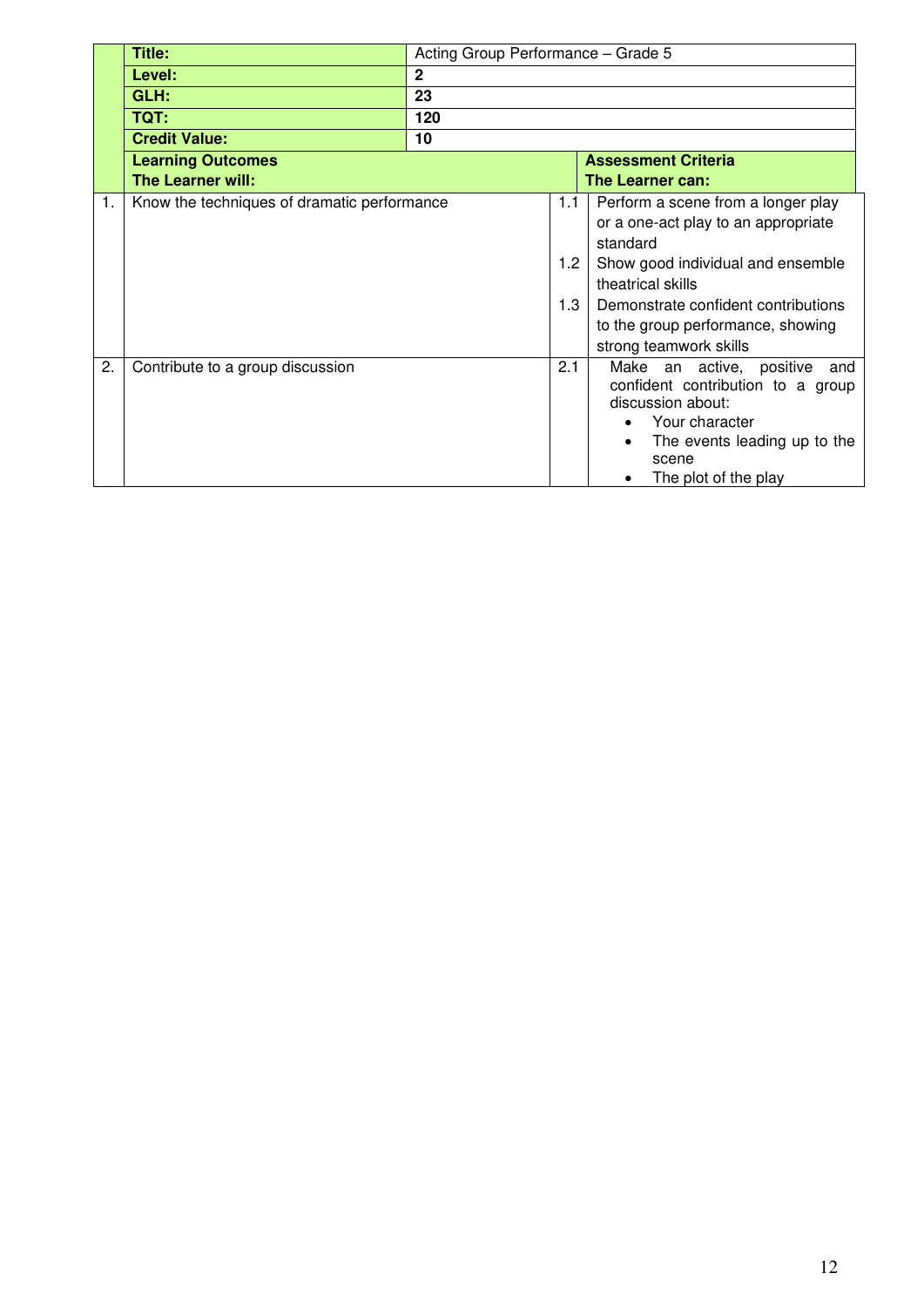|    | Title:                                                                    | Musical Theatre - Grade 4 |            |                                                                                                                                                                                                                                                                                                    |  |
|----|---------------------------------------------------------------------------|---------------------------|------------|----------------------------------------------------------------------------------------------------------------------------------------------------------------------------------------------------------------------------------------------------------------------------------------------------|--|
|    | Level:                                                                    | $\mathbf{2}$              |            |                                                                                                                                                                                                                                                                                                    |  |
|    | GLH:                                                                      | 20                        |            |                                                                                                                                                                                                                                                                                                    |  |
|    | TQT:                                                                      | 120                       |            |                                                                                                                                                                                                                                                                                                    |  |
|    | <b>Credit Value:</b>                                                      | 10                        |            |                                                                                                                                                                                                                                                                                                    |  |
|    | <b>Learning Outcomes</b>                                                  |                           |            | <b>Assessment Criteria</b>                                                                                                                                                                                                                                                                         |  |
|    | The Learner will:                                                         |                           |            | The Learner can:                                                                                                                                                                                                                                                                                   |  |
|    | Know the techniques of musical theatre performance                        |                           | 1.1<br>1.2 | Perform a scene which leads into a<br>song of the Learner's choice by the<br>composer/lyricist as specified in the<br>syllabus to an appropriate standard<br>Perform a contrasting song of the<br>Learner's choice expressing the<br>emotion of either anger or joy, to an<br>appropriate standard |  |
| 2. | Understand the techniques involved in preparing a<br>musical theatre role |                           | 2.1<br>2.2 | Meaningfully discuss breathing<br>techniques and vocal support and<br>vocal changes<br>Talk with knowledge and<br>understanding about effective ways of<br>warming up and cooling down the<br>voice, pre and post performance                                                                      |  |

|    | <b>Title:</b>                                                             | Musical Theatre Duologue - Grade 4 |                   |                                                                                                                                                                                                                                                                                                                                                                                                                         |  |
|----|---------------------------------------------------------------------------|------------------------------------|-------------------|-------------------------------------------------------------------------------------------------------------------------------------------------------------------------------------------------------------------------------------------------------------------------------------------------------------------------------------------------------------------------------------------------------------------------|--|
|    | Level:                                                                    | $\mathbf{2}$                       |                   |                                                                                                                                                                                                                                                                                                                                                                                                                         |  |
|    | GLH:                                                                      | 20                                 |                   |                                                                                                                                                                                                                                                                                                                                                                                                                         |  |
|    | TQT:                                                                      | 100                                |                   |                                                                                                                                                                                                                                                                                                                                                                                                                         |  |
|    | <b>Credit Value:</b>                                                      | 10                                 |                   |                                                                                                                                                                                                                                                                                                                                                                                                                         |  |
|    | <b>Learning outcomes</b>                                                  |                                    |                   | <b>Assessment Criteria</b>                                                                                                                                                                                                                                                                                                                                                                                              |  |
|    | The Learner will:                                                         |                                    |                   | The Learner can:                                                                                                                                                                                                                                                                                                                                                                                                        |  |
| 1  | Know the techniques of musical theatre performance                        |                                    | 1.1<br>1.2<br>1.3 | Perform a scene which leads into a<br>song of the Learner's choice by the<br>composer/lyricist as specified in the<br>syllabus to an appropriate standard<br>Perform a contrasting song of the<br>Learner's choice expressing either<br>anger or joy to an appropriate<br>standard<br>Demonstrate mutual and reflective<br>emotional responses in performance<br>showing relationship to fellow<br>character throughout |  |
| 2. | Understand the techniques involved in preparing a<br>musical theatre role |                                    | 2.1<br>2.2        | Meaningfully discuss breathing<br>techniques and vocal support and<br>vocal changes<br>Meaningfully discuss effective ways of<br>warming up and cooling down the<br>voice pre and post performance                                                                                                                                                                                                                      |  |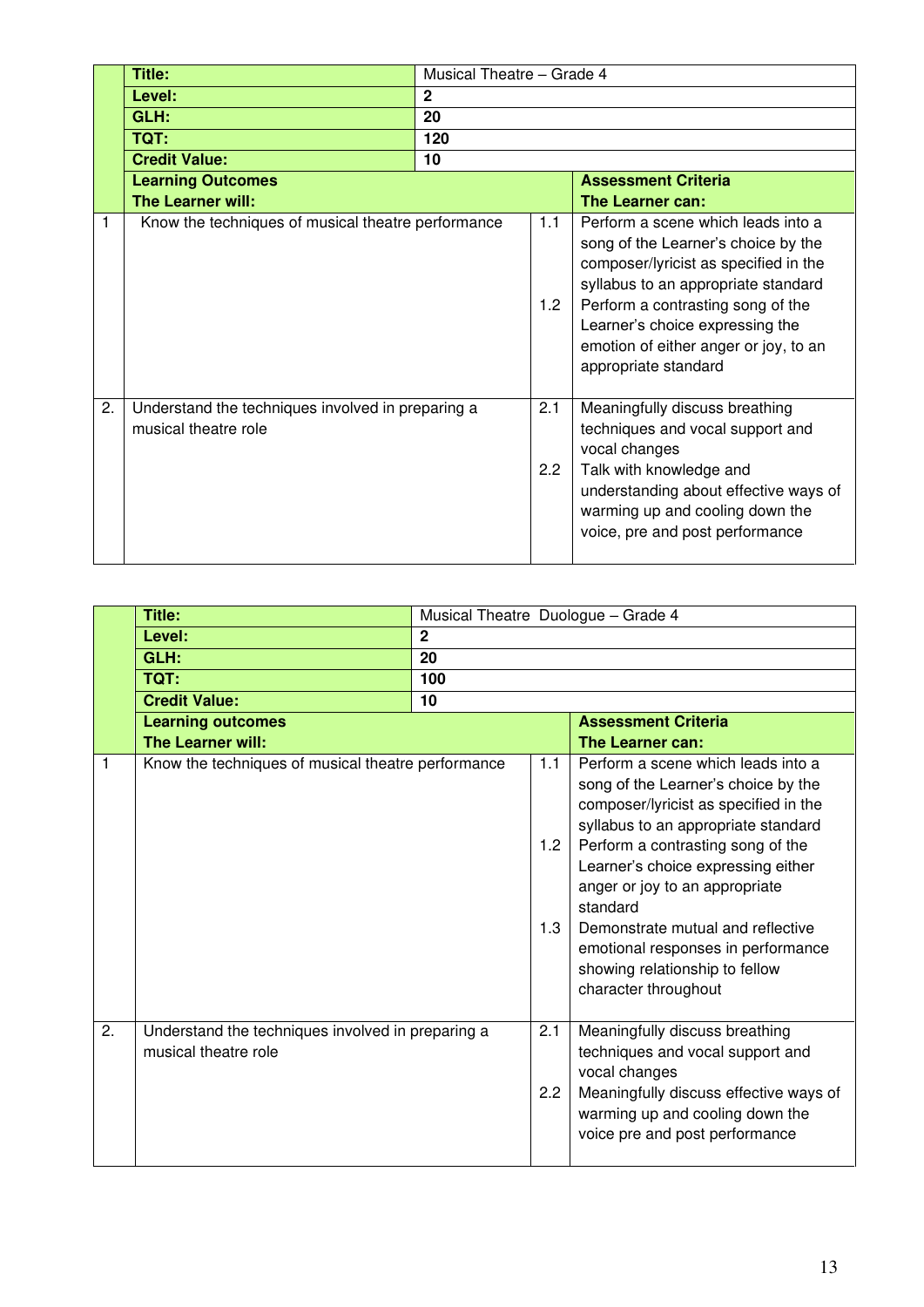|   | Title:                                             |                | Musical Theatre Group - Grade 4 |                                                                                                                                                                                                                                                                                                                                                                                                                                                                                                                                                                                 |  |
|---|----------------------------------------------------|----------------|---------------------------------|---------------------------------------------------------------------------------------------------------------------------------------------------------------------------------------------------------------------------------------------------------------------------------------------------------------------------------------------------------------------------------------------------------------------------------------------------------------------------------------------------------------------------------------------------------------------------------|--|
|   | Level:                                             | $\overline{2}$ |                                 |                                                                                                                                                                                                                                                                                                                                                                                                                                                                                                                                                                                 |  |
|   | GLH:                                               | 20             |                                 |                                                                                                                                                                                                                                                                                                                                                                                                                                                                                                                                                                                 |  |
|   | TQT:                                               | 100            |                                 |                                                                                                                                                                                                                                                                                                                                                                                                                                                                                                                                                                                 |  |
|   | <b>Credit Value:</b>                               | 10             |                                 |                                                                                                                                                                                                                                                                                                                                                                                                                                                                                                                                                                                 |  |
|   | <b>Learning Outcomes</b>                           |                |                                 | <b>Assessment Criteria</b>                                                                                                                                                                                                                                                                                                                                                                                                                                                                                                                                                      |  |
|   | The Learner will:                                  |                |                                 | The Learner can:                                                                                                                                                                                                                                                                                                                                                                                                                                                                                                                                                                |  |
| 1 | Know the techniques of musical theatre performance |                | 1.1<br>1.2<br>1.3               | Perform a scene or a series of scenes<br>from a film or stage musical that<br>includes both acted sequences and<br>two contrasting songs to an<br>appropriate standard<br>Demonstrate good ensemble<br>performance skills in technique and<br>imaginative interpretation to create an<br>integrated musical theatre performance<br>of acting and song<br>Demonstrate good team cohesion,<br>reflected in creation and performance<br>of scene/s, characterisations and<br>mutual responses, physical and vocal<br>co-ordination, special awareness and<br>overall group dynamic |  |

|                | Title:                                             |                            |                   | Musical Theatre Group Performance - Grade 4                                                                                                                                                                                                                                                                                                                                                                                                                                                                                                        |  |
|----------------|----------------------------------------------------|----------------------------|-------------------|----------------------------------------------------------------------------------------------------------------------------------------------------------------------------------------------------------------------------------------------------------------------------------------------------------------------------------------------------------------------------------------------------------------------------------------------------------------------------------------------------------------------------------------------------|--|
|                | Level:                                             | $\overline{2}$             |                   |                                                                                                                                                                                                                                                                                                                                                                                                                                                                                                                                                    |  |
|                | GLH:                                               | 20                         |                   |                                                                                                                                                                                                                                                                                                                                                                                                                                                                                                                                                    |  |
|                | TQT:                                               | 100                        |                   |                                                                                                                                                                                                                                                                                                                                                                                                                                                                                                                                                    |  |
|                | <b>Credit Value:</b>                               | 10                         |                   |                                                                                                                                                                                                                                                                                                                                                                                                                                                                                                                                                    |  |
|                | <b>Learning Outcomes</b>                           | <b>Assessment Criteria</b> |                   |                                                                                                                                                                                                                                                                                                                                                                                                                                                                                                                                                    |  |
|                | The Learner will:                                  | <b>The Learner can:</b>    |                   |                                                                                                                                                                                                                                                                                                                                                                                                                                                                                                                                                    |  |
| 1              | Know the techniques of musical theatre performance |                            | 1.1<br>1.2<br>1.3 | Perform a scene from a film or stage<br>musical that includes both acted<br>sequences and one or more songs to<br>an appropriate standard<br>Demonstrate good ensemble<br>performance skills in technique and<br>imaginative interpretation to create an<br>integrated musical theatre performance<br>of acting and song<br>Demonstrate good team cohesion,<br>reflected in creation and performance<br>of scene/s, characterisations and<br>mutual responses, physical and vocal<br>co-ordination, spatial awareness and<br>overall group dynamic |  |
| $\overline{2}$ | Contribute to a group discussion                   |                            |                   | Make<br>active, positive<br>and<br>an<br>confident contribution to a group<br>discussion about:<br>Your character<br>The events leading up to the<br>scene<br>Your relationship to the other<br>characters in the musical<br>How the physicality of<br>$\bullet$<br>characterisation impacts on<br>the voice                                                                                                                                                                                                                                       |  |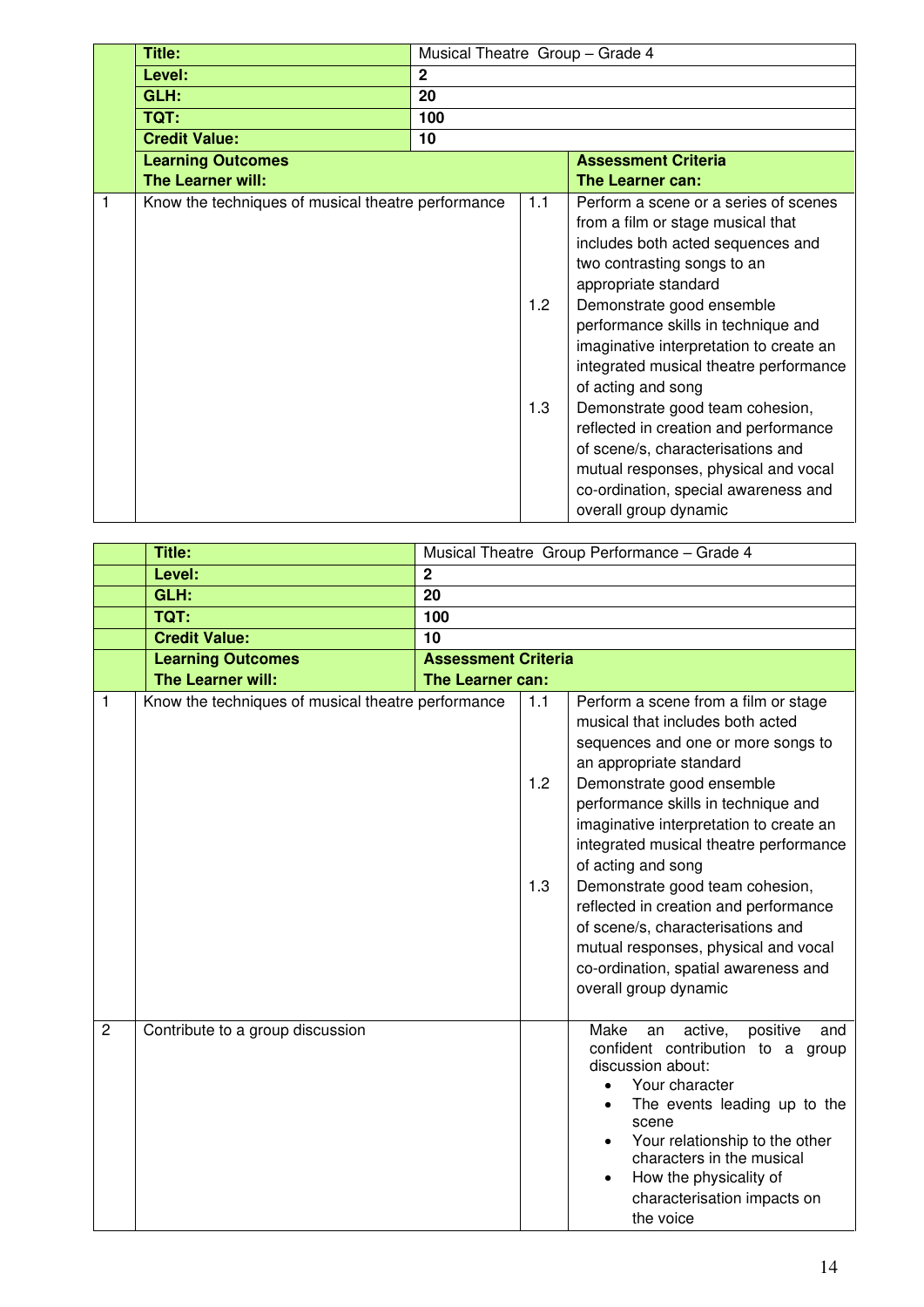|                | <b>Title:</b>                                                             | Musical Theatre - Grade 5 |            |                                                                                                                                                                                                                                                      |
|----------------|---------------------------------------------------------------------------|---------------------------|------------|------------------------------------------------------------------------------------------------------------------------------------------------------------------------------------------------------------------------------------------------------|
|                | Level:                                                                    | $\overline{2}$            |            |                                                                                                                                                                                                                                                      |
|                | GLH:                                                                      | 23                        |            |                                                                                                                                                                                                                                                      |
|                | TQT:                                                                      | 120                       |            |                                                                                                                                                                                                                                                      |
|                | <b>Credit Value:</b>                                                      | 12                        |            |                                                                                                                                                                                                                                                      |
|                | <b>Learning Outcomes</b>                                                  |                           |            | <b>Assessment Criteria</b>                                                                                                                                                                                                                           |
|                | The Learner will:                                                         |                           |            | The Learner can:                                                                                                                                                                                                                                     |
| $\mathbf{1}$ . | Know the techniques of musical theatre performance                        |                           | 1.1<br>1.2 | Perform a scene which leads into a<br>song of the Learner's choice by<br>composer/lyricist as specified in the<br>syllabus, to an appropriate standard<br>Perform a contrasting comedy song of<br>the Learner's choice to an appropriate<br>standard |
| 2.             | Understand the techniques involved in preparing a<br>musical theatre role |                           | 2.1<br>2.2 | Meaningfully discuss how acting styles<br>have changed as musicals have<br>evolved.<br>Meaningfully discuss how the<br>physicality of characterisation impacts<br>on the voice                                                                       |
| 3.             | Understand the works of modern-day songwriters                            |                           | 3.1        | Meaningfully discuss the works of the<br>composer/lyricist chosen                                                                                                                                                                                    |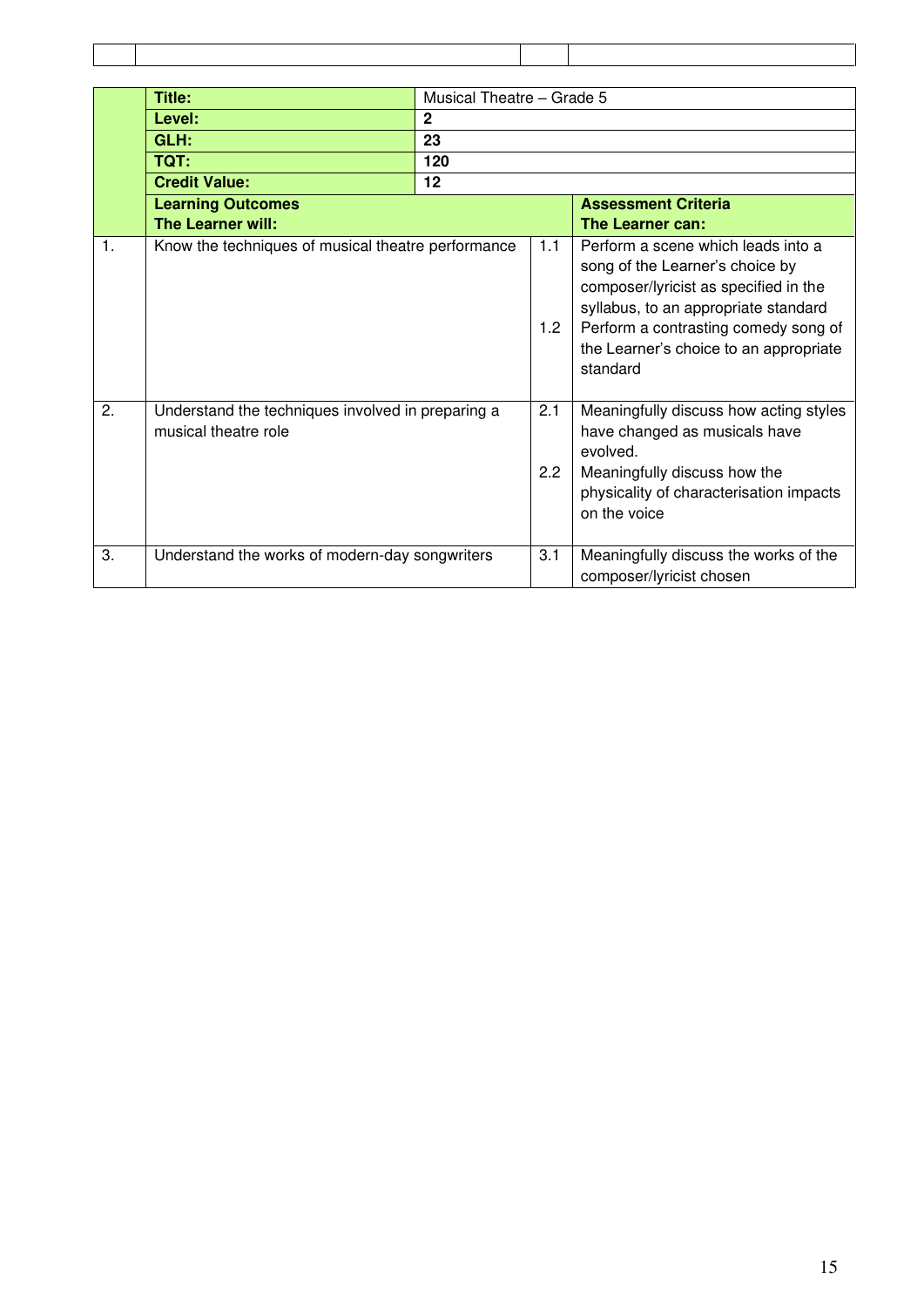|    | Title:                                                                    |                |                   | Musical Theatre Duologue - Grade 5                                                                                                                                                                                                                                                                                  |
|----|---------------------------------------------------------------------------|----------------|-------------------|---------------------------------------------------------------------------------------------------------------------------------------------------------------------------------------------------------------------------------------------------------------------------------------------------------------------|
|    | Level:                                                                    | $\overline{2}$ |                   |                                                                                                                                                                                                                                                                                                                     |
|    | GLH:                                                                      | 23             |                   |                                                                                                                                                                                                                                                                                                                     |
|    | <b>TQT:</b>                                                               | 120            |                   |                                                                                                                                                                                                                                                                                                                     |
|    | <b>Credit Value:</b>                                                      | 12             |                   |                                                                                                                                                                                                                                                                                                                     |
|    | <b>Learning Outcomes</b>                                                  |                |                   | <b>Assessment Criteria</b>                                                                                                                                                                                                                                                                                          |
|    | <b>The Learner will:</b>                                                  |                |                   | The Learner can:                                                                                                                                                                                                                                                                                                    |
| 1. | Know the techniques of musical theatre performance                        |                | 1.1<br>1.2        | Perform a scene which leads into a<br>song of the Learner's choice by<br>composer/lyricist as specified in the<br>syllabus, to an appropriate standard<br>Perform a contrasting comedy song of<br>the Learner's choice to an appropriate<br>standard                                                                |
| 2. | Understand the techniques involved in preparing a<br>musical theatre role |                | 2.1<br>2.2<br>2.3 | Meaningfully discuss how acting styles<br>have changed as musicals have<br>evolved<br>Meaningfully discuss how physicality<br>of characterisation impacts on the<br>voice<br>Show awareness of the relationship<br>between the characters and how this<br>affects the integration of acted and<br>vocal performance |
| 3. | Understand the works of modern-day songwriters                            |                | 3.1               | Meaningfully discuss the works of the<br>composer/lyricist chosen                                                                                                                                                                                                                                                   |

|    | Title:                                                | Musical Theatre Group - Grade 5 |                   |                                                                                                                                                                                                                                                                                                                                                                                                                                                                                       |  |  |
|----|-------------------------------------------------------|---------------------------------|-------------------|---------------------------------------------------------------------------------------------------------------------------------------------------------------------------------------------------------------------------------------------------------------------------------------------------------------------------------------------------------------------------------------------------------------------------------------------------------------------------------------|--|--|
|    | Level:                                                | $\mathbf{2}$                    |                   |                                                                                                                                                                                                                                                                                                                                                                                                                                                                                       |  |  |
|    | GLH:                                                  | 23                              |                   |                                                                                                                                                                                                                                                                                                                                                                                                                                                                                       |  |  |
|    | TQT:                                                  | 120                             |                   |                                                                                                                                                                                                                                                                                                                                                                                                                                                                                       |  |  |
|    | <b>Credit Value:</b>                                  | $12 \,$                         |                   |                                                                                                                                                                                                                                                                                                                                                                                                                                                                                       |  |  |
|    | <b>Learning Outcomes</b>                              |                                 |                   | <b>Assessment Criteria</b>                                                                                                                                                                                                                                                                                                                                                                                                                                                            |  |  |
|    | The Learner will:                                     |                                 |                   | The Learner can:                                                                                                                                                                                                                                                                                                                                                                                                                                                                      |  |  |
| 1. | Know the techniques of musical theatre<br>performance |                                 | 1.1<br>1.2<br>1.3 | Perform one scene or series of scenes<br>from a film or stage musical that<br>includes acted sequences and two<br>contrasting songs to an appropriate<br>standard<br>Demonstrate good skills of acting, vocal<br>technique and artistic interpretation<br>combined to create an integrated<br>musical theatre performance<br>Demonstrate developed cohesion, co-<br>ordination and characterisation to<br>create appropriate group interaction,<br>relationships and overall dynamics |  |  |

| <b>Title:</b> | Musical Theatre Group Performance - Grade 5 |
|---------------|---------------------------------------------|
| Level:        | ▃                                           |
| GLH:          | 23                                          |
| TQT:          | 120                                         |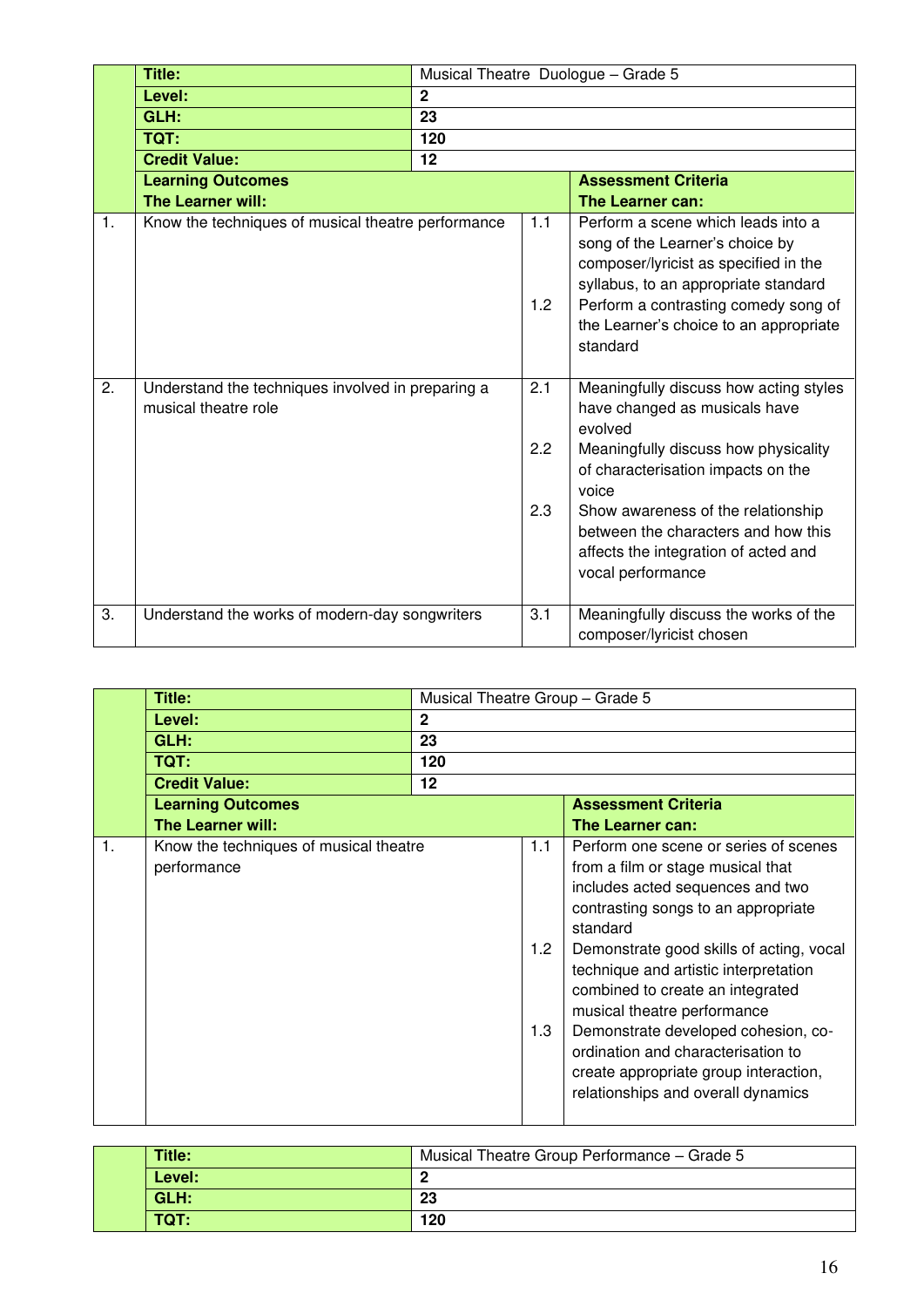|                | <b>Credit Value:</b>                                  | 12 |                   |                                                                                                                                                                                                                                                                                                                                                                                                                                                                            |
|----------------|-------------------------------------------------------|----|-------------------|----------------------------------------------------------------------------------------------------------------------------------------------------------------------------------------------------------------------------------------------------------------------------------------------------------------------------------------------------------------------------------------------------------------------------------------------------------------------------|
|                | <b>Learning Outcomes</b>                              |    |                   | <b>Assessment Criteria</b>                                                                                                                                                                                                                                                                                                                                                                                                                                                 |
|                | <b>The Learner will:</b>                              |    |                   | The Learner can:                                                                                                                                                                                                                                                                                                                                                                                                                                                           |
| $\mathbf{1}$ . | Know the techniques of musical theatre<br>performance |    | 1.1<br>1.2<br>1.3 | Perform one scene from a film or stage<br>musical that includes acted sequences<br>and one or more songs to an<br>appropriate standard<br>Demonstrate good skills of acting, vocal<br>technique and artistic interpretation<br>combined to create an integrated<br>musical theatre performance<br>Demonstrate developed cohesion, co-<br>ordination and characterisation to make<br>a positive contribution to group<br>interaction, relationships and overall<br>dynamics |
| 2.             | Contribute to a group discussion                      |    | 2.1               | Make an active, positive and confident<br>contribution to a group discussion<br>about:<br>Your character<br>The events leading up to the<br>scene<br>Your relationship to the other<br>characters in the musical<br>How the physicality of<br>characterisation impacts on the<br>voice                                                                                                                                                                                     |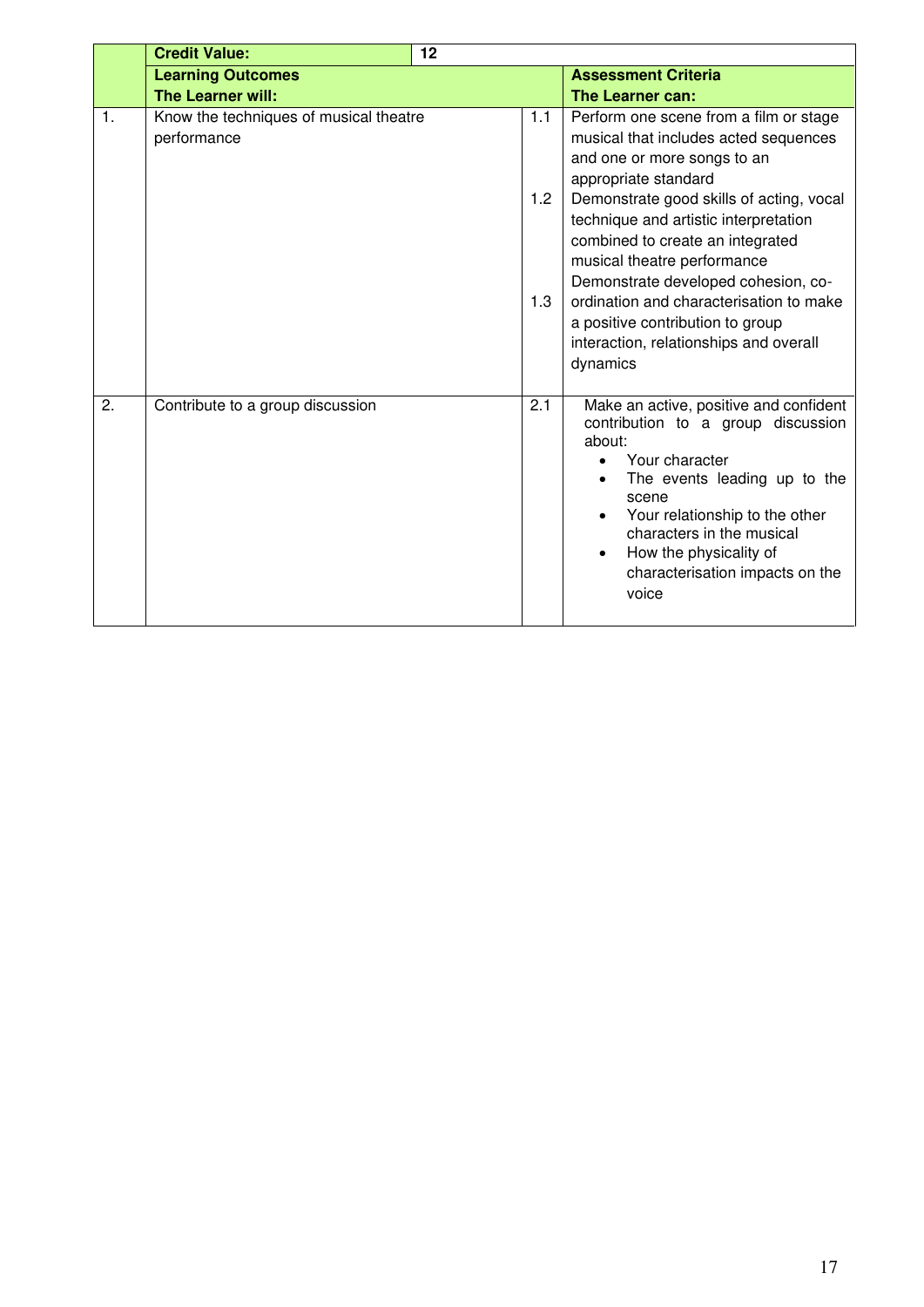|    | Title:                                                         |              | Miming - Grade 4 |                                                                                                                                                                                                                                                          |  |
|----|----------------------------------------------------------------|--------------|------------------|----------------------------------------------------------------------------------------------------------------------------------------------------------------------------------------------------------------------------------------------------------|--|
|    | Level:                                                         | $\mathbf{2}$ |                  |                                                                                                                                                                                                                                                          |  |
|    | GLH:                                                           | 20           |                  |                                                                                                                                                                                                                                                          |  |
|    | TQT:                                                           | 100          |                  |                                                                                                                                                                                                                                                          |  |
|    | <b>Credit Value:</b>                                           | 10           |                  |                                                                                                                                                                                                                                                          |  |
|    | <b>Learning Outcomes</b>                                       |              |                  | <b>Assessment Criteria</b>                                                                                                                                                                                                                               |  |
|    | <b>The Learner will:</b>                                       |              |                  | The Learner can:                                                                                                                                                                                                                                         |  |
|    | Know and understand techniques involved in a<br>narrative mime |              | 1.1<br>1.2       | Present a narrative mime showing focus<br>and believability to an appropriate<br>standard<br>Indicate characterisations and change of,<br>or development of, emotions where<br>relevant, to an appropriate standard                                      |  |
| 2. | Know and understand the techniques involved with<br>mime       |              | 2.1<br>2.2       | Perform a series of occupational and<br>narrative mimes showing clarity,<br>observation, dexterity of hands,<br>imagination and facial expression<br>Indicate appropriate characterisation and<br>development of emotions, to an<br>appropriate standard |  |

|    | <b>Title:</b>                                                  | Miming Duologue- Grade 4 |            |                                                                                                                                                                                                                                                                       |
|----|----------------------------------------------------------------|--------------------------|------------|-----------------------------------------------------------------------------------------------------------------------------------------------------------------------------------------------------------------------------------------------------------------------|
|    | Level:                                                         | $\overline{2}$           |            |                                                                                                                                                                                                                                                                       |
|    | GLH:                                                           | 20                       |            |                                                                                                                                                                                                                                                                       |
|    | TQT:                                                           | 100                      |            |                                                                                                                                                                                                                                                                       |
|    | <b>Credit Value:</b>                                           | 10                       |            |                                                                                                                                                                                                                                                                       |
|    | <b>Learning outcomes</b>                                       |                          |            | <b>Assessment Criteria</b>                                                                                                                                                                                                                                            |
|    | The Learner will:                                              |                          |            | The Learner can:                                                                                                                                                                                                                                                      |
| 1  | Know and understand techniques involved in a<br>narrative mime |                          | 1.1<br>1.2 | Present a narrative mime showing focus<br>and believability to an appropriate<br>standard<br>Indicate characterisations and change of,<br>or development of, emotions where<br>relevant, to an appropriate standard                                                   |
|    |                                                                |                          | 1.3        | Show interaction and mutual and<br>reflective reaction to other character in<br>scene, demonstrating co-operation in<br>planning and creative interpretation and<br>timing in performance                                                                             |
| 2. | Know and understand the techniques involved in<br>mime         |                          | 2.1<br>2.2 | Perform a series of occupational and<br>narrative mimes showing clarity in scene,<br>demonstrating co-operation in planning<br>and creative interpretation and timing of<br>performance<br>Indicate appropriate characterisation and<br>development of emotions to an |
|    |                                                                |                          | 2.3        | appropriate standard<br>Show interaction, mutual and reflective<br>reaction and timing to partner,<br>demonstrating co-operation in devising<br>process, clear and fluid stages of activity,<br>imaginative interpretation and timing                                 |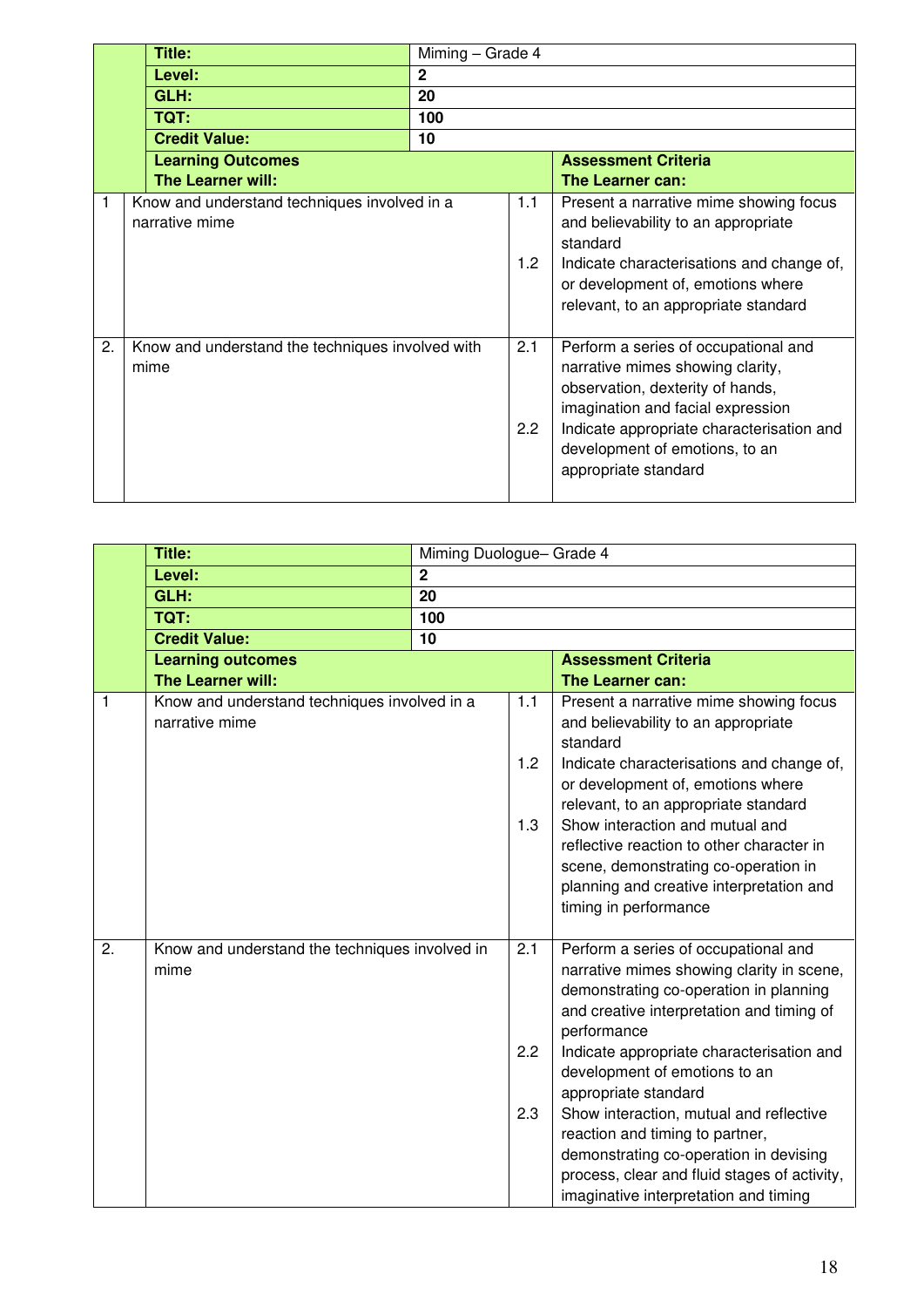| Title:                                                         | Miming Group - Grade 4 |                          |                                                                                                                                                                                                                                                                                                                                                                            |  |
|----------------------------------------------------------------|------------------------|--------------------------|----------------------------------------------------------------------------------------------------------------------------------------------------------------------------------------------------------------------------------------------------------------------------------------------------------------------------------------------------------------------------|--|
| Level:                                                         | $\mathbf{2}$           |                          |                                                                                                                                                                                                                                                                                                                                                                            |  |
| GLH:                                                           | 20                     |                          |                                                                                                                                                                                                                                                                                                                                                                            |  |
| <b>TQT:</b>                                                    | 100                    |                          |                                                                                                                                                                                                                                                                                                                                                                            |  |
| <b>Credit Value:</b>                                           | 10                     |                          |                                                                                                                                                                                                                                                                                                                                                                            |  |
| <b>Learning Outcomes</b>                                       |                        |                          | <b>Assessment Criteria</b>                                                                                                                                                                                                                                                                                                                                                 |  |
| <b>The Learner will:</b>                                       |                        |                          | The Learner can:                                                                                                                                                                                                                                                                                                                                                           |  |
| Know and understand techniques involved in a<br>narrative mime |                        | 1.1<br>1.2<br>1.3<br>1.4 | Mime on a theme set by the syllabus to<br>an appropriate level<br>Present a narrative of the Learner's<br>choice<br>Show focus and believability in<br>structure and progression of narrative<br>to an appropriate standard<br>Show developing ensemble<br>performance techniques through<br>characterisation and interaction,<br>interpretation, co-ordination and timing |  |

|                | Title:                                                         | Miming - Grade 5                              |     |                                                                                                                                                                                                                          |  |  |
|----------------|----------------------------------------------------------------|-----------------------------------------------|-----|--------------------------------------------------------------------------------------------------------------------------------------------------------------------------------------------------------------------------|--|--|
|                | Level:                                                         | $\mathbf{2}$                                  |     |                                                                                                                                                                                                                          |  |  |
|                | GLH:                                                           | 23                                            |     |                                                                                                                                                                                                                          |  |  |
|                | TQT:                                                           | 120                                           |     |                                                                                                                                                                                                                          |  |  |
|                | <b>Credit Value:</b>                                           | 12                                            |     |                                                                                                                                                                                                                          |  |  |
|                | <b>Learning Outcomes</b>                                       |                                               |     | <b>Assessment Criteria</b>                                                                                                                                                                                               |  |  |
|                | The Learner will:                                              |                                               |     | <b>The Learner can:</b>                                                                                                                                                                                                  |  |  |
| $\mathbf{1}$ . | Know and understand techniques involved in a<br>narrative mime |                                               | 1.1 | Present a narrative mime showing<br>focus and believability to an<br>appropriate standard                                                                                                                                |  |  |
| 2.             | occupational mime                                              | Know and understand techniques involved in an |     | Perform a series of occupational<br>mimes showing clarity, dexterity of<br>hands, weight, tension and facial<br>expression<br>Perform three further episodes (as per<br>syllabus) showing detail, clarity and<br>emotion |  |  |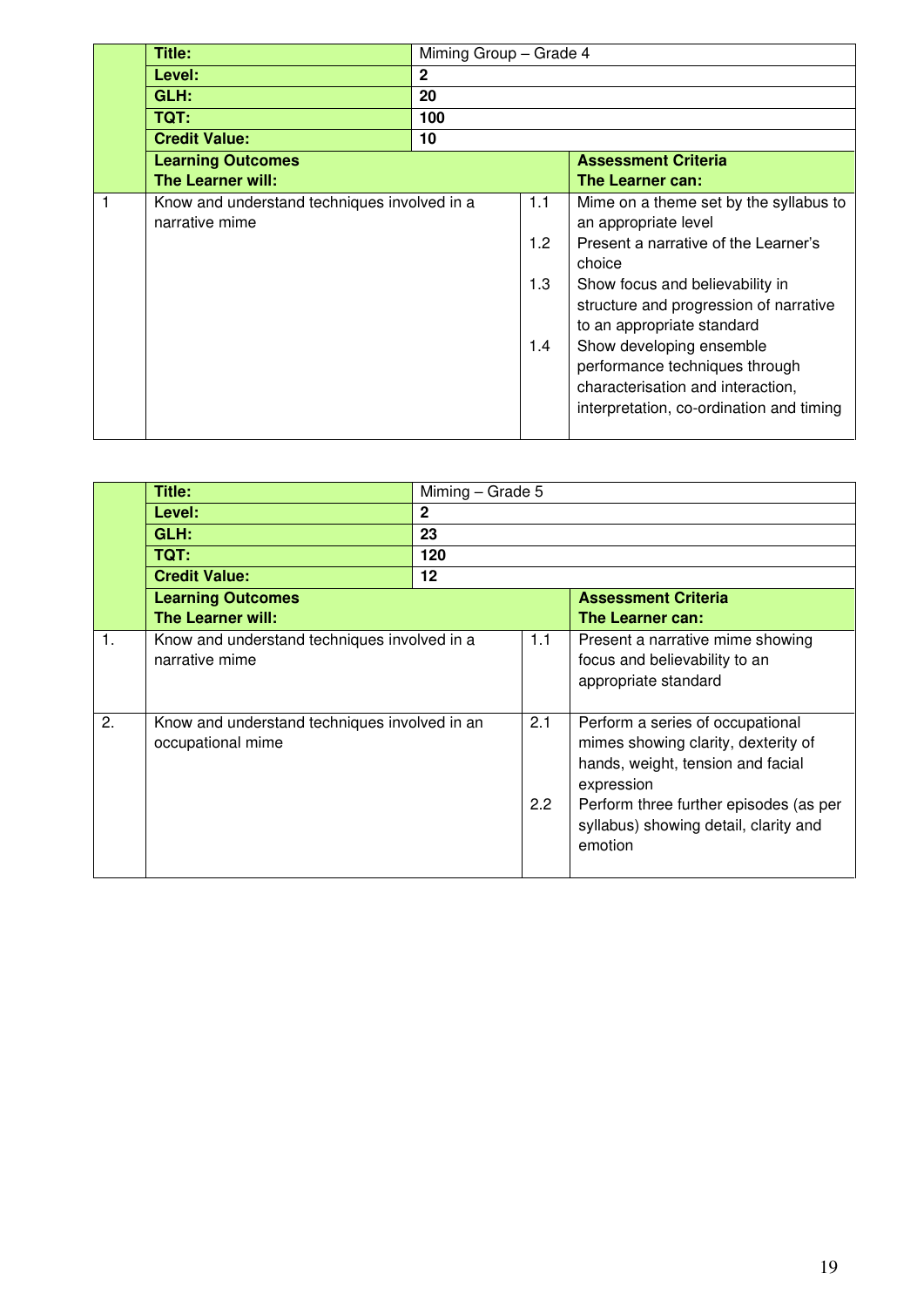|    | <b>Title:</b>                                                          | Miming Duologue - Grade 5 |                          |                                                                                                                                                                                                                                                                                                                                                                                                                                                                  |  |
|----|------------------------------------------------------------------------|---------------------------|--------------------------|------------------------------------------------------------------------------------------------------------------------------------------------------------------------------------------------------------------------------------------------------------------------------------------------------------------------------------------------------------------------------------------------------------------------------------------------------------------|--|
|    | Level:                                                                 | $\overline{2}$            |                          |                                                                                                                                                                                                                                                                                                                                                                                                                                                                  |  |
|    | GLH:                                                                   | 23                        |                          |                                                                                                                                                                                                                                                                                                                                                                                                                                                                  |  |
|    | <b>TQT:</b>                                                            | 120                       |                          |                                                                                                                                                                                                                                                                                                                                                                                                                                                                  |  |
|    | <b>Credit Value:</b>                                                   | 12                        |                          |                                                                                                                                                                                                                                                                                                                                                                                                                                                                  |  |
|    | <b>Learning Outcomes</b>                                               |                           |                          | <b>Assessment Criteria</b>                                                                                                                                                                                                                                                                                                                                                                                                                                       |  |
|    | The Learner will:                                                      |                           |                          | The Learner can:                                                                                                                                                                                                                                                                                                                                                                                                                                                 |  |
| 1. | Know and understand techniques involved in a<br>narrative mime.        |                           | 1.1<br>1.2<br>1.3<br>1.4 | Present a narrative mime (as specified<br>in the syllabus) showing structural<br>focus, progression and believability to<br>an appropriate standard<br>Indicate appropriate characterisation<br>and development of emotion/s to an<br>appropriate standard<br>Show interaction, mutual and reflective<br>reaction, timing and co-ordination in<br>performance<br>Demonstrate shared responsibility and<br>developed teamwork in process of<br>devising narrative |  |
| 2. | Know and understand the techniques involved in an<br>occupational mime |                           | 2.1                      | Perform a series of occupational<br>mimes showing clarity, dexterity of<br>hands, weight, tension and facial<br>expressions                                                                                                                                                                                                                                                                                                                                      |  |

|    | Title:                                                         |              | Mime Group - Grade 5                  |                                                                                                                                                                                                                                                                                                                                                                                                         |  |  |
|----|----------------------------------------------------------------|--------------|---------------------------------------|---------------------------------------------------------------------------------------------------------------------------------------------------------------------------------------------------------------------------------------------------------------------------------------------------------------------------------------------------------------------------------------------------------|--|--|
|    | Level:                                                         | $\mathbf{2}$ |                                       |                                                                                                                                                                                                                                                                                                                                                                                                         |  |  |
|    | GLH:                                                           | 23           |                                       |                                                                                                                                                                                                                                                                                                                                                                                                         |  |  |
|    | TQT:                                                           | 120          |                                       |                                                                                                                                                                                                                                                                                                                                                                                                         |  |  |
|    | <b>Credit Value:</b>                                           | 12           |                                       |                                                                                                                                                                                                                                                                                                                                                                                                         |  |  |
|    | <b>Learning Outcomes</b>                                       |              |                                       | <b>Assessment Criteria</b>                                                                                                                                                                                                                                                                                                                                                                              |  |  |
|    | <b>The Learner will:</b>                                       |              |                                       | The Learner can:                                                                                                                                                                                                                                                                                                                                                                                        |  |  |
| 1. | Know and understand techniques involved in a<br>narrative mime |              | 1.1<br>1.2 <sub>2</sub><br>1.3<br>1.4 | Mime an episode on a theme set by<br>the examiner to an appropriate level.<br>Present a narrative mime of the<br>group's choice<br>Show focus and believability in<br>structure and progression of narrative<br>to an appropriate standard<br>Show good ensemble performance<br>techniques through characterisation<br>and interplay, interpretation, mutual<br>and individual co-ordination and timing |  |  |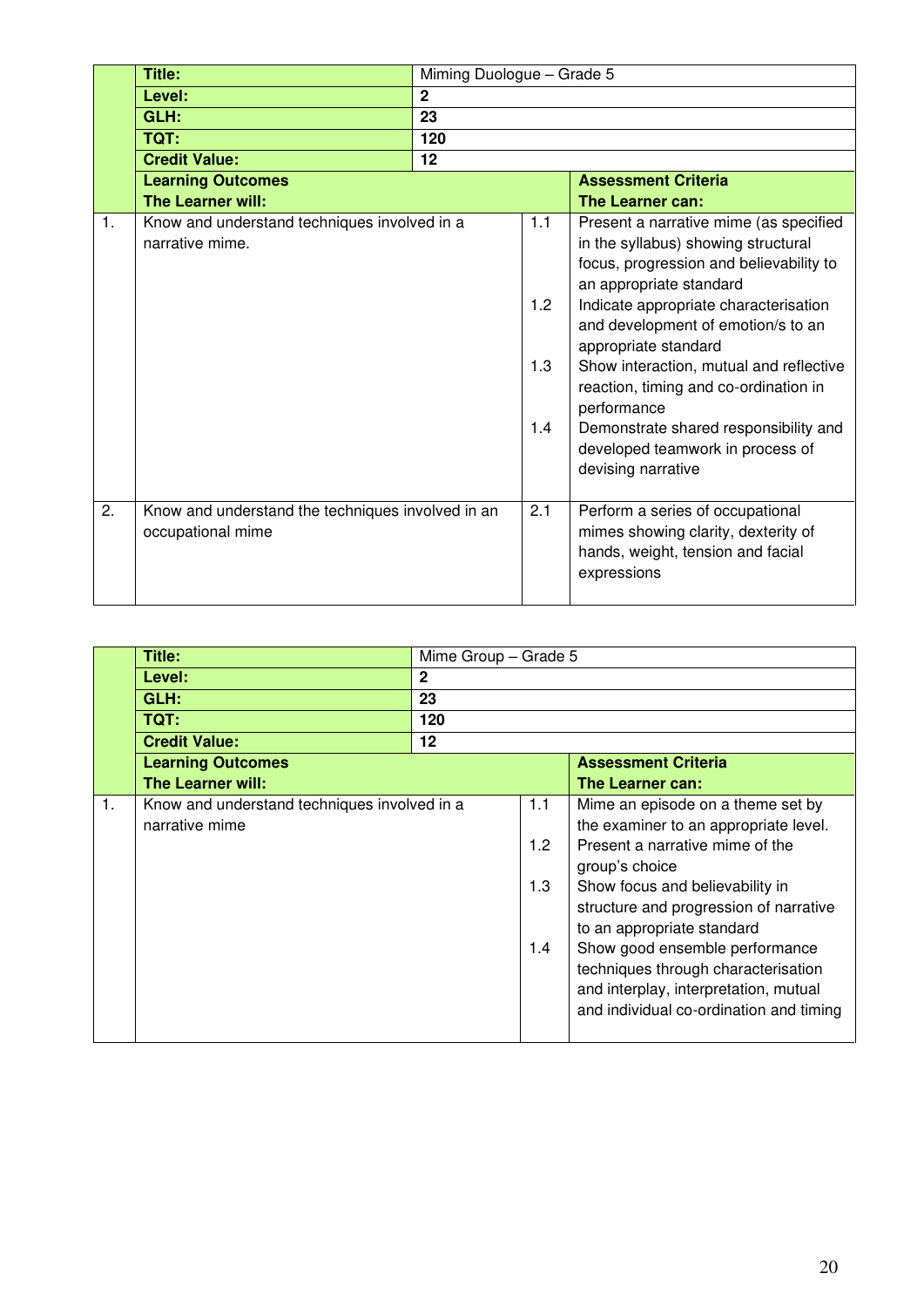|    | Title:                                                              | Devised Drama - Grade 4 |                          |                                                                                                                                                                                                                                                                                                |  |
|----|---------------------------------------------------------------------|-------------------------|--------------------------|------------------------------------------------------------------------------------------------------------------------------------------------------------------------------------------------------------------------------------------------------------------------------------------------|--|
|    | Level:                                                              | $\mathbf{2}$            |                          |                                                                                                                                                                                                                                                                                                |  |
|    | GLH:                                                                | 20                      |                          |                                                                                                                                                                                                                                                                                                |  |
|    | TQT:                                                                | 100                     |                          |                                                                                                                                                                                                                                                                                                |  |
|    | <b>Credit Value:</b>                                                | 10                      |                          |                                                                                                                                                                                                                                                                                                |  |
|    | <b>Learning Outcomes</b>                                            |                         |                          | <b>Assessment Criteria</b>                                                                                                                                                                                                                                                                     |  |
|    | <b>The Learner will:</b>                                            |                         |                          | The Learner can:                                                                                                                                                                                                                                                                               |  |
| 1  | Be able to devise a scene and create a character                    |                         | 1.1<br>1.2<br>1.3<br>1.4 | Create a scene as specified. Show<br>structure to the scene and believability<br>to the character<br>Clearly show other characters within<br>the scene to an appropriate level<br>Show some fluidity of movement and<br>clarity of speech<br>Show spatial awareness to an<br>appropriate level |  |
| 2. | Be able to show understanding of preparing a scene<br>and character |                         | 2.1<br>2.2               | Meaningfully discuss creating a<br>devised scene<br>Demonstrate the ability to understand<br>character and situation                                                                                                                                                                           |  |
| 3. | Understand techniques involved in devised drama                     |                         | 3.1<br>3.2               | Devise a scene as specified in the<br>syllabus showing creativity, thought<br>and structure to an appropriate level<br>Show believability of character and<br>situation                                                                                                                        |  |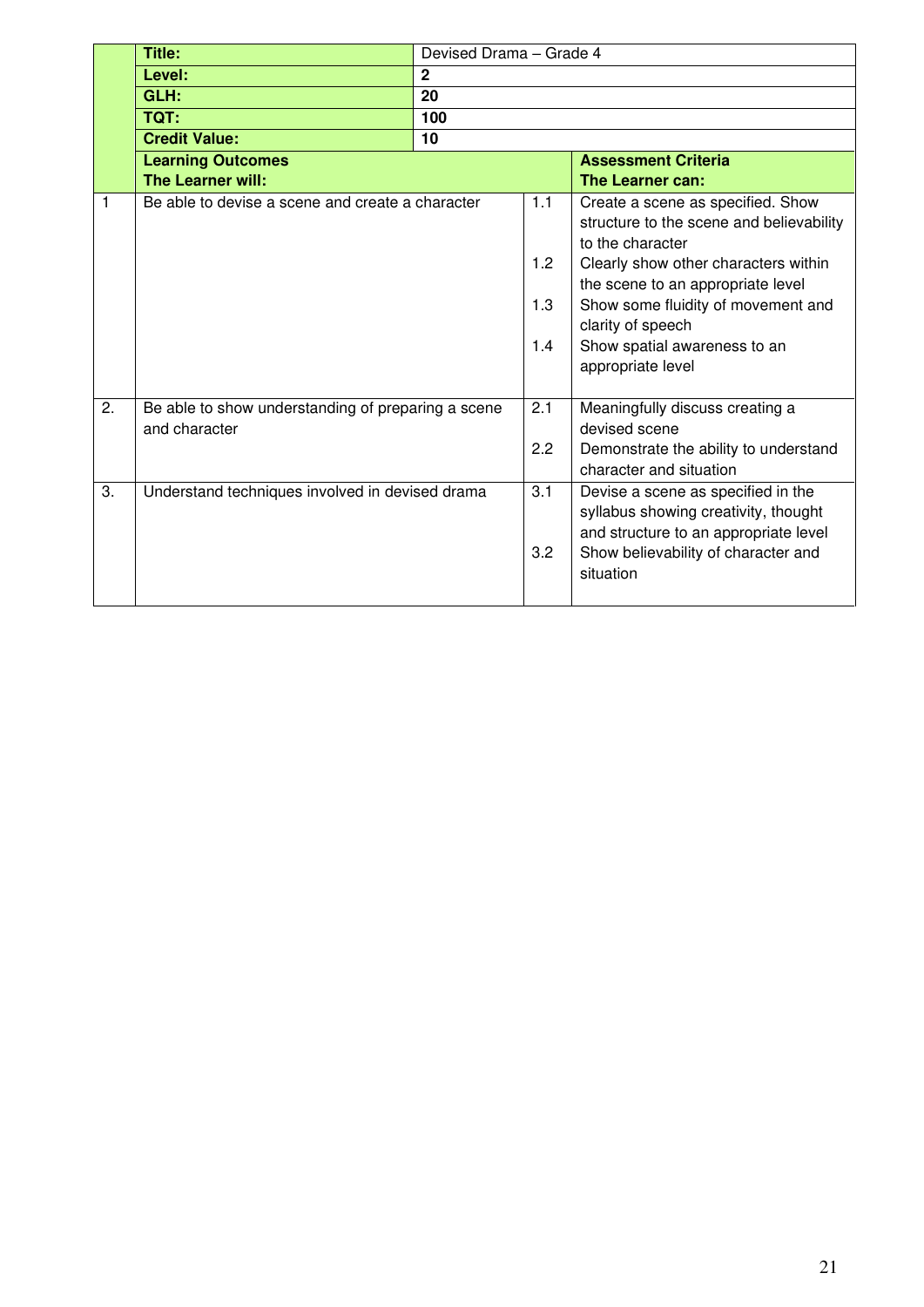|                  | Title:                                                              | Devised Drama Duologue- Grade 4 |                          |                                                                                                                                                                                                                                                                                                |
|------------------|---------------------------------------------------------------------|---------------------------------|--------------------------|------------------------------------------------------------------------------------------------------------------------------------------------------------------------------------------------------------------------------------------------------------------------------------------------|
|                  | Level:                                                              | $\mathbf{2}$                    |                          |                                                                                                                                                                                                                                                                                                |
|                  | GLH:                                                                | $\overline{20}$                 |                          |                                                                                                                                                                                                                                                                                                |
|                  | TQT:                                                                | 100                             |                          |                                                                                                                                                                                                                                                                                                |
|                  | <b>Credit Value:</b>                                                | 10                              |                          |                                                                                                                                                                                                                                                                                                |
|                  | <b>Learning outcomes</b>                                            |                                 |                          | <b>Assessment Criteria</b>                                                                                                                                                                                                                                                                     |
|                  | The Learner will:                                                   |                                 |                          | The Learner can:                                                                                                                                                                                                                                                                               |
| 1                | Be able to devise a scene and create a character                    |                                 | 1.1<br>1.2<br>1.3<br>1.4 | Create a scene as specified. Show<br>structure to the scene and believability<br>to the character<br>Clearly show other characters within<br>the scene to an appropriate level<br>Show some fluidity of movement and<br>clarity of speech<br>Show spatial awareness to an<br>appropriate level |
| $\overline{2}$ . | Understand techniques involved in devised drama                     |                                 | 2.1<br>2.2               | Devise a scene as specified in the<br>syllabus showing creativity, thought<br>and structure to an appropriate level<br>Show believability of character and<br>situation                                                                                                                        |
| 3                | Be able to show understanding of preparing a scene<br>and character |                                 | 3.1<br>3.2               | Meaningfully discuss creating a<br>devised scene<br>Demonstrate the ability to understand<br>character and situation and maintain<br>character outside of scene                                                                                                                                |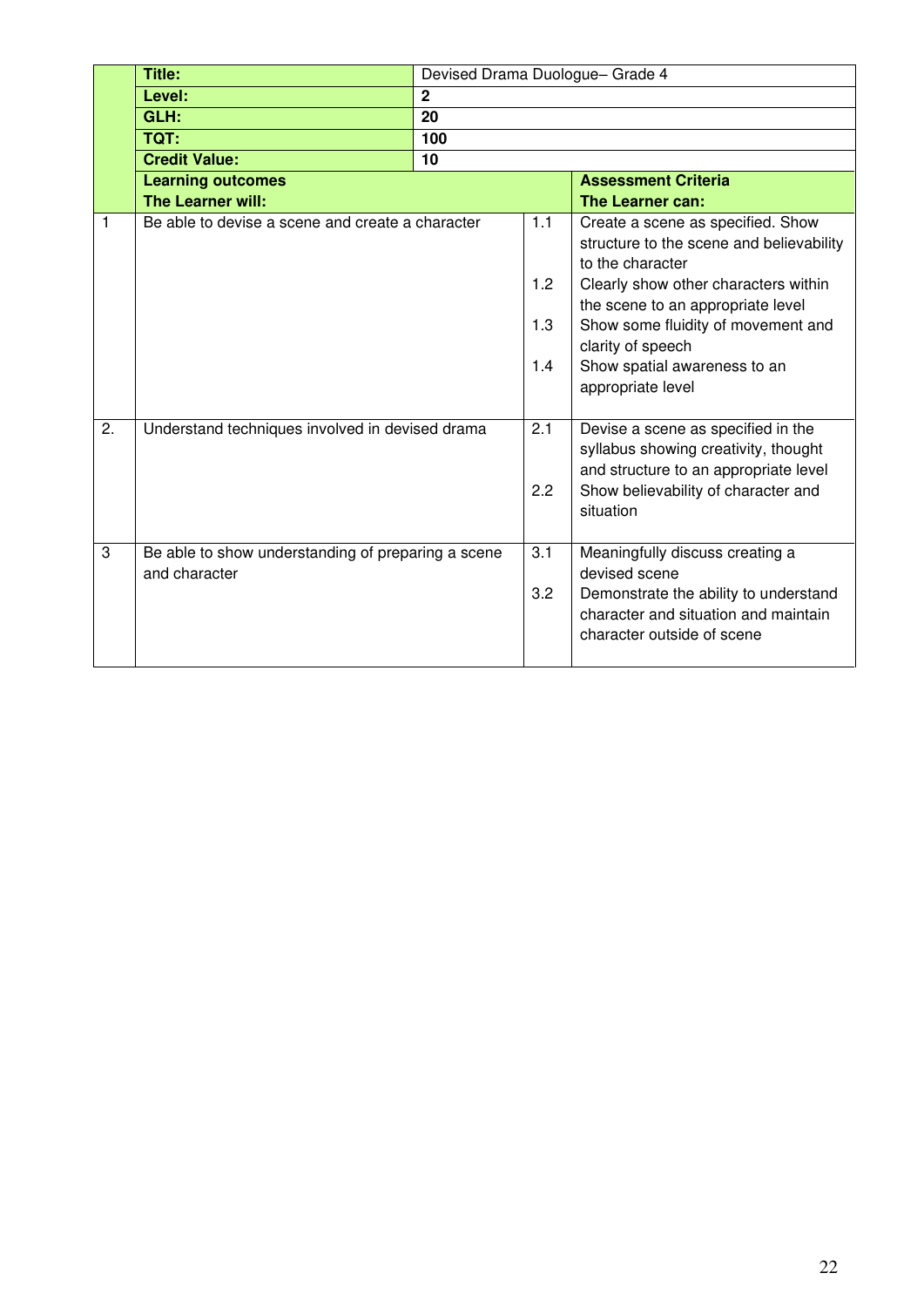|                | <b>Title:</b>                                                       | Devised Drama Group - Grade 4 |                                 |                                                                                                                                                                                                                                                                                                                        |  |  |
|----------------|---------------------------------------------------------------------|-------------------------------|---------------------------------|------------------------------------------------------------------------------------------------------------------------------------------------------------------------------------------------------------------------------------------------------------------------------------------------------------------------|--|--|
|                | Level:                                                              | $\mathbf{2}$                  |                                 |                                                                                                                                                                                                                                                                                                                        |  |  |
|                | GLH:                                                                | $\overline{20}$               |                                 |                                                                                                                                                                                                                                                                                                                        |  |  |
|                | TQT:                                                                | 100                           |                                 |                                                                                                                                                                                                                                                                                                                        |  |  |
|                | <b>Credit Value:</b>                                                | 10                            |                                 |                                                                                                                                                                                                                                                                                                                        |  |  |
|                | <b>Learning Outcomes</b>                                            |                               |                                 | <b>Assessment Criteria</b>                                                                                                                                                                                                                                                                                             |  |  |
|                | The Learner will:                                                   |                               |                                 | The Learner can:                                                                                                                                                                                                                                                                                                       |  |  |
|                | Be able to devise a scene and create character                      |                               | 1.1<br>1.2<br>1.3<br>1.4<br>1.5 | Create a scene as specified. Show<br>structure to the scene and believability<br>to the character<br>Clearly show other characters within<br>the scene to an appropriate level<br>Demonstrate good teamwork<br>Show fluidity of movement and clarity<br>of speech<br>Show spatial awareness to an<br>appropriate level |  |  |
| $\overline{c}$ | Understand techniques involved in devised drama                     |                               | 2.1<br>2.2                      | Devise a scene as specified in the<br>syllabus showing creativity, thought<br>and structure to an appropriate level<br>Show believability of character and<br>situation                                                                                                                                                |  |  |
| 3              | Be able to show understanding of preparing a scene<br>and character |                               | 3.1<br>3.2                      | Meaningfully discuss in a group<br>creating a devised scene<br>Demonstrate the ability to understand<br>character and situation and maintain<br>character outside of scene                                                                                                                                             |  |  |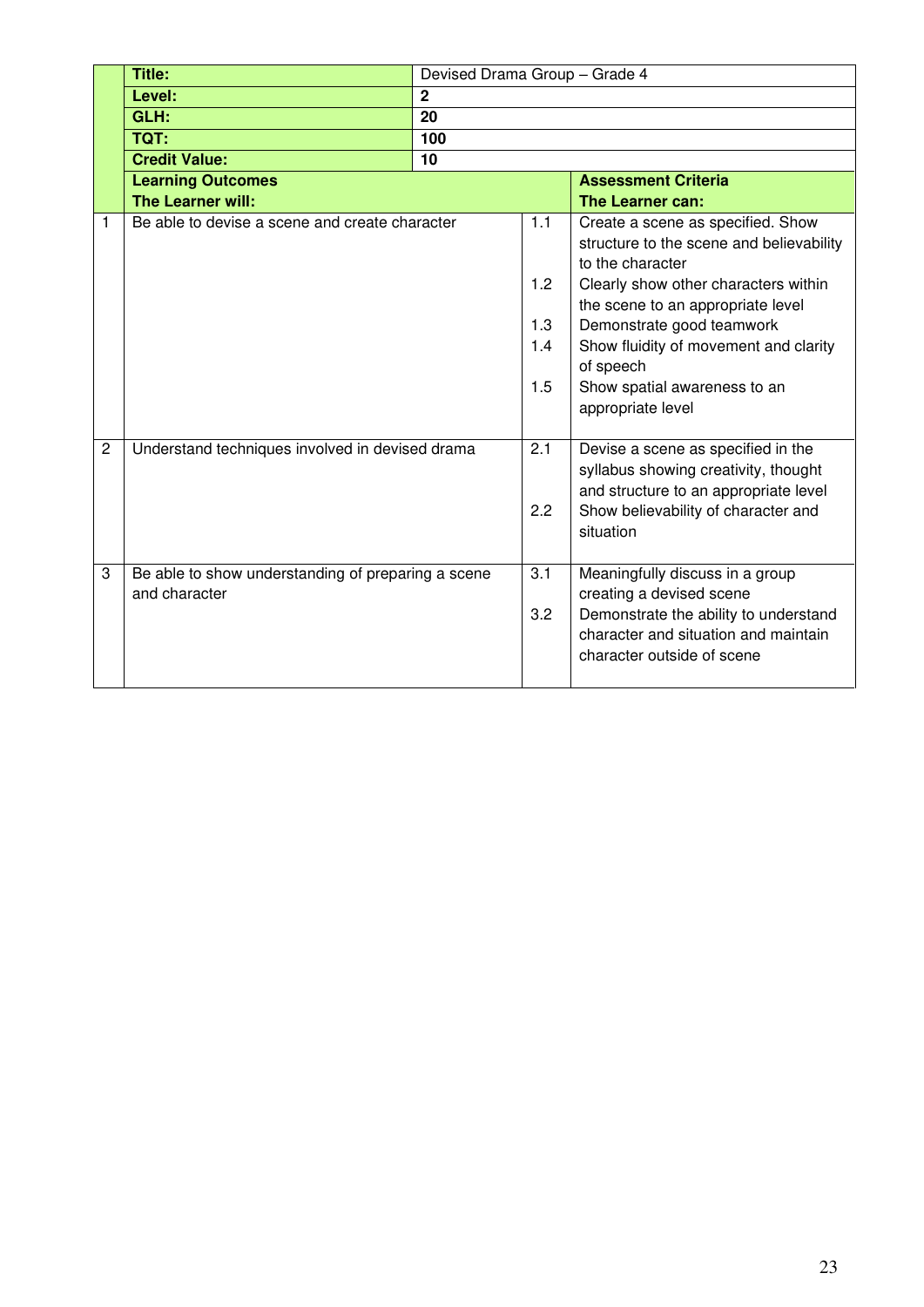|              | Title:                                                              | Devised Drama Group Performance - Grade 4 |                                 |                                                                                                                                                                                                                                                                                                                        |  |
|--------------|---------------------------------------------------------------------|-------------------------------------------|---------------------------------|------------------------------------------------------------------------------------------------------------------------------------------------------------------------------------------------------------------------------------------------------------------------------------------------------------------------|--|
|              | Level:                                                              | $\overline{2}$                            |                                 |                                                                                                                                                                                                                                                                                                                        |  |
|              | GLH:                                                                | 20                                        |                                 |                                                                                                                                                                                                                                                                                                                        |  |
|              | TQT:                                                                | 100                                       |                                 |                                                                                                                                                                                                                                                                                                                        |  |
|              | <b>Credit Value:</b>                                                | 10                                        |                                 |                                                                                                                                                                                                                                                                                                                        |  |
|              | <b>Learning Outcomes</b>                                            |                                           |                                 | <b>Assessment Criteria</b>                                                                                                                                                                                                                                                                                             |  |
|              | The Learner will:                                                   |                                           |                                 | The Learner can:                                                                                                                                                                                                                                                                                                       |  |
| 1            | Be able to devise a scene and create character                      |                                           | 1.1<br>1.2<br>1.3<br>1.4<br>1.5 | Create a scene as specified. Show<br>structure to the scene and believability<br>to the character<br>Clearly show other characters within<br>the scene to an appropriate level<br>Demonstrate good teamwork<br>Show fluidity of movement and clarity<br>of speech<br>Show spatial awareness to an<br>appropriate level |  |
| $\mathbf{2}$ | Understand techniques involved in devised drama                     |                                           | 2.1<br>2.2                      | Devise a scene as specified in the<br>syllabus showing creativity, thought<br>and structure to an appropriate level<br>Show believability of character and<br>situation                                                                                                                                                |  |
| 3            | Be able to show understanding of preparing a scene<br>and character |                                           | 3.1<br>3.2                      | Meaningfully discuss in a group<br>creating a devised scene<br>Demonstrate the ability to understand<br>character and situation and maintain<br>character outside of scene                                                                                                                                             |  |

|    | Title:                                                 |              | Devised Drama - Grade 5 |                                       |  |
|----|--------------------------------------------------------|--------------|-------------------------|---------------------------------------|--|
|    | Level:                                                 | $\mathbf{2}$ |                         |                                       |  |
|    | GLH:                                                   | 23           |                         |                                       |  |
|    | <b>TQT:</b>                                            | 120          |                         |                                       |  |
|    | <b>Credit Value:</b>                                   | 12           |                         |                                       |  |
|    | <b>Learning outcomes</b>                               |              |                         | <b>Assessment Criteria</b>            |  |
|    | <b>The Learner will:</b>                               |              |                         | The Learner can:                      |  |
| 1. | Be able to devise a scene and create a character       |              | 1.1                     | Create a scene as set by the syllabus |  |
|    |                                                        |              | 1.2                     | Show structure to the scene and       |  |
|    |                                                        |              |                         | believability to the characters'      |  |
|    |                                                        |              |                         | personalities                         |  |
|    |                                                        |              | 1.3                     | Clearly show other characters within  |  |
|    |                                                        |              |                         | the scene to an appropriate level     |  |
|    |                                                        |              | 1.4                     | Show developing fluidity of movement  |  |
|    |                                                        |              |                         | and clarity of speech                 |  |
|    |                                                        |              | 1.5                     | Show spatial awareness to an          |  |
|    |                                                        |              |                         | appropriate level                     |  |
| 2. | Be able to show understanding of preparing a character |              | 2.1                     | Meaningfully discuss the scenes,      |  |
|    |                                                        |              |                         | characters and process of creation    |  |
|    |                                                        |              | 2.2                     | Demonstrate the ability to understand |  |
|    |                                                        |              |                         | character and situation               |  |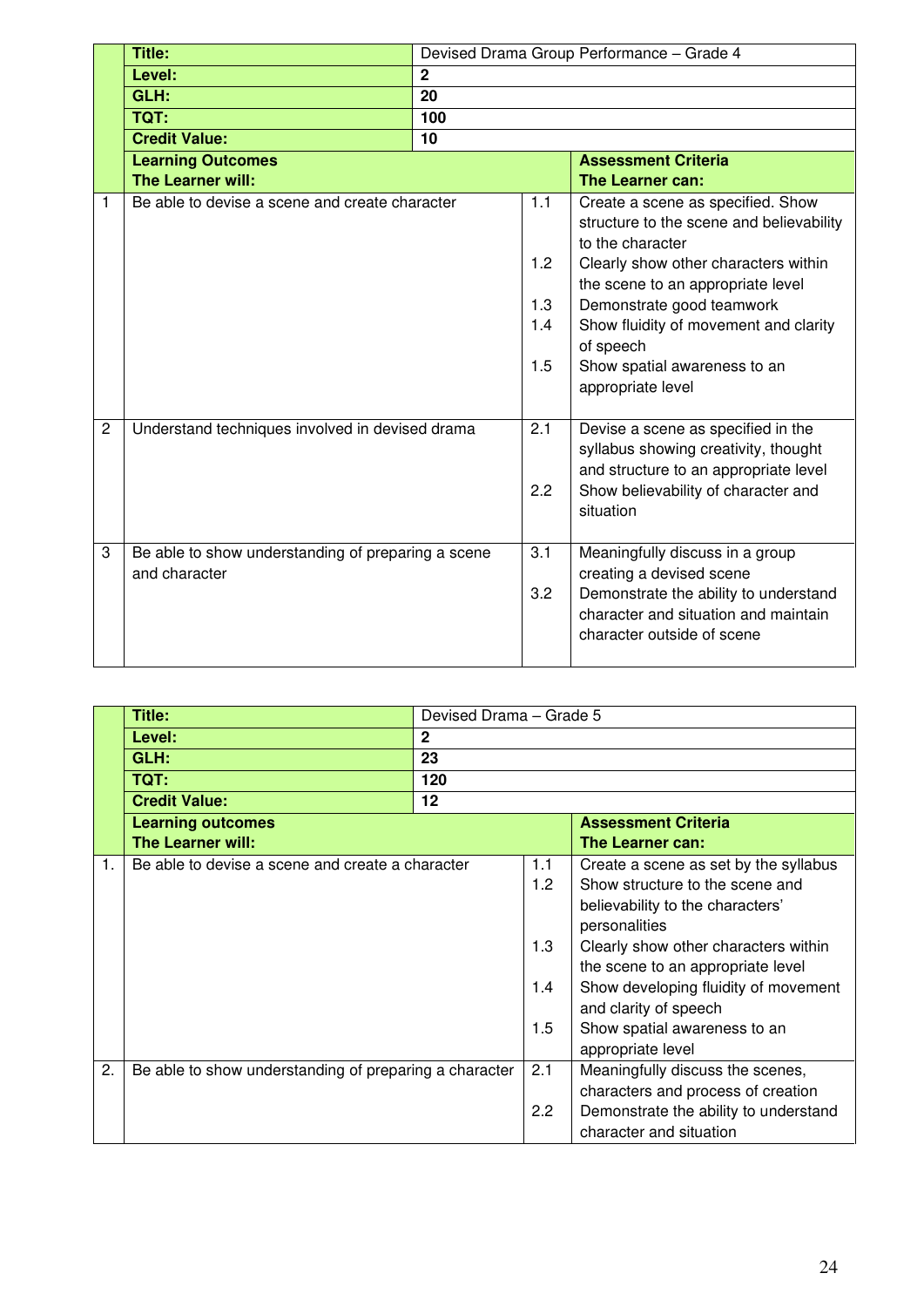|                  | Title:                                                    |             |                                              | Devised Drama Duologue - Grade 5                                                                                                                                                                                                                                                                                                                                                                                                                                                          |
|------------------|-----------------------------------------------------------|-------------|----------------------------------------------|-------------------------------------------------------------------------------------------------------------------------------------------------------------------------------------------------------------------------------------------------------------------------------------------------------------------------------------------------------------------------------------------------------------------------------------------------------------------------------------------|
|                  | Level:                                                    | $\mathbf 2$ |                                              |                                                                                                                                                                                                                                                                                                                                                                                                                                                                                           |
|                  | GLH:                                                      | 23          |                                              |                                                                                                                                                                                                                                                                                                                                                                                                                                                                                           |
|                  | <b>TQT:</b>                                               | 120         |                                              |                                                                                                                                                                                                                                                                                                                                                                                                                                                                                           |
|                  | <b>Credit Value:</b>                                      | 12          |                                              |                                                                                                                                                                                                                                                                                                                                                                                                                                                                                           |
|                  | <b>Learning outcomes</b>                                  |             |                                              | <b>Assessment Criteria</b>                                                                                                                                                                                                                                                                                                                                                                                                                                                                |
|                  | The Learner will:                                         |             |                                              | The Learner can:                                                                                                                                                                                                                                                                                                                                                                                                                                                                          |
| 1.               | Be able to devise a scene and create characters           |             | 1.1<br>1.2<br>1.3<br>1.4<br>1.5<br>1.6       | Create a scene as set by the syllabus<br>Show structure to the scene and<br>believability to the characters<br>Clearly show other characters within<br>the scene and their relationship to<br>protagonists, to an appropriate level<br>Show fluidity of movement and clarity<br>of speech<br>Show spatial awareness to an<br>appropriate level<br>Demonstrate confident use of<br>imagination to create, interpret, extend<br>and express scene and characters to<br>an appropriate level |
| $\overline{2}$   | Be able to show understanding of preparing a<br>character |             | 2.1<br>2.2                                   | Meaningfully discuss the scenes,<br>characters and process of creation<br>Demonstrate the ability to understand<br>character and situation                                                                                                                                                                                                                                                                                                                                                |
| $\overline{3}$ . | Understand techniques involved in devised drama           |             | $\overline{3.1}$<br>3.2<br>3.3<br>3.4<br>3.5 | Devise a scene as specified in the<br>syllabus showing creativity, thought<br>and structure to an appropriate level<br>Show believability of character and<br>situation<br>Show mutuality of preparation and<br>responsibility and demonstrate<br>interaction and reflective reaction<br>Achieve a sense of mutual timing<br>Deal with the unexpected and extend<br>and share both characterisations and<br>performance                                                                   |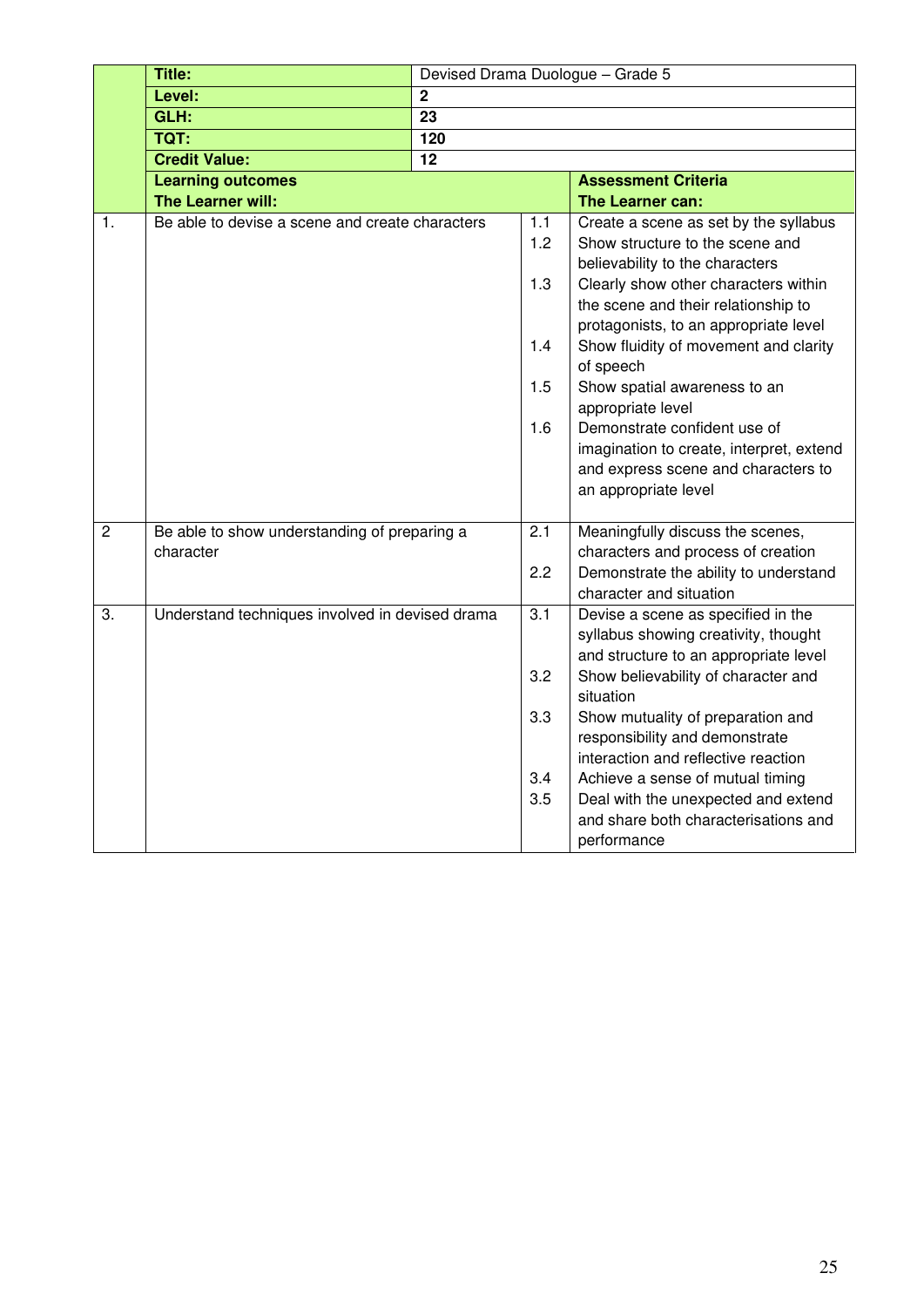|    | Title:                                                                  | Devised Drama Group - Grade 5 |                                        |                                                                                                                                                                                                                                                                                                                                                                                                                                                                                           |
|----|-------------------------------------------------------------------------|-------------------------------|----------------------------------------|-------------------------------------------------------------------------------------------------------------------------------------------------------------------------------------------------------------------------------------------------------------------------------------------------------------------------------------------------------------------------------------------------------------------------------------------------------------------------------------------|
|    | Level:                                                                  | $\boldsymbol{2}$              |                                        |                                                                                                                                                                                                                                                                                                                                                                                                                                                                                           |
|    | GLH:                                                                    | 23                            |                                        |                                                                                                                                                                                                                                                                                                                                                                                                                                                                                           |
|    | <b>TQT:</b>                                                             | 120                           |                                        |                                                                                                                                                                                                                                                                                                                                                                                                                                                                                           |
|    | <b>Credit Value:</b>                                                    | $\overline{12}$               |                                        |                                                                                                                                                                                                                                                                                                                                                                                                                                                                                           |
|    | <b>Learning Outcomes</b>                                                |                               |                                        | <b>Assessment Criteria</b>                                                                                                                                                                                                                                                                                                                                                                                                                                                                |
|    | The Learner will:                                                       |                               |                                        | The Learner can:                                                                                                                                                                                                                                                                                                                                                                                                                                                                          |
| 1. | Be able to devise a scene and create characters                         |                               | 1.1<br>1.2<br>1.3<br>1.4<br>1.5<br>1.6 | Create a scene as set by the syllabus<br>Show structure to the scene and<br>believability to the characters<br>Clearly show other characters within<br>the scene and their relationship to<br>protagonists, to an appropriate level<br>Show fluidity of movement and clarity<br>of speech<br>Show spatial awareness to an<br>appropriate level<br>Demonstrate confident use of<br>imagination to create, interpret, extend<br>and express scene and characters to<br>an appropriate level |
| 2. | Be able to show understanding of preparing a<br>2.1<br>character<br>2.2 |                               |                                        | Meaningfully discuss the scenes,<br>characters and process of creation<br>Demonstrate the ability to understand<br>character and situation                                                                                                                                                                                                                                                                                                                                                |
| 3. | Understand techniques involved in devised drama                         |                               | 3.1<br>3.2<br>3.3<br>3.4<br>3.5        | Devise a scene as specified in the<br>syllabus showing creativity, thought<br>and structure to an appropriate level<br>Show believability of character and<br>situation<br>Show mutuality of preparation and<br>responsibility and demonstrate<br>interaction and reflective reaction<br>Achieve a sense of mutual timing<br>Deal with the unexpected and extend<br>and share both characterisations and<br>performance                                                                   |

| Title:                                          |              |                                 | Devised Drama Group Performance - Grade 5                                                                                                                                                                                                                                                                                 |  |
|-------------------------------------------------|--------------|---------------------------------|---------------------------------------------------------------------------------------------------------------------------------------------------------------------------------------------------------------------------------------------------------------------------------------------------------------------------|--|
| Level:                                          | $\mathbf{2}$ |                                 |                                                                                                                                                                                                                                                                                                                           |  |
| GLH:                                            | 23           |                                 |                                                                                                                                                                                                                                                                                                                           |  |
| TQT:                                            | 120          |                                 |                                                                                                                                                                                                                                                                                                                           |  |
| <b>Credit Value:</b>                            | 12           |                                 |                                                                                                                                                                                                                                                                                                                           |  |
| <b>Learning Outcomes</b>                        |              |                                 | <b>Assessment Criteria</b>                                                                                                                                                                                                                                                                                                |  |
| <b>The Learner will:</b>                        |              |                                 | <b>The Learner can:</b>                                                                                                                                                                                                                                                                                                   |  |
| Be able to devise a scene and create characters |              | 1.1<br>1.2<br>1.3<br>1.4<br>1.5 | Create a scene as set by the syllabus<br>Show structure to the scene and<br>believability to the characters<br>Clearly show other characters within<br>the scene and their relationship to<br>protagonists, to an appropriate level<br>Show fluidity of movement and clarity<br>of speech<br>Show spatial awareness to an |  |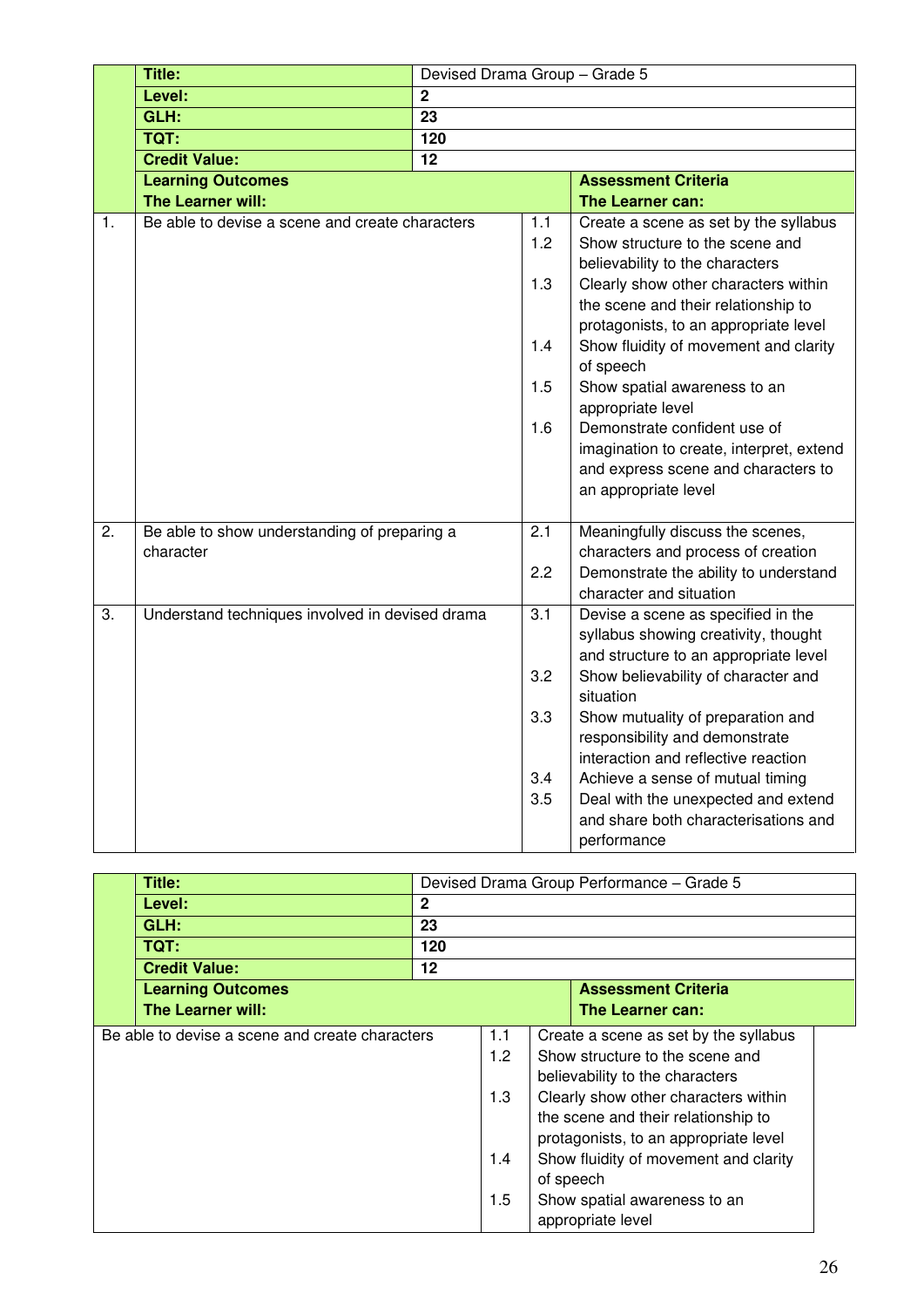|                                                 | 1.6 | Demonstrate confident use of             |
|-------------------------------------------------|-----|------------------------------------------|
|                                                 |     | imagination to create, interpret, extend |
|                                                 |     | and express scene and characters to      |
|                                                 |     | an appropriate level                     |
|                                                 |     |                                          |
| Be able to show understanding of preparing a    | 2.1 | Meaningfully discuss the scenes,         |
| character                                       |     | characters and process of creation       |
|                                                 | 2.2 | Demonstrate the ability to understand    |
|                                                 |     | character and situation                  |
| Understand techniques involved in devised drama | 3.1 | Devise a scene as specified in the       |
|                                                 |     | syllabus showing creativity, thought     |
|                                                 |     | and structure to an appropriate level    |
|                                                 | 3.2 | Show believability of character and      |
|                                                 |     | situation                                |
|                                                 | 3.3 | Show mutuality of preparation and        |
|                                                 |     | responsibility and demonstrate           |
|                                                 |     | interaction and reflective reaction      |
|                                                 | 3.4 | Achieve a sense of mutual timing         |
|                                                 | 3.5 | Deal with the unexpected and extend      |
|                                                 |     | and share both characterisations and     |
|                                                 |     | performance                              |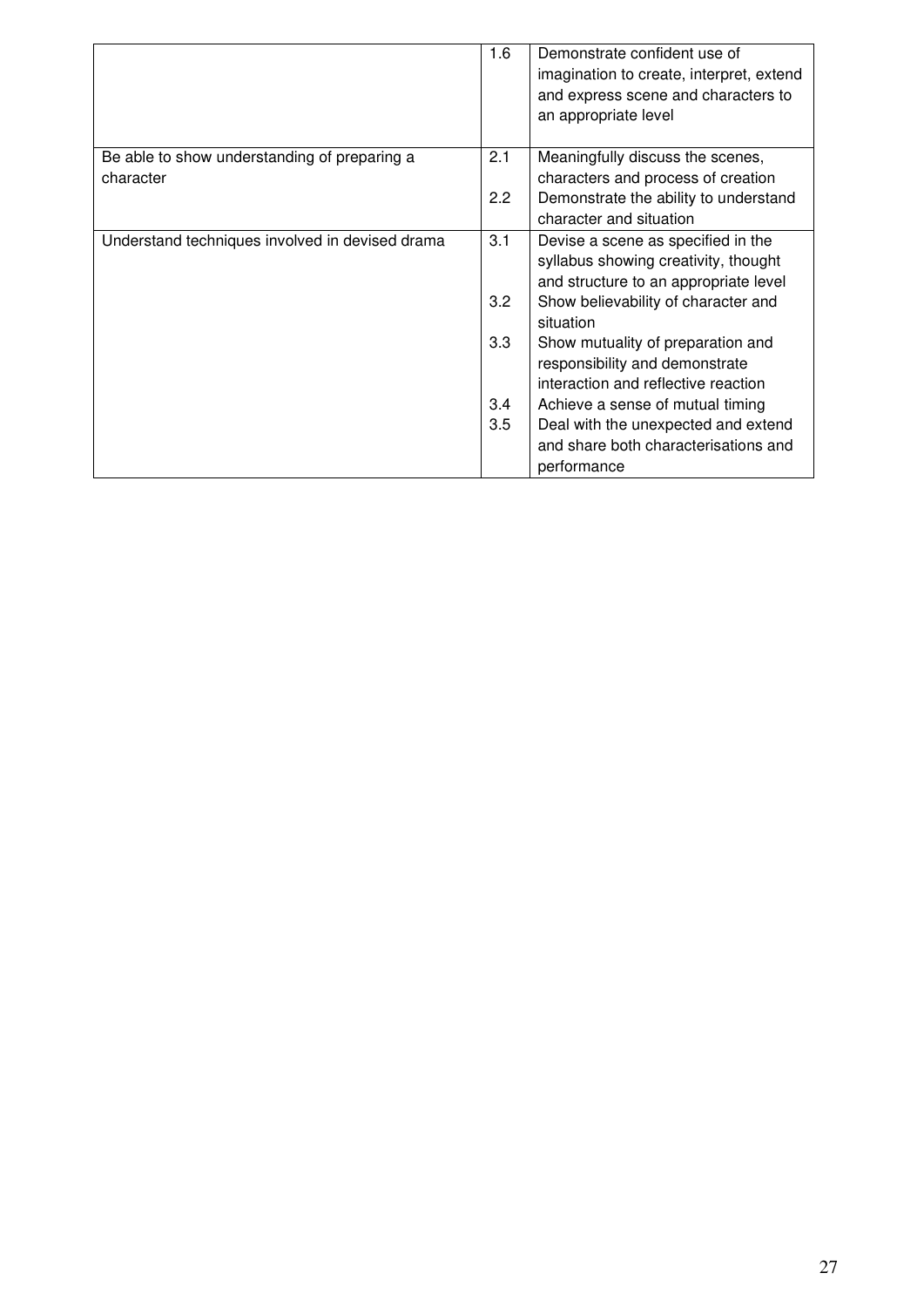|                | Title:                                                                        | Shakespeare - Grade 4 |                   |                                                                                                                                                                                                                                                                                                 |
|----------------|-------------------------------------------------------------------------------|-----------------------|-------------------|-------------------------------------------------------------------------------------------------------------------------------------------------------------------------------------------------------------------------------------------------------------------------------------------------|
|                | Level:                                                                        | $\mathbf 2$           |                   |                                                                                                                                                                                                                                                                                                 |
|                | GLH:                                                                          | 20                    |                   |                                                                                                                                                                                                                                                                                                 |
|                | <b>TQT:</b>                                                                   | 100                   |                   |                                                                                                                                                                                                                                                                                                 |
|                | <b>Credit Value:</b>                                                          | 10                    |                   |                                                                                                                                                                                                                                                                                                 |
|                | <b>Learning Outcomes</b>                                                      |                       |                   | <b>Assessment Criteria</b>                                                                                                                                                                                                                                                                      |
|                | The Learner will:                                                             |                       |                   | The Learner can:                                                                                                                                                                                                                                                                                |
| $\mathbf{1}$ . | Know the techniques of dramatic performance                                   |                       | 1.1<br>1.2<br>1.3 | Perform a speech from a selection of<br>Shakespearean plays listed in the<br>syllabus<br>Show the character convincingly, with<br>truth and reality<br>Convey meaning, style and verse<br>form, showing an understanding of<br>rhythm and metre and techniques<br>employed in the performing of |
|                |                                                                               |                       |                   | Shakespeare to an appropriate<br>standard                                                                                                                                                                                                                                                       |
| 2.             | Know and understand the physicality involved and<br>vocal techniques employed |                       | 2.1<br>2.2        | Show fluidity, spontaneity and energy<br>to an appropriate standard<br>Vocally project and use developed<br>control of breathing                                                                                                                                                                |
| 3.             | Understand the techniques involved in preparing a<br>Shakespearean role       |                       | 3.1<br>3.2<br>3.3 | Meaningfully discuss how the<br>character fits into the play and the<br>reason for their presence<br>Meaningfully discuss the characters<br>use of language<br>Meaningfully discuss the play from                                                                                               |
|                |                                                                               |                       |                   | which the speech was taken and<br>Shakespeare's use of metre and<br>rhythm                                                                                                                                                                                                                      |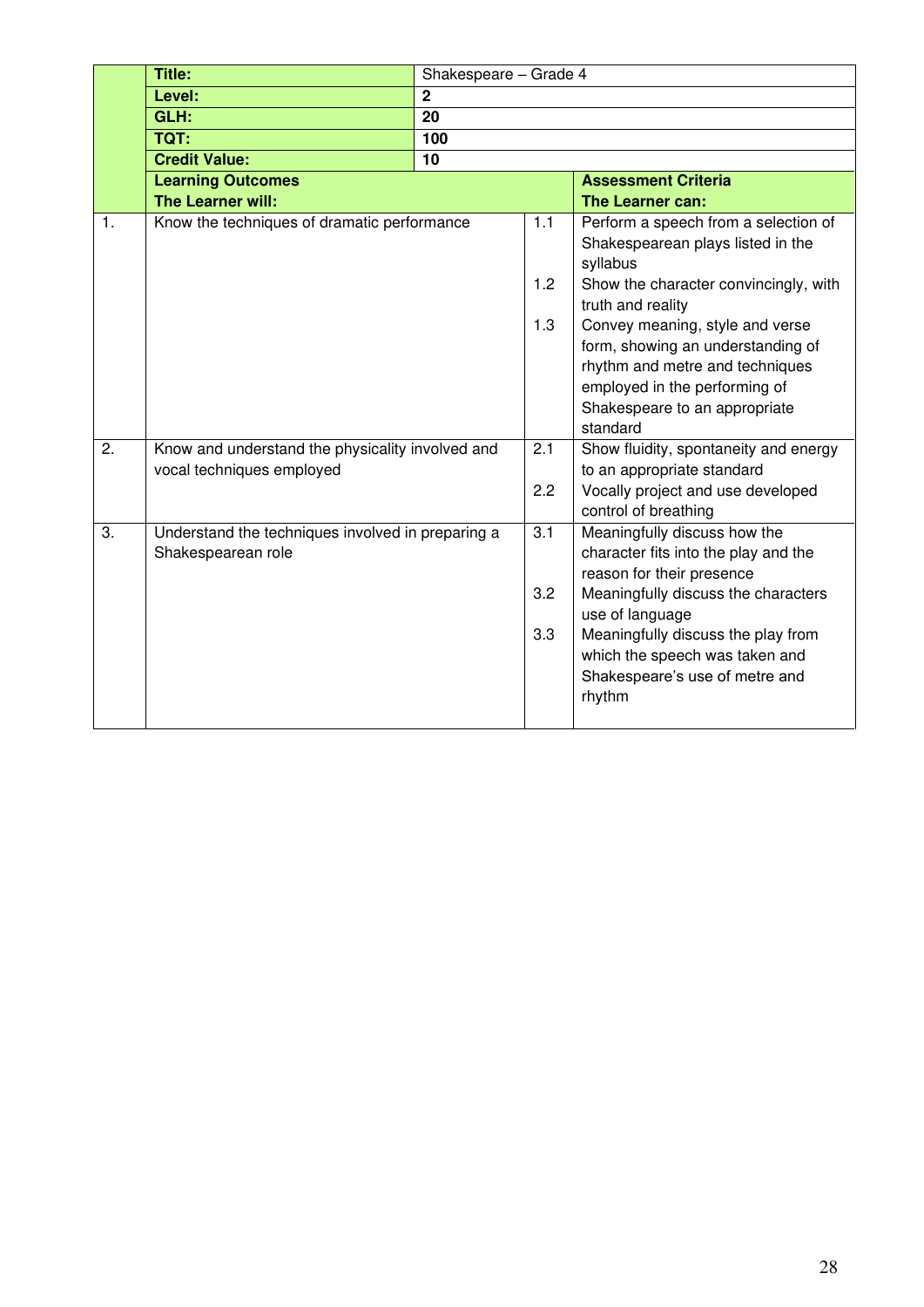|                | <b>Title:</b>                                                                 |                            |                   | Shakespeare Group Performance - Grade 4                                                                                                                                                                                                                                                                                                        |  |
|----------------|-------------------------------------------------------------------------------|----------------------------|-------------------|------------------------------------------------------------------------------------------------------------------------------------------------------------------------------------------------------------------------------------------------------------------------------------------------------------------------------------------------|--|
|                | Level:                                                                        | $\overline{c}$             |                   |                                                                                                                                                                                                                                                                                                                                                |  |
|                | GLH:                                                                          | 20                         |                   |                                                                                                                                                                                                                                                                                                                                                |  |
|                | TQT:                                                                          | 100                        |                   |                                                                                                                                                                                                                                                                                                                                                |  |
|                | <b>Credit Value:</b>                                                          | 10                         |                   |                                                                                                                                                                                                                                                                                                                                                |  |
|                | <b>Learning Outcomes</b>                                                      | <b>Assessment Criteria</b> |                   |                                                                                                                                                                                                                                                                                                                                                |  |
|                | The Learner will:                                                             | The Learner can:           |                   |                                                                                                                                                                                                                                                                                                                                                |  |
| $\mathbf{1}$ . | Know the techniques of dramatic performance                                   |                            | 1.1<br>1.2<br>1.3 | Perform a scene from any<br>Shakespeare play<br>Convey meaning, style and verse<br>form, showing an understanding of<br>rhythm and metre and techniques<br>employed in the performing of<br>Shakespeare to an appropriate<br>standard<br>Work co-operatively with the group,<br>contributing to the performance as an<br>effective team member |  |
| 2.             | Know and understand the physicality involved and<br>vocal techniques employed |                            | 2.1<br>2.2        | Show fluidity, spontaneity and energy<br>to an appropriate standard<br>Vocally project and use developed<br>control of breathing                                                                                                                                                                                                               |  |
| 3.             | Contribute to a group discussion                                              |                            | 3.1               | Make an active and positive<br>contribution to a group discussion<br>about;<br>Their character<br>The events leading up to the scene<br>The plot of the play                                                                                                                                                                                   |  |

|                  | Title:                                                                        | Shakespeare - Grade 5 |                   |                                                                                                                                                                                                                                                                                                                                                                                                                                                                         |
|------------------|-------------------------------------------------------------------------------|-----------------------|-------------------|-------------------------------------------------------------------------------------------------------------------------------------------------------------------------------------------------------------------------------------------------------------------------------------------------------------------------------------------------------------------------------------------------------------------------------------------------------------------------|
|                  | Level:                                                                        | $\overline{2}$        |                   |                                                                                                                                                                                                                                                                                                                                                                                                                                                                         |
|                  | GLH:                                                                          | 23                    |                   |                                                                                                                                                                                                                                                                                                                                                                                                                                                                         |
|                  | TQT:                                                                          | 120                   |                   |                                                                                                                                                                                                                                                                                                                                                                                                                                                                         |
|                  | <b>Credit Value:</b>                                                          | 12                    |                   |                                                                                                                                                                                                                                                                                                                                                                                                                                                                         |
|                  | <b>Learning Outcomes</b>                                                      |                       |                   | <b>Assessment Criteria</b>                                                                                                                                                                                                                                                                                                                                                                                                                                              |
|                  | <b>The Learner will:</b>                                                      |                       |                   | The Learner can:                                                                                                                                                                                                                                                                                                                                                                                                                                                        |
| 1                | Know the techniques of dramatic performance                                   |                       | 1.1<br>1.2<br>1.3 | Perform a speech from a selection of<br>Shakespearean plays as specified in<br>the syllabus<br>Show ways in which the character<br>informs the audience of an event that<br>happened off stage (e.g. character as<br>narrator or social commentator) to an<br>appropriate standard<br>Convey meaning style and verse form,<br>showing an understanding of rhythm<br>and metre and techniques employed<br>in the performing of Shakespeare to<br>an appropriate standard |
| $\overline{2}$ . | Know and understand the physicality involved and<br>vocal techniques employed |                       | 2.1<br>2.2        | Show fluidity, spontaneity and energy<br>to an appropriate standard<br>Vocally project and use well-<br>modulated voice and developed<br>breath control                                                                                                                                                                                                                                                                                                                 |
| 3.               | Understand the techniques involved in preparing a<br>Shakespearean role       |                       | 3.1               | Meaningfully discuss Shakespeare's<br>reasons for not showing scene but                                                                                                                                                                                                                                                                                                                                                                                                 |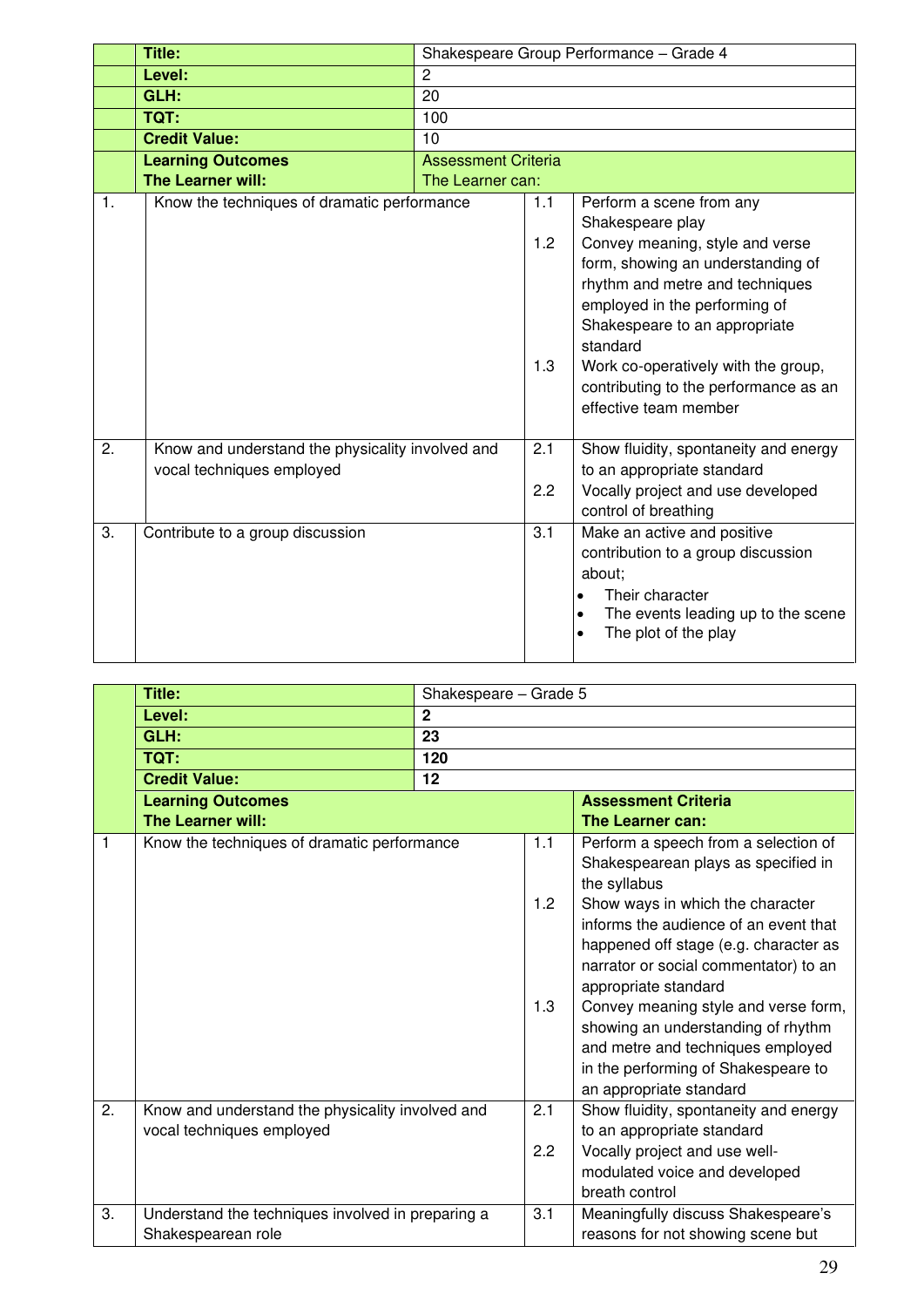|  | 3.2 | relying on another character's<br>narrative<br>Meaningfully discuss the techniques<br>needed to bring events to life,<br>demonstrating knowledge and<br>application |
|--|-----|---------------------------------------------------------------------------------------------------------------------------------------------------------------------|
|  | 3.3 | Discuss with knowledge and<br>understanding the play from which the<br>speech was taken and Shakespeare's<br>use of metre                                           |

|    | <b>Title:</b>                                                                 |                |                   | Shakespeare Group Performance- Grade 5                                                                                                                                                                                                                                                                                                                        |  |
|----|-------------------------------------------------------------------------------|----------------|-------------------|---------------------------------------------------------------------------------------------------------------------------------------------------------------------------------------------------------------------------------------------------------------------------------------------------------------------------------------------------------------|--|
|    | Level:                                                                        | $\overline{2}$ |                   |                                                                                                                                                                                                                                                                                                                                                               |  |
|    | GLH:                                                                          | 23             |                   |                                                                                                                                                                                                                                                                                                                                                               |  |
|    | <b>TQT:</b>                                                                   | 120            |                   |                                                                                                                                                                                                                                                                                                                                                               |  |
|    | <b>Credit Value:</b>                                                          | 12             |                   |                                                                                                                                                                                                                                                                                                                                                               |  |
|    | <b>Learning Outcomes</b>                                                      |                |                   | <b>Assessment Criteria</b>                                                                                                                                                                                                                                                                                                                                    |  |
|    | <b>The Learner will:</b>                                                      |                |                   | The Learner can:                                                                                                                                                                                                                                                                                                                                              |  |
| 1  | Know the techniques of dramatic performance                                   |                | 1.1<br>1.2<br>1.3 | Perform a scene from any<br>Shakespeare play<br>Convey meaning style and verse form,<br>showing an understanding of rhythm<br>and metre and techniques employed<br>in the performing of Shakespeare to<br>an appropriate standard<br>Work positively as part of the group,<br>showing understanding of group<br>dynamics and effective team working<br>skills |  |
| 2. | Know and understand the physicality involved and<br>vocal techniques employed |                | 2.1<br>2.2        | Show fluidity, spontaneity and energy<br>to an appropriate standard<br>Vocally project and use well-<br>modulated voice and developed<br>breath control                                                                                                                                                                                                       |  |
| 3. | Contribute to a group discussion                                              |                | 3.1               | Make an active and positive<br>contribution to a group discussion<br>about;<br>Their character<br>The events leading up to the scene<br>$\bullet$<br>The plot of the play                                                                                                                                                                                     |  |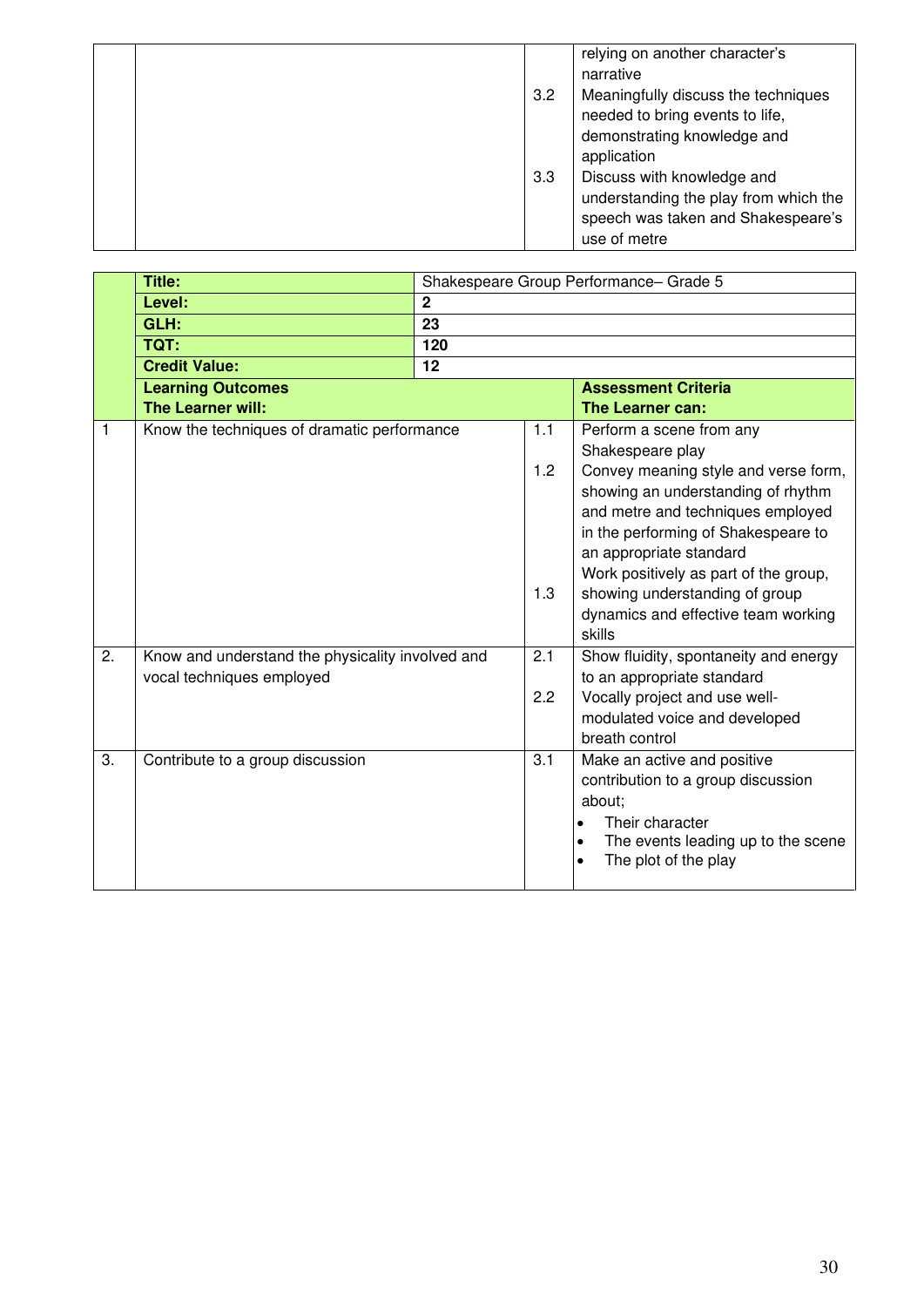|    | <b>Title:</b>                                  | Choral Speaking - Grade 4 |               |                                                  |
|----|------------------------------------------------|---------------------------|---------------|--------------------------------------------------|
|    | Level:                                         | $\mathbf{2}$              |               |                                                  |
|    | GLH:                                           | 20                        |               |                                                  |
|    | TQT:                                           | 100                       |               |                                                  |
|    | <b>Credit Value:</b>                           | 10                        |               |                                                  |
|    | <b>Learning Outcomes</b>                       |                           |               | <b>Assessment Criteria</b>                       |
|    | <b>The Learner will:</b>                       |                           |               | The Learner can:                                 |
| 1  | Know and understand the techniques of speaking |                           | 1.1           | Present an item consisting of poetry,            |
|    | poetry and prose in choir format               |                           |               | prose or a combination of both on a              |
|    |                                                |                           |               | theme as set by the syllabus to an               |
|    |                                                |                           |               | appropriate standard                             |
|    |                                                |                           | 1.2           | Speak a contrasting poem of the                  |
|    |                                                |                           |               | Learner's own choice                             |
| 2. | Know the techniques of performance             |                           | 2.1           | Perform a programme of poetry and/or             |
|    |                                                |                           |               | prose to show differing styles, period           |
|    |                                                |                           |               | and verse forms                                  |
|    |                                                |                           | $2.2^{\circ}$ | Show through their work the various              |
|    |                                                |                           |               | techniques of the choral speaking of             |
|    |                                                |                           |               | poetry and prose                                 |
|    |                                                |                           | 2.3           | Use well-modulated voices                        |
|    |                                                |                           | 2.4           | Show good use of breath support and<br>resonance |
|    |                                                |                           | 2.5           | Show good timing and developing                  |
|    |                                                |                           |               | ensemble performance techniques                  |
|    |                                                |                           | 2.6           | Show teamwork in process,                        |
|    |                                                |                           |               | performance choices and delivery                 |
|    |                                                |                           |               |                                                  |

|    | Title:                                                                             | Choral Speaking - Grade 5 |                                        |                                                                                                                                                                                                                                                                                                                                                                                                                                                                                                         |  |  |  |  |
|----|------------------------------------------------------------------------------------|---------------------------|----------------------------------------|---------------------------------------------------------------------------------------------------------------------------------------------------------------------------------------------------------------------------------------------------------------------------------------------------------------------------------------------------------------------------------------------------------------------------------------------------------------------------------------------------------|--|--|--|--|
|    | Level:                                                                             | $\overline{2}$            |                                        |                                                                                                                                                                                                                                                                                                                                                                                                                                                                                                         |  |  |  |  |
|    | GLH:                                                                               | 23                        |                                        |                                                                                                                                                                                                                                                                                                                                                                                                                                                                                                         |  |  |  |  |
|    | TQT:                                                                               | 120                       |                                        |                                                                                                                                                                                                                                                                                                                                                                                                                                                                                                         |  |  |  |  |
|    | <b>Credit Value:</b>                                                               | 12                        |                                        |                                                                                                                                                                                                                                                                                                                                                                                                                                                                                                         |  |  |  |  |
|    | <b>Learning Outcomes</b>                                                           |                           |                                        | <b>Assessment Criteria</b>                                                                                                                                                                                                                                                                                                                                                                                                                                                                              |  |  |  |  |
|    | The Learner will:                                                                  |                           |                                        | The Learner can:                                                                                                                                                                                                                                                                                                                                                                                                                                                                                        |  |  |  |  |
| 1. | Know and understand the techniques of<br>speaking poetry and prose in choir format |                           | 1.1<br>1.2                             | Present an item consisting of poetry, prose or<br>a combination of both, telling all or part of a<br>story, to an appropriate standard<br>Present a sharply contrasting poem of the<br>Learner's own choice                                                                                                                                                                                                                                                                                             |  |  |  |  |
| 2. | Know the techniques of performance                                                 |                           | 2.1<br>2.2<br>2.3<br>2.4<br>2.5<br>2.6 | Perform a programme of poetry and/or prose<br>to show differing styles, period and verse<br>forms<br>Show through their work the various<br>developing techniques of the choral speaking<br>of poetry and prose<br>Use well-modulated voices<br>Show good use of breath support and<br>resonance<br>Show good timing, ensemble performance<br>techniques and dynamics<br>Show developing interpretative skills,<br>informed choice of selections and appropriate<br>teamwork in process and performance |  |  |  |  |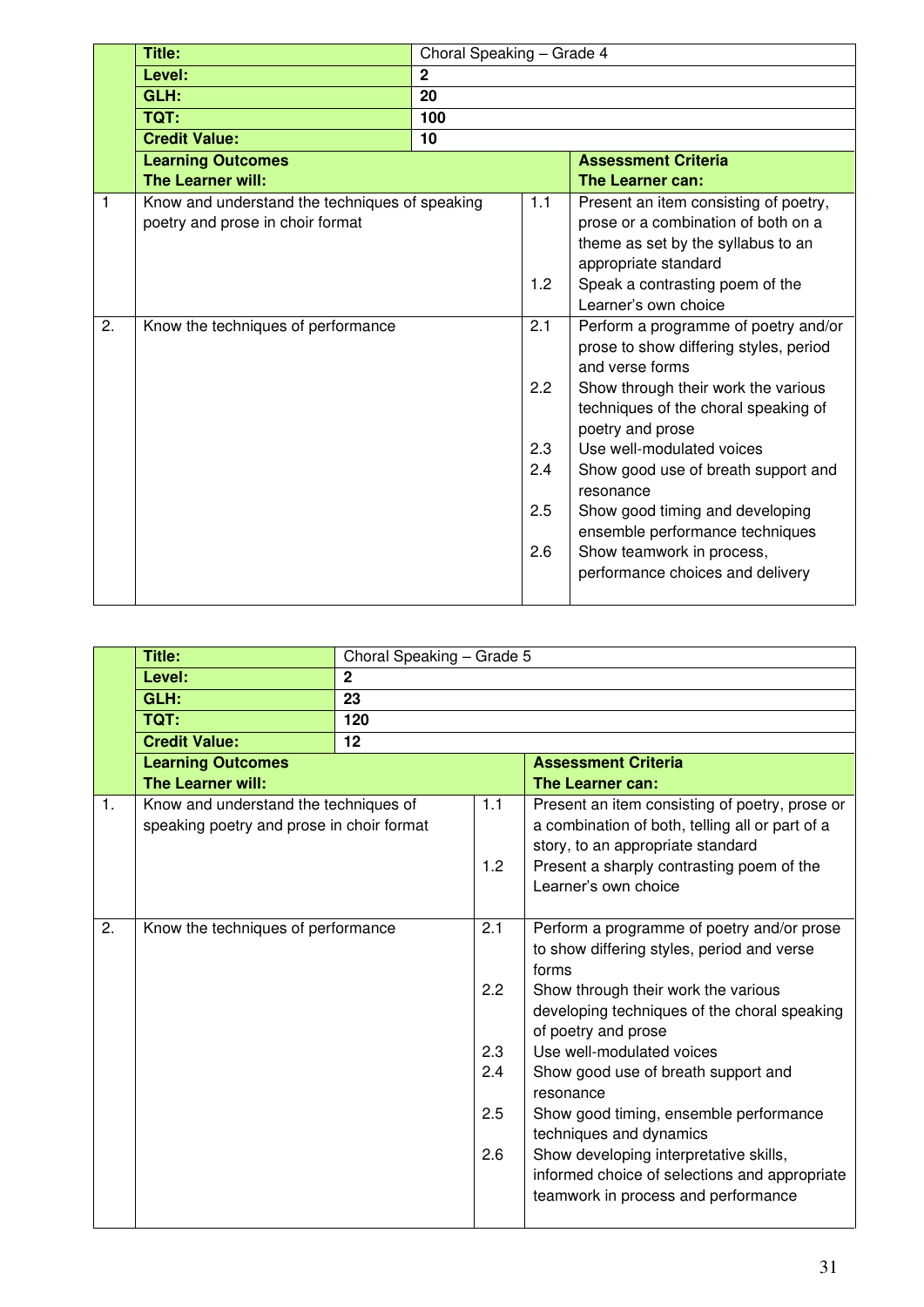|                | Title:                                                                                                             | Recital - Grade 4 |                                 |                                                                                                                                                                                                                                                                                                                                                                          |
|----------------|--------------------------------------------------------------------------------------------------------------------|-------------------|---------------------------------|--------------------------------------------------------------------------------------------------------------------------------------------------------------------------------------------------------------------------------------------------------------------------------------------------------------------------------------------------------------------------|
|                | Level:                                                                                                             | $\mathbf 2$       |                                 |                                                                                                                                                                                                                                                                                                                                                                          |
|                | GLH:                                                                                                               | 20                |                                 |                                                                                                                                                                                                                                                                                                                                                                          |
|                | TQT:                                                                                                               | 100               |                                 |                                                                                                                                                                                                                                                                                                                                                                          |
|                | <b>Credit Value:</b>                                                                                               | 10                |                                 |                                                                                                                                                                                                                                                                                                                                                                          |
|                | <b>Learning Outcomes</b>                                                                                           |                   |                                 | <b>Assessment Criteria</b>                                                                                                                                                                                                                                                                                                                                               |
|                | The Learner will:                                                                                                  |                   |                                 | The Learner can:                                                                                                                                                                                                                                                                                                                                                         |
| $\mathbf{1}$ . | Know and understand the recital and acting<br>techniques required for all elements of the<br>performance programme |                   | 1.1<br>1.2                      | Perform in the form of a continuous<br>recital:<br>A poem<br>An acted monologue form a<br>published play or adapted from<br>a novel<br>An extract of memorised prose<br>Link the pieces together showing<br>coherence and artistic effect, to an                                                                                                                         |
| 2.             | Know the techniques of performance                                                                                 |                   | 2.1<br>2.2<br>2.3<br>2.4<br>2.5 | appropriate standard<br>Demonstrate variety in selection<br>choice and versatility of technique<br>Use a mixture of styles, periods and<br>literary forms<br>Use a well-modulated voice<br>Show good use of breath support and<br>resonance<br>Show appropriate application of a<br>variety of pauses and techniques<br>specific to recital of prose, verse and<br>drama |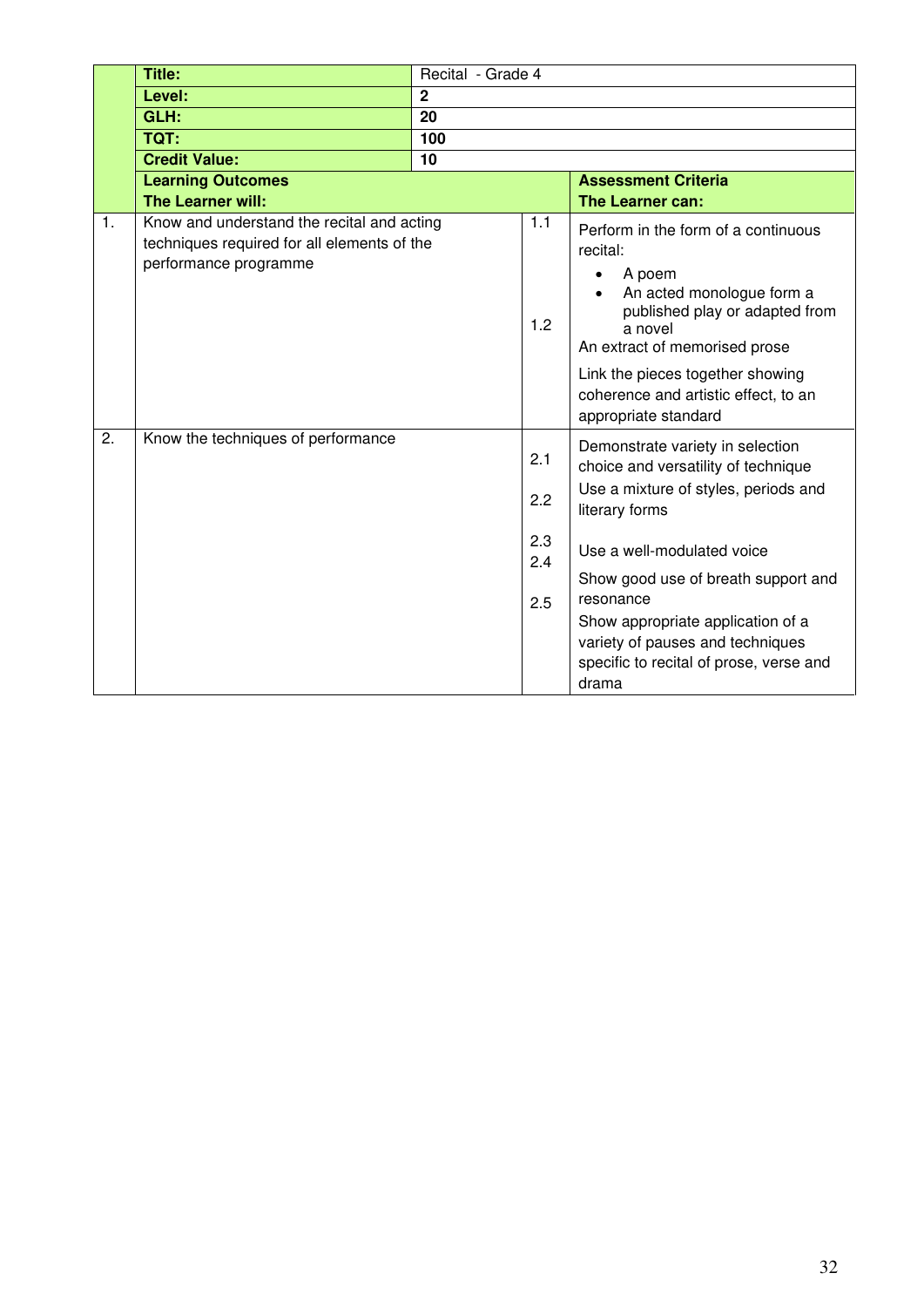|                  | Title:                                                                                                             | Recital Group - Grade 4 |                          |                                                                                                                                                                                                             |
|------------------|--------------------------------------------------------------------------------------------------------------------|-------------------------|--------------------------|-------------------------------------------------------------------------------------------------------------------------------------------------------------------------------------------------------------|
|                  | Level:                                                                                                             | $\overline{2}$          |                          |                                                                                                                                                                                                             |
|                  | GLH:                                                                                                               | $\overline{20}$         |                          |                                                                                                                                                                                                             |
|                  | <b>TQT:</b>                                                                                                        | 100                     |                          |                                                                                                                                                                                                             |
|                  | <b>Credit Value:</b>                                                                                               | 10                      |                          |                                                                                                                                                                                                             |
|                  | <b>Learning Outcomes</b>                                                                                           |                         |                          | <b>Assessment Criteria</b>                                                                                                                                                                                  |
|                  | The Learner will:                                                                                                  |                         |                          | The Learner can:                                                                                                                                                                                            |
| $\mathbf{1}$ .   | Know and understand the recital and acting<br>techniques required for all elements of the<br>performance programme |                         | 1.1                      | Perform in the form of a continuous<br>recital:<br>A poem<br>$\bullet$<br>An acted monologue form a<br>published play or adapted from<br>a novel<br>An extract of memorised prose                           |
|                  |                                                                                                                    |                         | 1.2                      | Link the pieces together showing<br>coherence and artistic effect, to an<br>appropriate standard                                                                                                            |
| $\overline{2}$ . | Know the techniques of performance                                                                                 |                         | $\overline{2.1}$         | Demonstrate variety in selection                                                                                                                                                                            |
|                  |                                                                                                                    |                         |                          | choice and versatility of technique                                                                                                                                                                         |
|                  |                                                                                                                    |                         | 2.2                      | Use a mixture of styles, periods and                                                                                                                                                                        |
|                  |                                                                                                                    |                         | 2.3<br>2.4<br>2.5<br>2.6 | literary forms<br>Demonstrate good teamwork in<br>cooperative production and<br>performance, displaying developing<br>flexibility in accepting and extending<br>ideas                                       |
|                  |                                                                                                                    |                         |                          | Use a well-modulated voice<br>Show good use of breath support and<br>resonance<br>Show appropriate application of a<br>variety of pauses and techniques<br>specific to recital of prose, verse and<br>drama |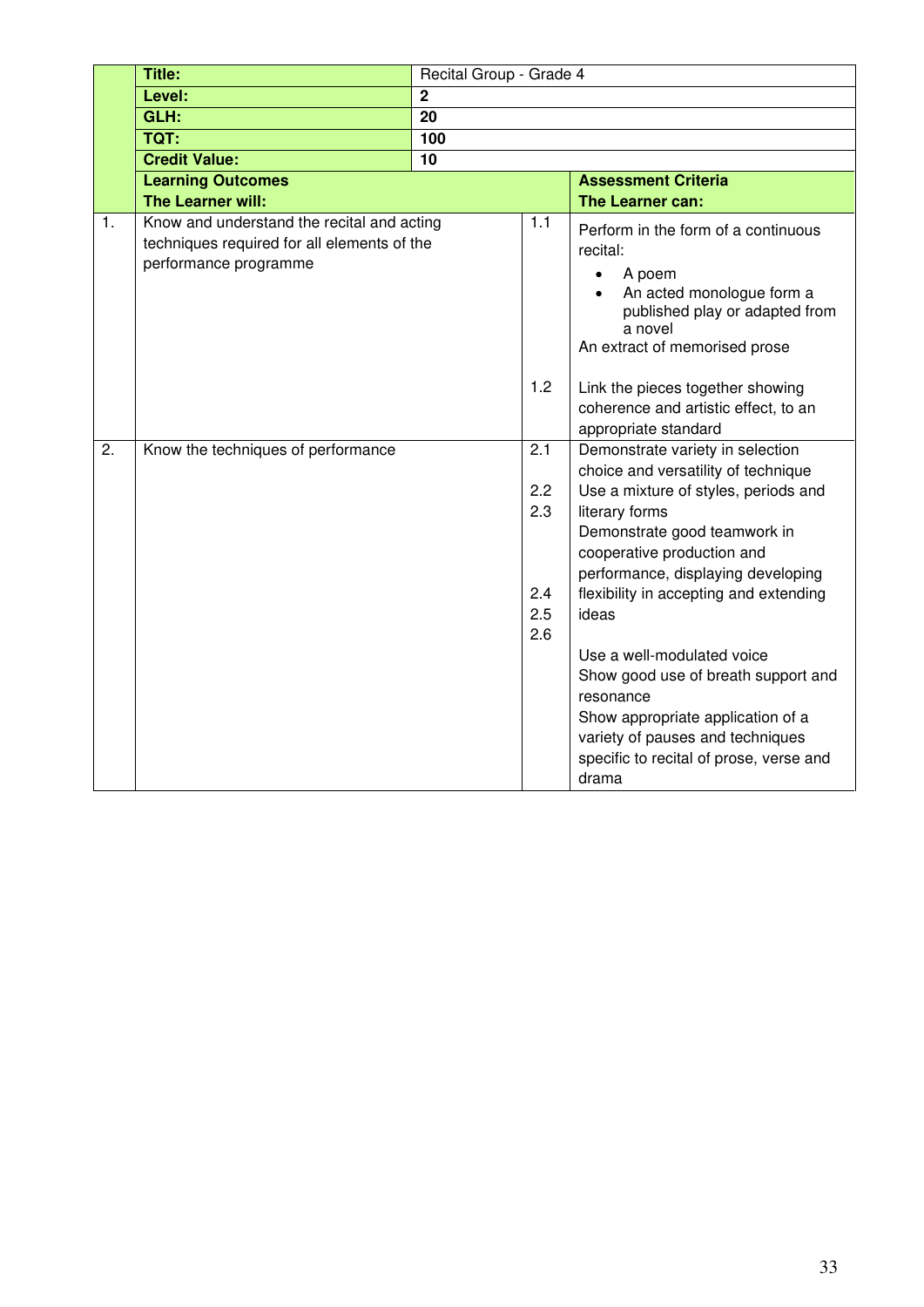|    | Title:                                                                                                             | Recital - Grade 5 |                                 |                                                                                                                                                                                                                                                                                                                                                                                                                                                                                                                                                   |
|----|--------------------------------------------------------------------------------------------------------------------|-------------------|---------------------------------|---------------------------------------------------------------------------------------------------------------------------------------------------------------------------------------------------------------------------------------------------------------------------------------------------------------------------------------------------------------------------------------------------------------------------------------------------------------------------------------------------------------------------------------------------|
|    | Level:                                                                                                             | $\overline{2}$    |                                 |                                                                                                                                                                                                                                                                                                                                                                                                                                                                                                                                                   |
|    | GLH:                                                                                                               | 20                |                                 |                                                                                                                                                                                                                                                                                                                                                                                                                                                                                                                                                   |
|    | <b>TQT:</b>                                                                                                        | 120               |                                 |                                                                                                                                                                                                                                                                                                                                                                                                                                                                                                                                                   |
|    | <b>Credit Value:</b>                                                                                               | 12                |                                 |                                                                                                                                                                                                                                                                                                                                                                                                                                                                                                                                                   |
|    | <b>Learning Outcomes</b>                                                                                           |                   |                                 | <b>Assessment Criteria</b>                                                                                                                                                                                                                                                                                                                                                                                                                                                                                                                        |
|    | The Learner will:                                                                                                  |                   |                                 | The Learner can:                                                                                                                                                                                                                                                                                                                                                                                                                                                                                                                                  |
| 1. | Know and understand the recital and acting<br>techniques required for all elements of the<br>performance programme |                   | 1.1<br>1.2<br>1.3               | Recite a programme of pieces and use<br>effective links between each<br>Speak a poem to an appropriate<br>standard                                                                                                                                                                                                                                                                                                                                                                                                                                |
|    |                                                                                                                    |                   | 1.4                             | Perform a scene from a play, or<br>adapted from a novel, to an<br>appropriate standard.<br>Speak a piece of prose to an<br>appropriate standard                                                                                                                                                                                                                                                                                                                                                                                                   |
| 2. | Know the techniques of performance                                                                                 |                   | 2.1<br>2.2<br>2.3<br>2.4<br>2.5 | Perform a programme of work<br>demonstrating variety in selection<br>choice, versatility of technique and<br>using a mixture of styles, periods and<br>literary forms<br>Demonstrate appropriate application of<br>a variety of pauses and techniques<br>specific to a recital of prose, verse and<br>drama<br>Use a well-modulated voice<br>Show good appropriate use of breath<br>support, projection and resonance<br>Demonstrate the ability to link the<br>poems together for coherence and<br>artistic effect to an appropriate<br>standard |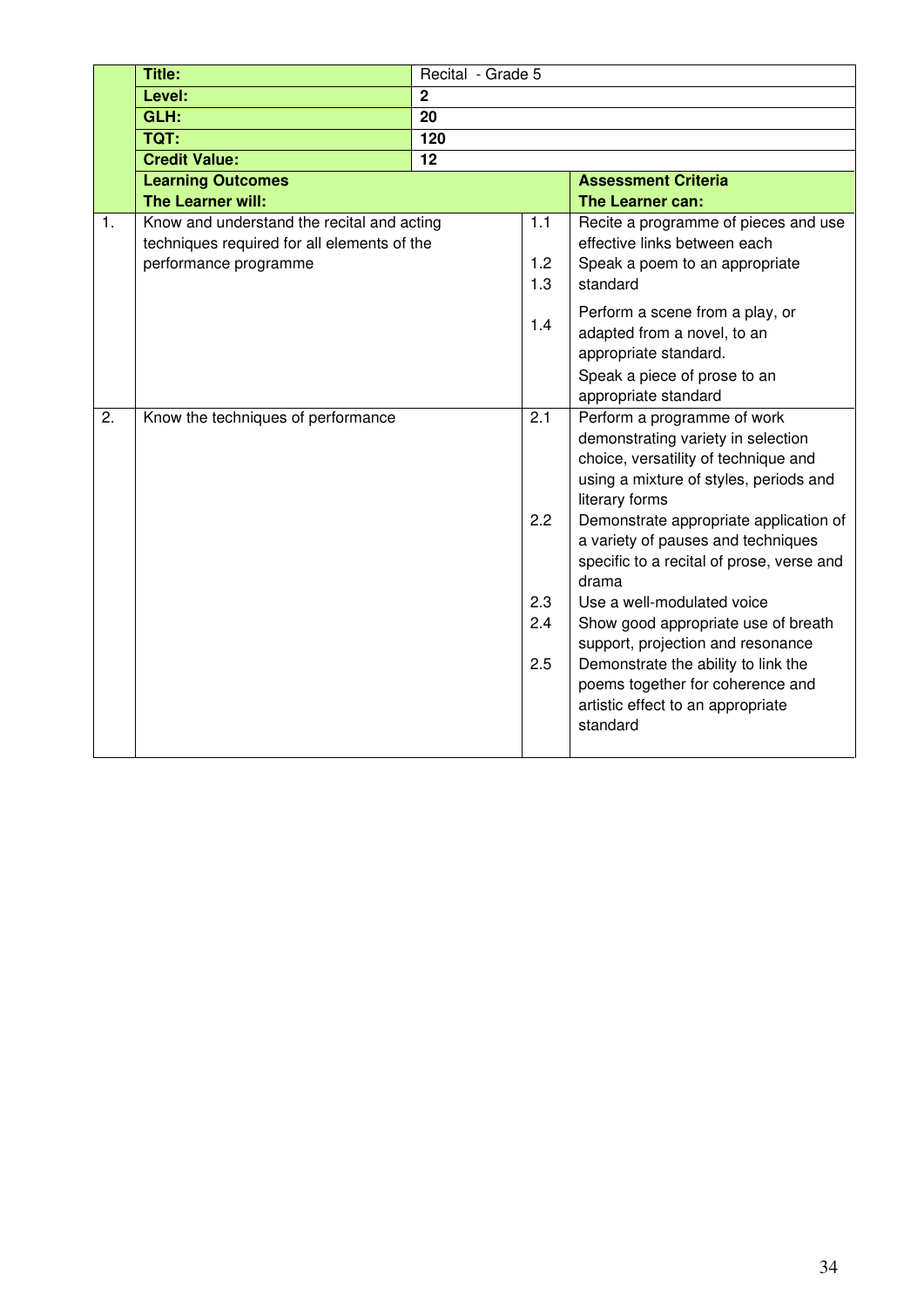|    | <b>Title:</b>                                                                                                      | Recital Group - Grade 5 |                   |                                                                                                                                                                                                          |
|----|--------------------------------------------------------------------------------------------------------------------|-------------------------|-------------------|----------------------------------------------------------------------------------------------------------------------------------------------------------------------------------------------------------|
|    | Level:                                                                                                             | $\mathbf 2$             |                   |                                                                                                                                                                                                          |
|    | GLH:                                                                                                               | $\overline{20}$         |                   |                                                                                                                                                                                                          |
|    | <b>TQT:</b>                                                                                                        | 120                     |                   |                                                                                                                                                                                                          |
|    | <b>Credit Value:</b>                                                                                               | 12                      |                   |                                                                                                                                                                                                          |
|    | <b>Learning Outcomes</b>                                                                                           |                         |                   | <b>Assessment Criteria</b>                                                                                                                                                                               |
|    | <b>The Learner will:</b>                                                                                           |                         |                   | The Learner can:                                                                                                                                                                                         |
| 1. | Know and understand the recital and acting<br>techniques required for all elements of the<br>performance programme |                         | 1.1               | Perform in the form of a continuous<br>recital:                                                                                                                                                          |
|    |                                                                                                                    |                         |                   | A group poem<br>An acted monologue form a<br>published play or adapted from<br>a novel<br>An extract of memorised prose                                                                                  |
|    |                                                                                                                    |                         | 1.2               | Link the pieces together showing                                                                                                                                                                         |
|    |                                                                                                                    |                         |                   | coherence and artistic effect, to an                                                                                                                                                                     |
|    |                                                                                                                    |                         |                   | appropriate standard                                                                                                                                                                                     |
| 2. | Know the techniques of performance                                                                                 |                         | 2.1               | Demonstrate variety in selection choice and<br>versatility of technique                                                                                                                                  |
|    |                                                                                                                    |                         | 2.2               | Use a mixture of styles, periods and literary<br>forms                                                                                                                                                   |
|    |                                                                                                                    |                         | 2.3               | Demonstrate good teamwork in cooperative<br>production and performance, displaying<br>developing flexibility in accepting and<br>extending ideas and contributing to the<br>group dynamic                |
|    |                                                                                                                    |                         | 2.4<br>2.5<br>2.6 | Show appropriate application of a variety of<br>pauses and techniques specific to recital of<br>prose, verse and drama<br>Use a well-modulated voice<br>Show good use of breath support and<br>resonance |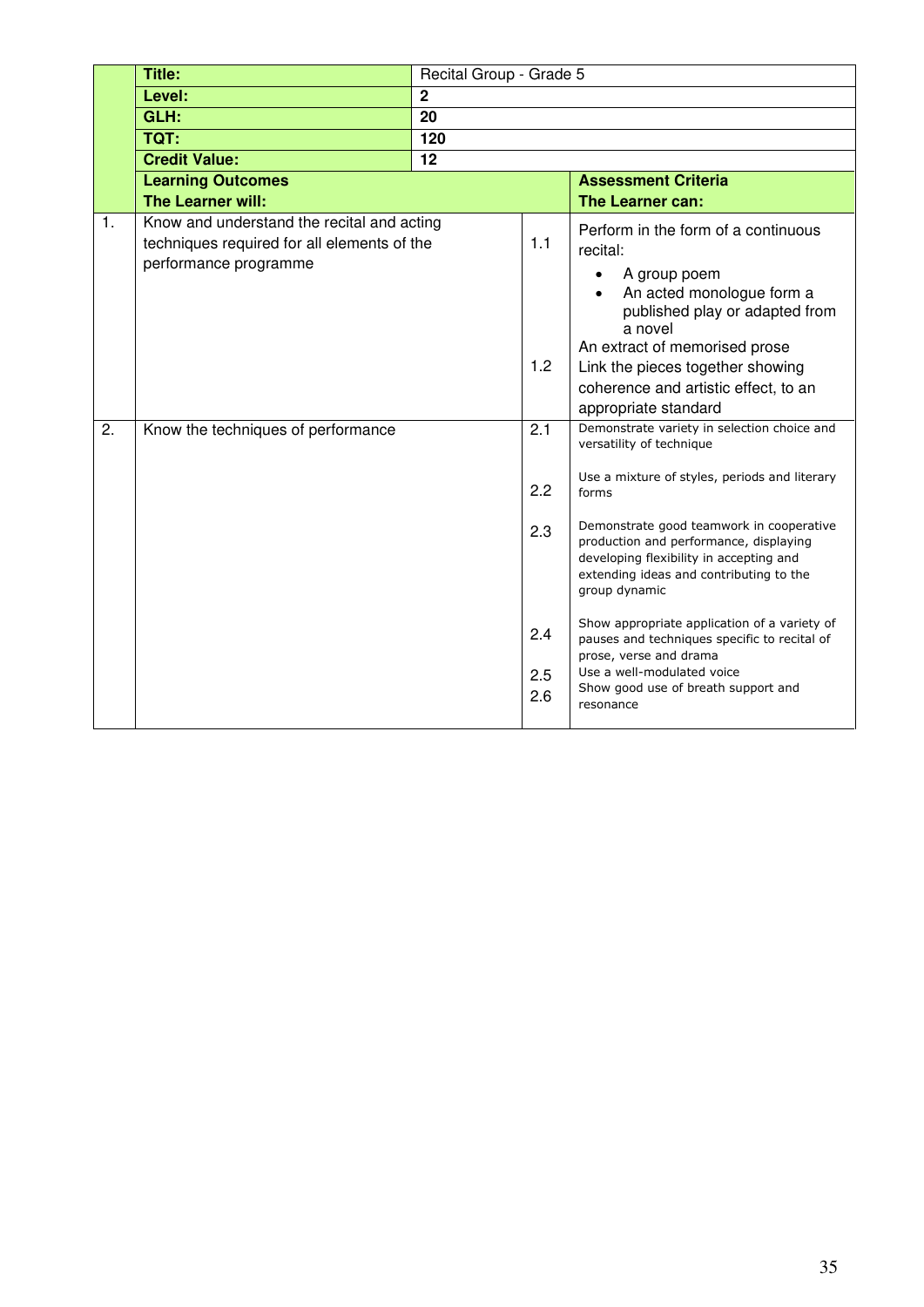|    | <b>Title:</b>                              | Solo Verse Speaking - Grade 4 |     |                                                                                          |  |  |
|----|--------------------------------------------|-------------------------------|-----|------------------------------------------------------------------------------------------|--|--|
|    | Level:                                     | $\overline{2}$                |     |                                                                                          |  |  |
|    | GLH:                                       | 20                            |     |                                                                                          |  |  |
|    | <b>TQT:</b>                                | 100                           |     |                                                                                          |  |  |
|    | <b>Credit Value:</b>                       | 10                            |     |                                                                                          |  |  |
|    | <b>Learning Outcomes</b>                   |                               |     | <b>Assessment Criteria</b>                                                               |  |  |
|    | The Learner will:                          |                               |     | The Learner can:                                                                         |  |  |
| 1. | Know and understand the techniques for the |                               | 1.1 | Speak one poem from a choice of four as                                                  |  |  |
|    | speaking of poetry                         |                               |     | listed in the syllabus to an appropriate                                                 |  |  |
|    |                                            |                               | 1.2 | standard                                                                                 |  |  |
|    |                                            |                               |     | Speak a sonnet as specified by the syllabus<br>of the Learner's choice to an appropriate |  |  |
|    |                                            |                               |     | standard                                                                                 |  |  |
|    |                                            |                               | 1.3 | Speak a further poem of the Learner's choice                                             |  |  |
|    |                                            |                               |     | to an appropriate standard                                                               |  |  |
|    |                                            |                               |     |                                                                                          |  |  |
| 2. | Know the techniques of performance         |                               | 2.1 | Speak from memory a recital of poems                                                     |  |  |
|    |                                            |                               |     | showing developing ability to adapt technique                                            |  |  |
|    |                                            |                               |     | to reflect contrast in style, period and verse                                           |  |  |
|    |                                            |                               |     | form                                                                                     |  |  |
|    |                                            |                               | 2.2 | Show through their work the variety of verse                                             |  |  |
|    |                                            |                               |     | pauses and other verbal and visual                                                       |  |  |
|    |                                            |                               |     | emphases and techniques required for the<br>verse form                                   |  |  |
|    |                                            |                               | 2.3 | Use a well-modulated voice with developing                                               |  |  |
|    |                                            |                               |     | artistry                                                                                 |  |  |
|    |                                            |                               | 2.4 | Show good use of breath support and                                                      |  |  |
|    |                                            |                               |     | resonance for vocal and mental projection                                                |  |  |
|    |                                            |                               | 2.5 | Demonstrate maturing application of                                                      |  |  |
|    |                                            |                               |     | imaginative interpretation in the use of links                                           |  |  |
|    |                                            |                               |     | to enhance the sense of performance to an                                                |  |  |
|    |                                            |                               |     | appropriate standard                                                                     |  |  |
|    |                                            |                               |     |                                                                                          |  |  |